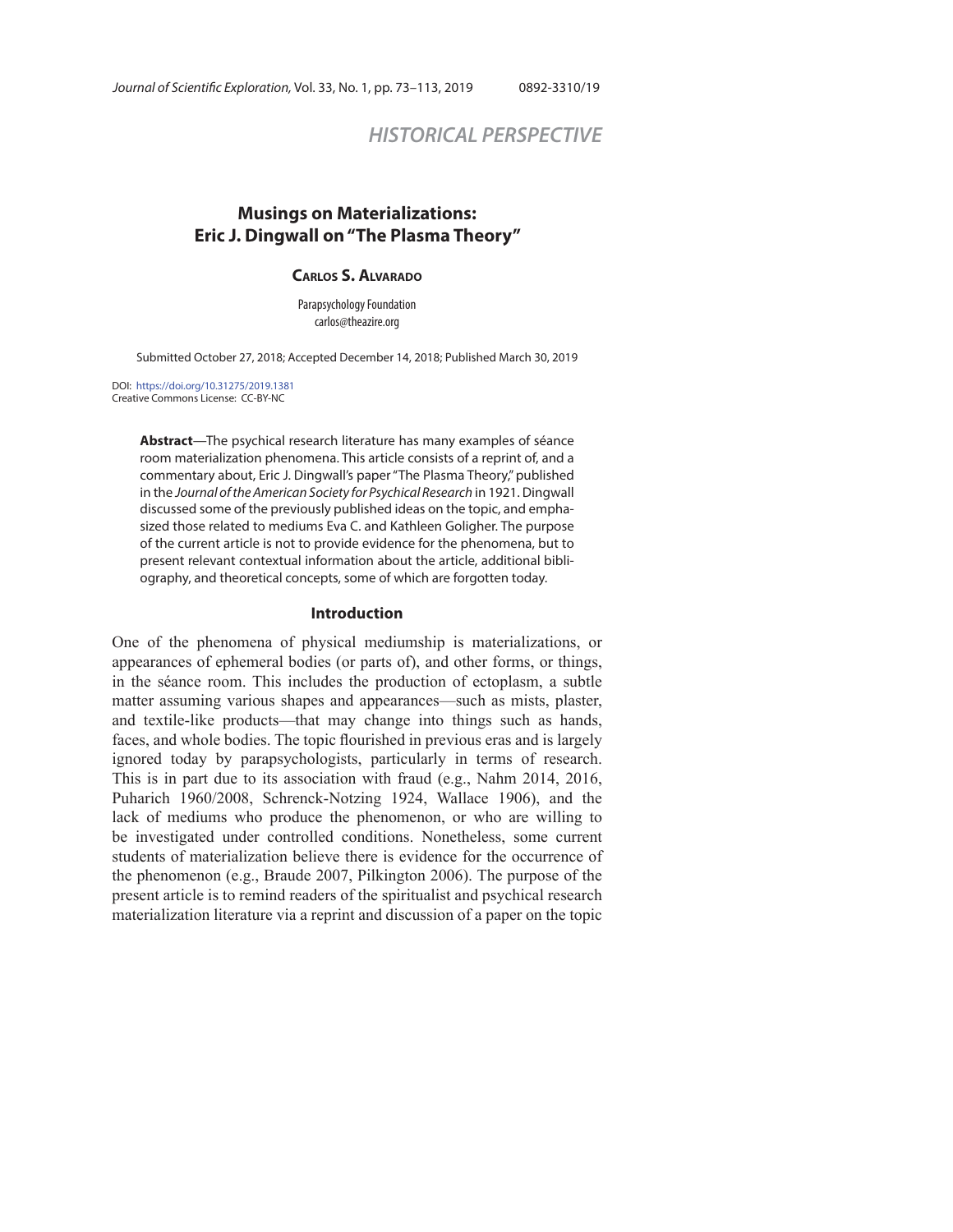by Eric J. Dingwall (1921) in which aspects of the subject were reviewed.

Even though materializations are not widely investigated today (for exceptions see Braude 2014, 2016), the material discussed in the present paper is still relevant for various reasons. First, like any other topic, modern research into materializations would benefit from familiarity with this literature, particularly in terms of providing knowledge about methodology, theory, and previous findings. Second, this literature has much to teach us about the development of psychical research, as seen in overviews of past developments in the field (Inglis 1984, Robertson 2016), and thus deserves attention. Third, the topic is still relevant to current concerns, as seen in discussions of it in both popular (Parsons 2017, Tymn 2018) and scholarly  $(e.g., Brain 2013, Delgado 2011)$  forums, which includes studies of specific materialization mediums of yesteryear (e.g., Haraldsson & Gissurarson 2015, Weaver 2015).

## **Materialization Phenomena**

#### *Variety of Materializations*

Most of the Nineteenth-Century descriptions of séance materializations, a topic barely mentioned by Dingwall in the article reprinted in this paper, referred to the appearance of whole bodies, or parts of them, a trend referred to by a commentator as the 'materialization mania' (Wilson 1879; for overviews see Moses' (1884–1886) multipart paper, as well as Holms 1925/1927, Montandon 1946, and Sargent 1876). This was, and still is, a problematic literature sometimes involving mediums accused of fraud, and that did not always present clear descriptions about the control conditions under which the mediums sat.

Many accounts were about mediums such as Catherine E. Woods (Adshead 1879), Florence Cook (Crookes 1874a), William Eglinton (Farmer 1886), Francis Ward Monck (Oxley 1876), the Eddy Brothers (Olcott 1875), and Kate Fox (Owen 1871), among many others (e.g., Brackett 1886, Wolfe 1874).

A classic case of full-body materialization was Katie King, which appeared in the presence of medium Florence Cook (Figure 1). In one instance, as narrated by William Crookes:

Katie never appeared to greater perfection, and for nearly two hours she walked about the room, conversing familiarly with those present. On several occasions she took my arm when walking, and the impression conveyed to my mind that it was a living woman by my side, instead of a visitor from the other world, was so strong that the temptation to repeat a recent cel-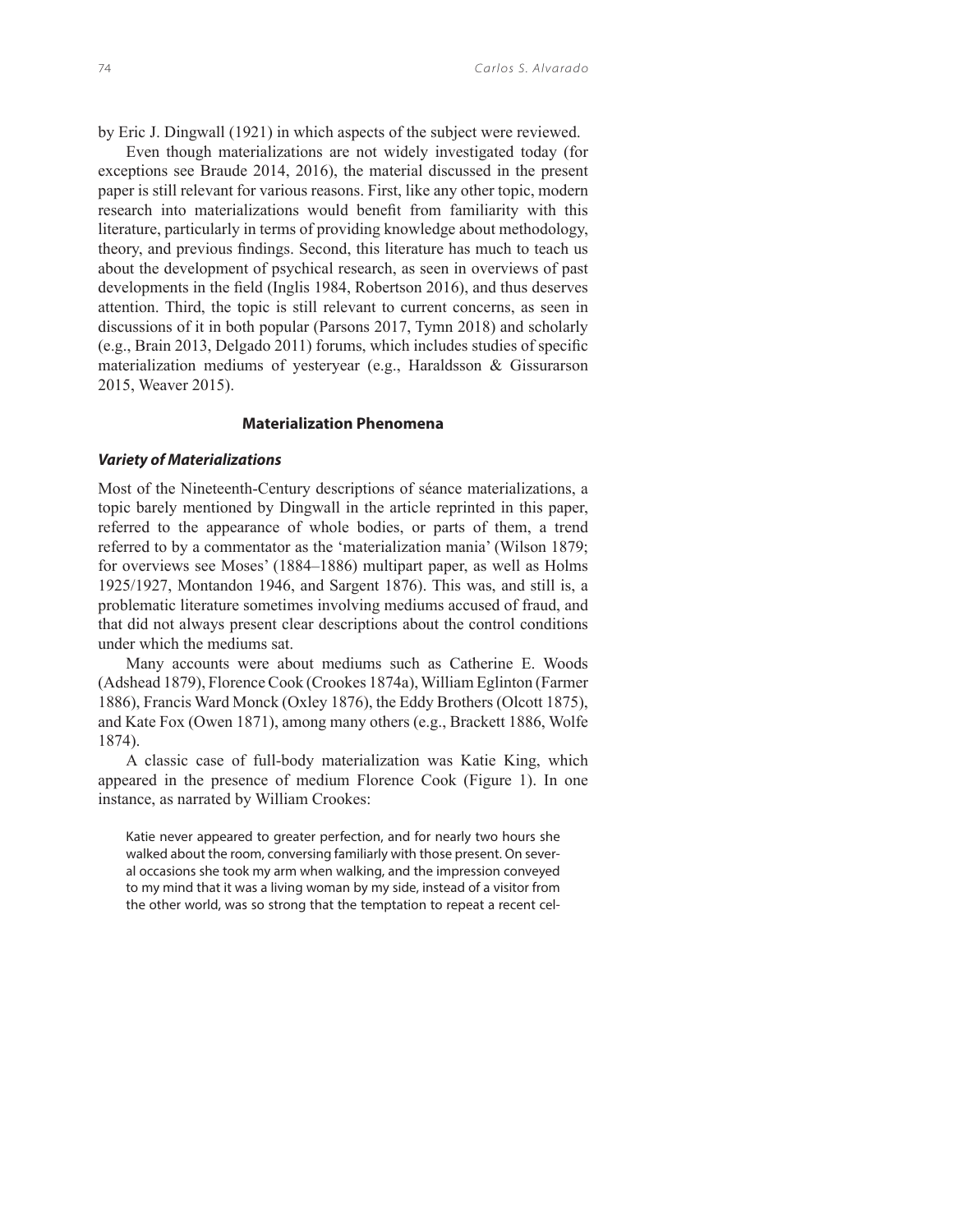

Figure 1. Materialized form of Katie King (first two photos) and Medium Florence Cook.

ebrated experiment became almost irresistible . . . I asked her permission to clasp her in my arms . . . Permission was graciously given, and I accordingly did—well, as any gentleman would do under the circumstances. (Crookes, 1874b:158)

Many were the reports of appearances of limbs and faces. Hands were common, as seen with Eusapia Palladino. On one occasion the medium's hands were tied with a cord that was sealed with wax and held by the controller. The writer stated he saw "two luminous hands as if coming down from the roof . . . [which] loosened the knots that held Eusapia's wrists" (Otero Acevedo 1895:Volume 2:244; this and other translations are mine). In another séance Blech (1897) reported a hand appeared "continued by an arm,"  $(p. 3)$ , as well as a "small and warm hand"  $(p. 5)$ .

In addition to full-body appearances, and the appearance of faces and limbs, there were reports of less precise forms as well that may be considered manifestations of what was latter called ectoplasm, which is the topic of Dingwall's article. Perhaps the most common form of Nineteenth-Century ectoplasm was that of clouds or nebulous formations, such as those observed with Monck (e.g., Oxley 1876). In D. D. Home's séances there were reports of a "small white cloud without any well-defined shape" and of a "luminous cloud-like body" (Adare 1869:28, 35). On one occasion, according to Crookes, a hand was seen "ending at the wrist in a cloud" (Crookes 1889:114).

Also common was the so-called spirit drapery, which looked like textile formations. In a séance with Florence Cook, materialized drapery was seen passing through a curtain, suggesting to an observer that this "was a clear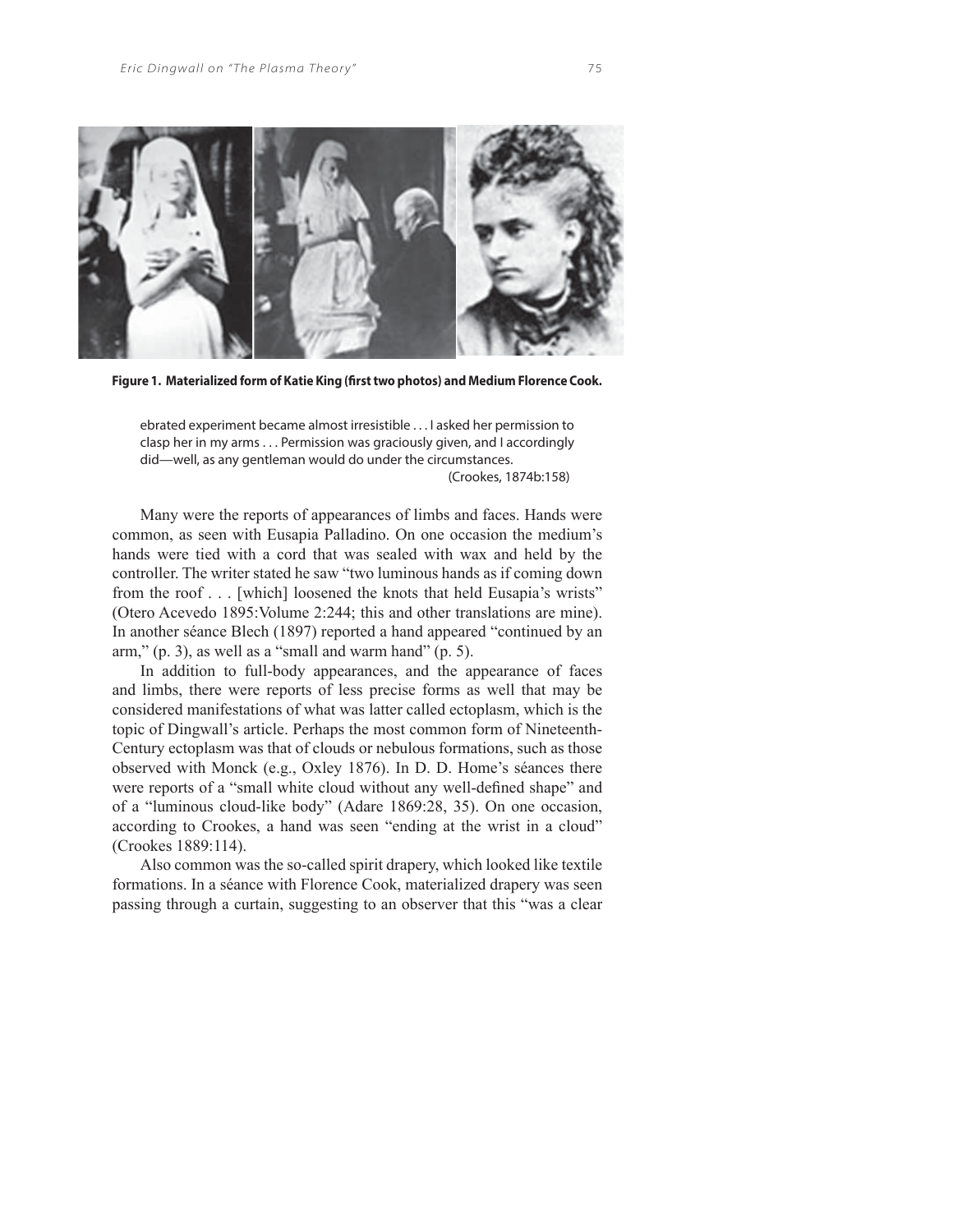

**Figure 2. Students of ectoplasm Juliette Alexandre-Bisson, Albert von Schrenck-Notzing, Gustave Geley, and William J. Crawford (left to right).** 

case of something which looked like solid matter passing through solid matter" (W. H. Harrison 1872:35). With medium Kate Fox it was reported that "an illuminated substance like gauze rose from the floor behind us, moved about the room and finally came in front of us" (Owen 1871:387– 388).

Other reports mentioned "a slender attachment as of gossamer" and a "gossamer filament" (Colley 1877:557), "something white" on the floor (Lamb et al. 1875:10), a "dingy, white-looking substance" (Farmer 1886:178), and a "a small white patch, about the size of a lady's handkerchief" (Rhodes 1876:23). Interestingly in these reports, and in others (e.g., Oxley 1876), the forms observed were connected to or developed into human bodies.

There were also many discussions of materializations during the first decades of the Twentieth Century, as seen in the writings of Gambier Bolton (1914/1919), Paul Gibier (1901), Enrico Imoda (1912), Enrico Morselli (1908), and Charles Richet (1905). Of particular importance was the work of French sculptress Juliette Alexandre-Bisson (1921), German physician Baron Albert von Schrenck-Notzing (1920a), French physician Gustave Geley (1918, 1919/1920, 1924/1927), and New Zealand–born mechanical engineer William J. Crawford (1921) (Figure 2). Their descriptions of ectoplasm provided much information about this mysterious substance. A rarely cited example is the following, which took place with medium Eva C. (Figure 3), who may have been the first medium to produce amorphous masses of ectoplasm that sometimes took various shapes:

Mme B. came into the cabinet at Eva's invitation; as soon as she entered, a mass of substance lashed into her face; she came out completely covered, her fingers grabbing the substance; she had trouble getting it off. On the chest of the medium then appeared a round ball. From this ball, emanated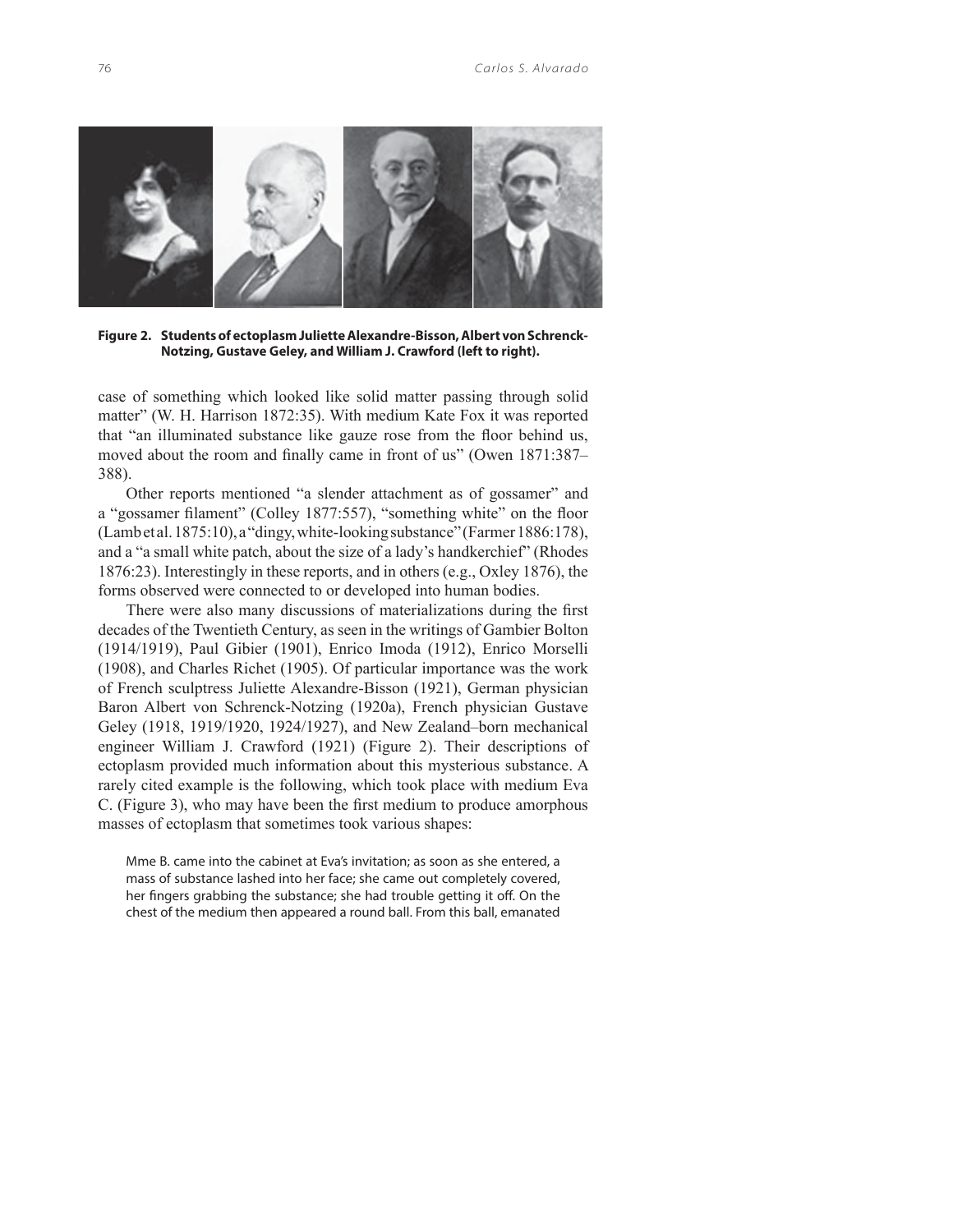

**Figure 3. Ectoplasm with Eva C.**

three rays of matter; one resting on the right arm, the other resting on the chest, the third was placed on the left arm . . . A pile of substance suddenly fell on the head of Mme B. who sat in front of the medium; the substance covered her, spreading on her back. When she raised her head, everything had vanished and seemed to have been absorbed into the medium. (Alexandre-Bisson 1921:17)

Schrenck-Notzing provided many descriptions of ectoplasm. With Polish medium Stanislawa P., he observed a long mass coming from her mouth suspended in the air (Figure 4). "It comprised along its whole length two strips, which coalesce or are woven together . . . The surface appears rough, formed, and somewhat resembling a wool product" (Schrenck-Notzing 1920a:254). In another example with medium Willy Schneider, a photo of ectoplasm taken in 1919 was described as a "large mass of white substance covers the right shoulder and upper arm, like a white napkin, and is fastened at the neck" (Figure 5) (Schrenck-Notzing 1920a:336).





**Figure 4. Ectoplasm with Stanislawa P. Figure 5. Ectoplasm with Willy Schneider.**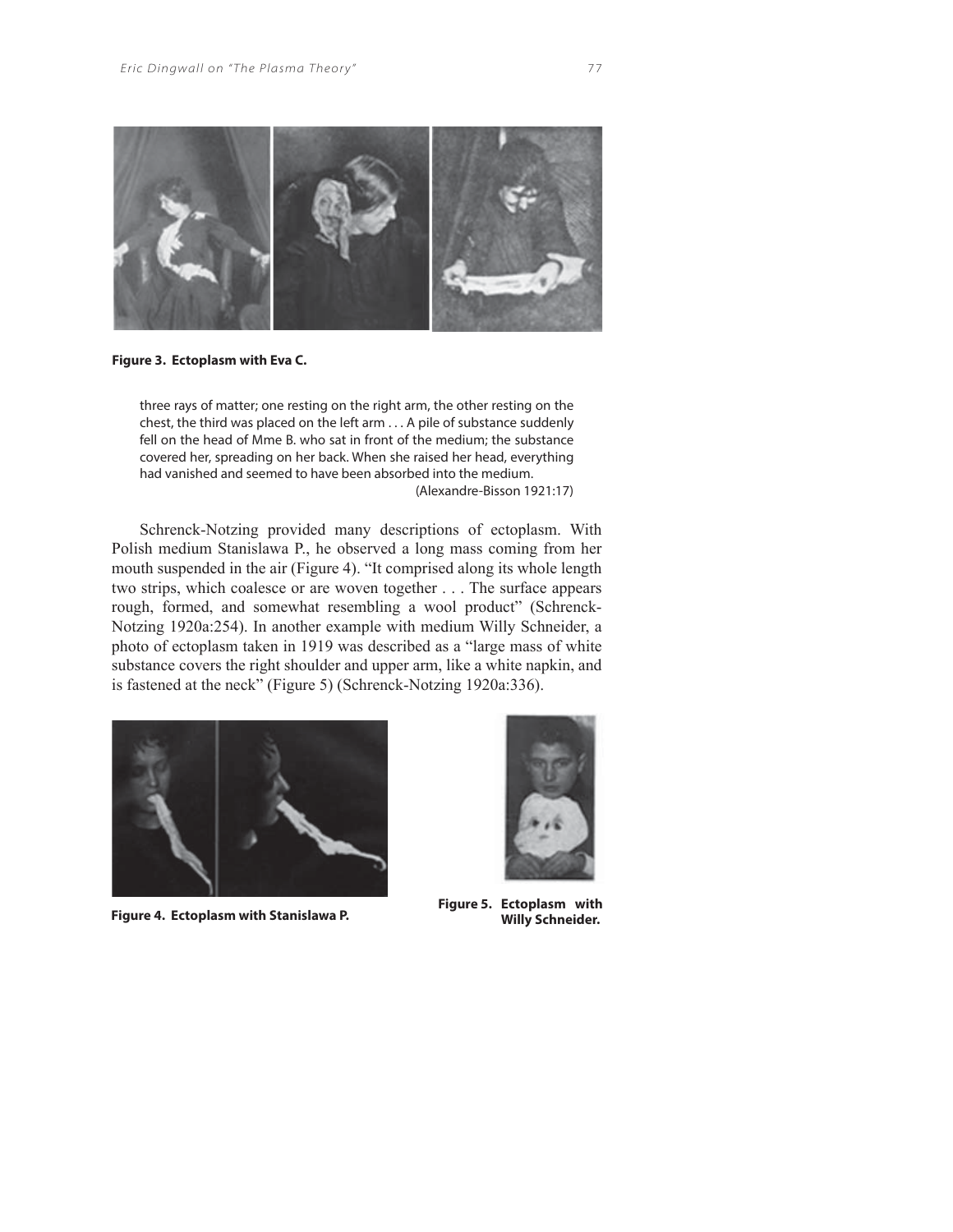

**Figure 6. Artistic representation of connection between materialized form and medium William Eglinton.**

## *Vital Forces, Ideoplasty, and Materializations*

The subject of Dingwall's article is part of a larger topic in the history of psychical research. Coming from ancient times, and from the mesmeric and spiritualist movements, psychical research inherited a tradition of belief in vital and nervous forces believed to be able to produce various forms of psychic phenomena, including those of physical mediumship (materializations, movement of objects, raps, and luminous effects) (Amadou 1953). Discussions of these forces include those of De Gasparin (1854), Rogers (1853), and later theorists (e.g., Anonymous 1875, Butlerow 1874, Cox 1872, Morselli 1908). The idea was summarized by psychical researcher Hereward Carrington (1921), who, in addition to kinetic effects, discussed this principle as "a form of matter which is also externalised, and which at times can be sufficiently condensed or solidified to enable it to be seen, felt, and photographed" (p. 273) (Figure 6). I have presented overviews of such unorthodox concepts of force in several papers (e.g., Alvarado 2006, 2016b, Alvarado & Nahm 2011).

The idea that materialization depends on the vital force of the medium, what one writer called the "stuff for form-building" (Colley 1877:566), was frequently discussed during the Nineteenth Century by students of the subject (e.g., Aksakof 1898, Harrison 1876), and in messages presumed by some to come from spirits of the dead (e.g., Crowell 1874:Volume 1:417– 418, Richmond 1877). As stated by an Anonymous (1875) writer, most probably William Harrison, editor of the *Spiritualist Newspaper:*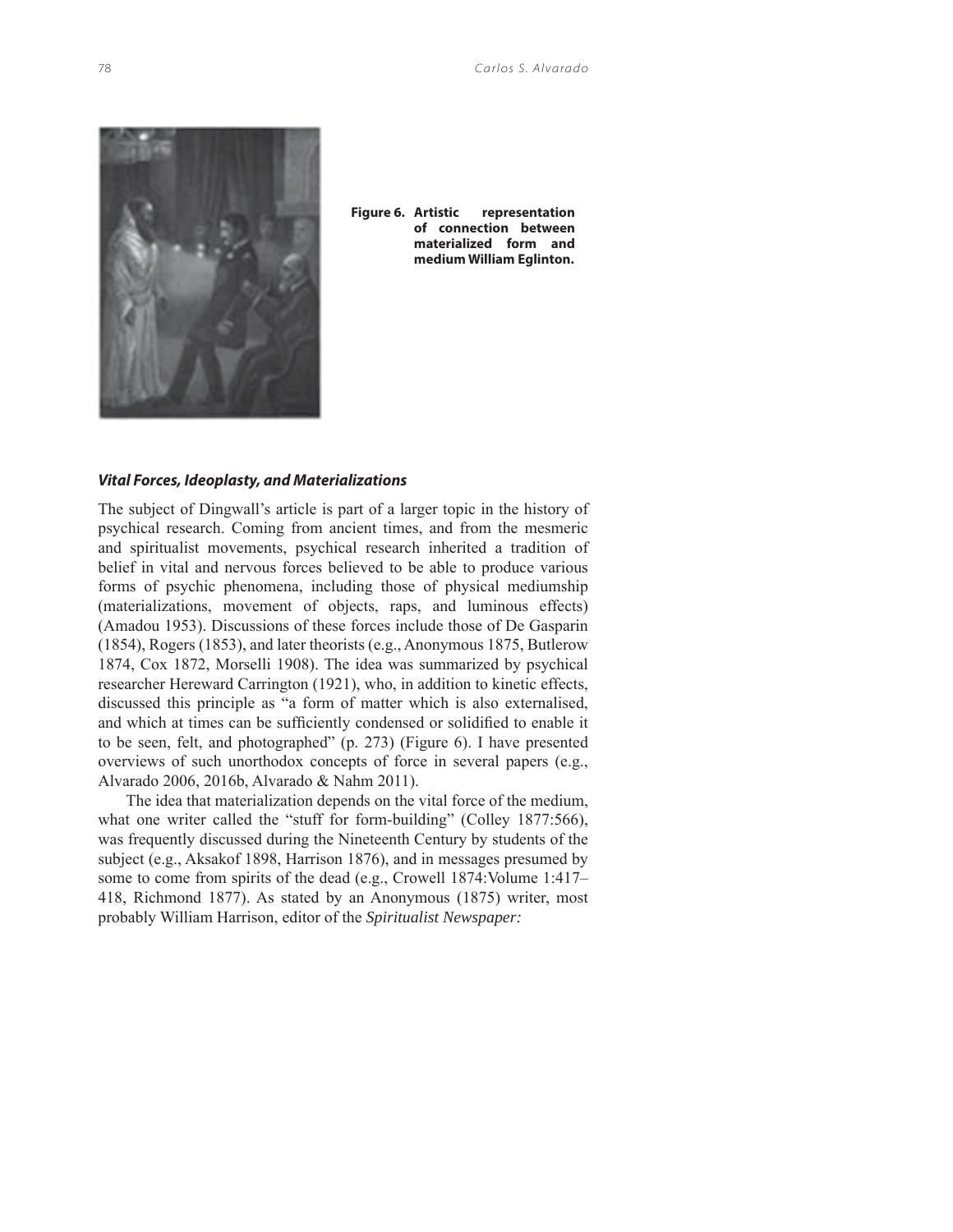The law of the conservation of energy points out that power cannot be gained in one direction without being lost in another, consequently the power which moves a visible or invisible spirit hand must come from somewhere, and on the hypothesis laid down in this sketch the power comes from the medium . . . The spirits also draw more or less vitality from some of the sitters. (Anonymous 1875:135)

Physicist Oliver Lodge (1894) speculated on the existence of temporary prolongations coming out of Eusapia Palladino's body. These prolongations were generally, but not always, invisible. It was "as if a portion of vital or directing energy had been detached, and were producing distant movements without any apparent connexion with the medium" (Lodge 1894:334–335). Also based on Palladino's phenomena, somewhat later Enrico Morselli proposed that an "unknown bio-psychic force . . . , projected from the medium outside her physical person, . . . , although ordinarily invisible and intangible, is able to take on different forms" (Morselli 1908:Volume 1:449).

Following on the idea that materializations depend on the medium's vital force, Gustave Geley stated: "Everything goes to prove that the ectoplasm is, in a word, the medium herself, partially exteriorized" (Geley 1919/1920:63). Similarly, a later student of the subject wrote that in materialization the "material parts of the medium's organism, at first dematerialized, are exteriorized and recondensed" (Kharis 1921:216).

The well-known materialization researcher Albert von Schrenck-Notzing wrote that "telekinetic . . . and teleplastic phenomena are only different degrees of the same animistic process" (Schrenck-Notzing 1920b:188). Furthermore, there were discussions assuming that visible materializations were the last stages of the exteriorization of the force (e.g., de Rochas 1897). As stated by Charles Richet:

The projection of a force from the body, therefore a first phase of invisibility, a second phase during which it appears as a vapor, or a fluidic thread, and it starts being visible, a third phase during which it is tangible, visible, sometimes very clear, but most often shapeless. We will see . . . that this form may take on semblances almost as real as a living being (fourth phase). (Richet no date circa 1933:218–219)

 The idea of exteriorization of forces from the medium's body to form materializations was generally believed to be directed by spirits of the dead, and later by the medium's mind, such that their will was imprinted on the materialized product, a topic that extended to phenomena such as spirit and psychic photography (Bozzano 1929). In this literature the word ideoplasty was used to refer to the process by which the ideas of an agent shaped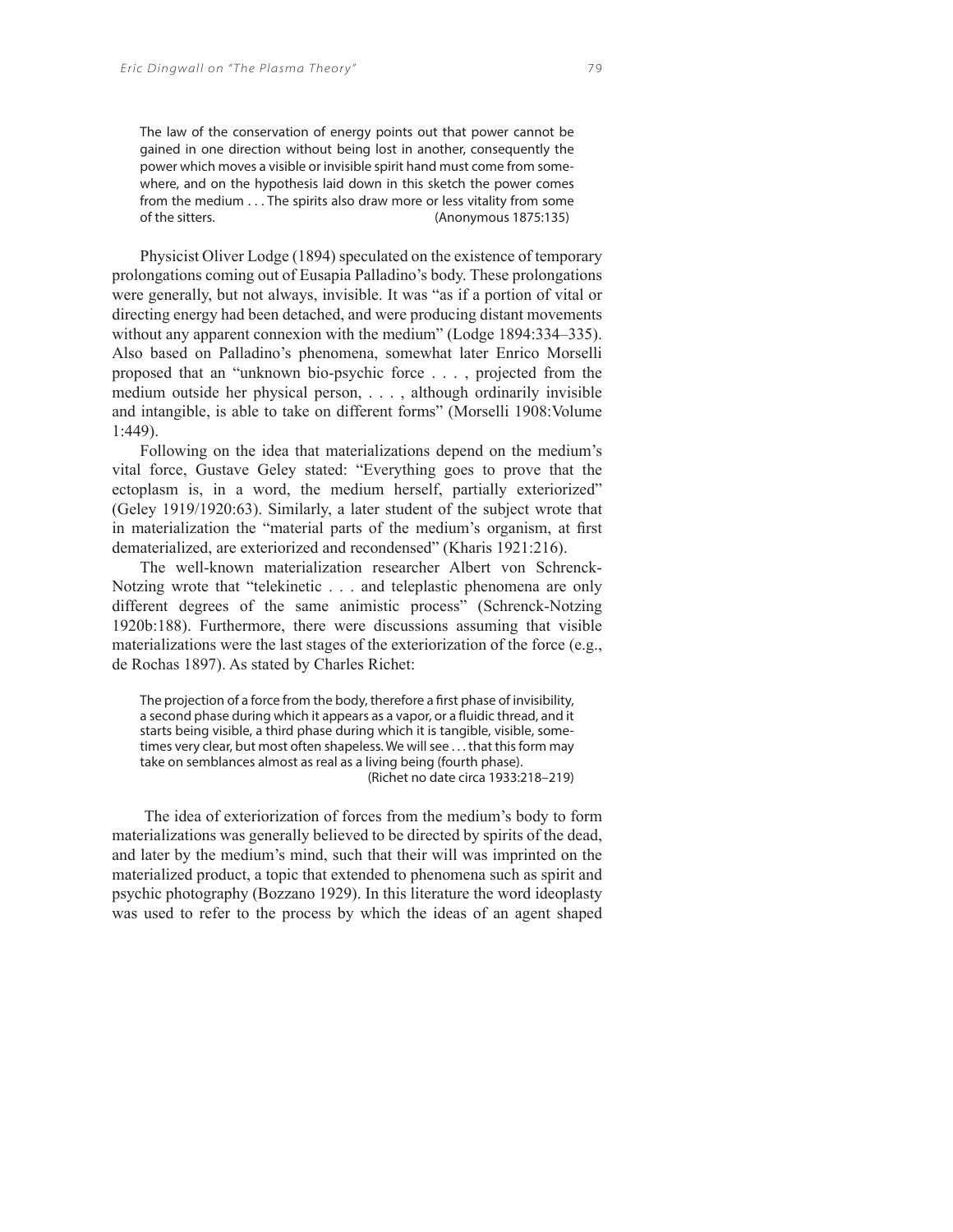the materialized forms, but many discussed this idea without using the term. For example, Aksakof, who accepted the spirit explanation for many phenomena, stated that materialization was an example of "a phenomenon of creation . . . matter is but the objectivation, the representation of the will"  $(Aksakof 1890/1895:626)$ . These were, he affirmed, but "temporary forms, created through an effort of memory and will" (p. 627). Others who endorsed the idea, but did not use the term ideoplasty, and assumed the mind of the medium was at play, were de Rochas (1897:25), Morselli (1908:Volume 1:441–442), and Visani-Scozzi (1901:141), who were discussing the medium Eusapia Palladino. Later examples, involving individuals who used the term, were de Fontenay (1914), Ochorowicz (1909:70; see also Hess 2018), and Schrenck-Notzing (1914b:141–144, 1920a:33–34, 305).

Although not mentioned by Dingwall in the article reprinted below, Geley's theoretical ideas were very influential in his time. Based on the idea of a basic universal substance as the substrate of living things, Geley (1918, 1919/1920) considered ectoplasm and organic formations ideoplastic creations. Seeing materialization as a biological process, Geley compared the incomplete and grotesque character of ectoplasmic formations to those found in animal and human forms. "Like normal physiology, the so-called supernormal has its complete and aborted forms, its monstrosities, and its dermoid cysts. The parallelism is complete" (Geley 1919/1920:62). He also compared ectoplasmic development to the histolysis of insects: "The same phenomenon takes place, as has already been said, in the closed chrysalis of the insect as in the dark cabinet at the séance" (Geley 1919/1920:64).

Furthermore, Geley believed that, in addition to materializations, normal physiology and embryology suggested the existence of a superior and organizing dynamic force behind biological processes, which consisted of ideoplastic processes accomplished by this dynamism. In his view, the formation of a fetus and birth, and materializations, shared a similar directing process. The importance of this for Geley was that he believed that instead of seeing matter as the creator of reality, including biological process, the creator was instead an idea. Geley admitted that the nature of this directing principle was a mystery, but emphasized the importance of seeing directing ideas rule over the physiological, essentially an argument against materialism.

## **Eric J. Dingwall**

Eric J. Dingwall (1890–1986) (Figure 7), the author of the paper reprinted here, was a well-known researcher and critic of psychical research. In his youth Dingwall was part of the staff of Cambridge University Library. He was once the Research Officer of the Society for Psychical Research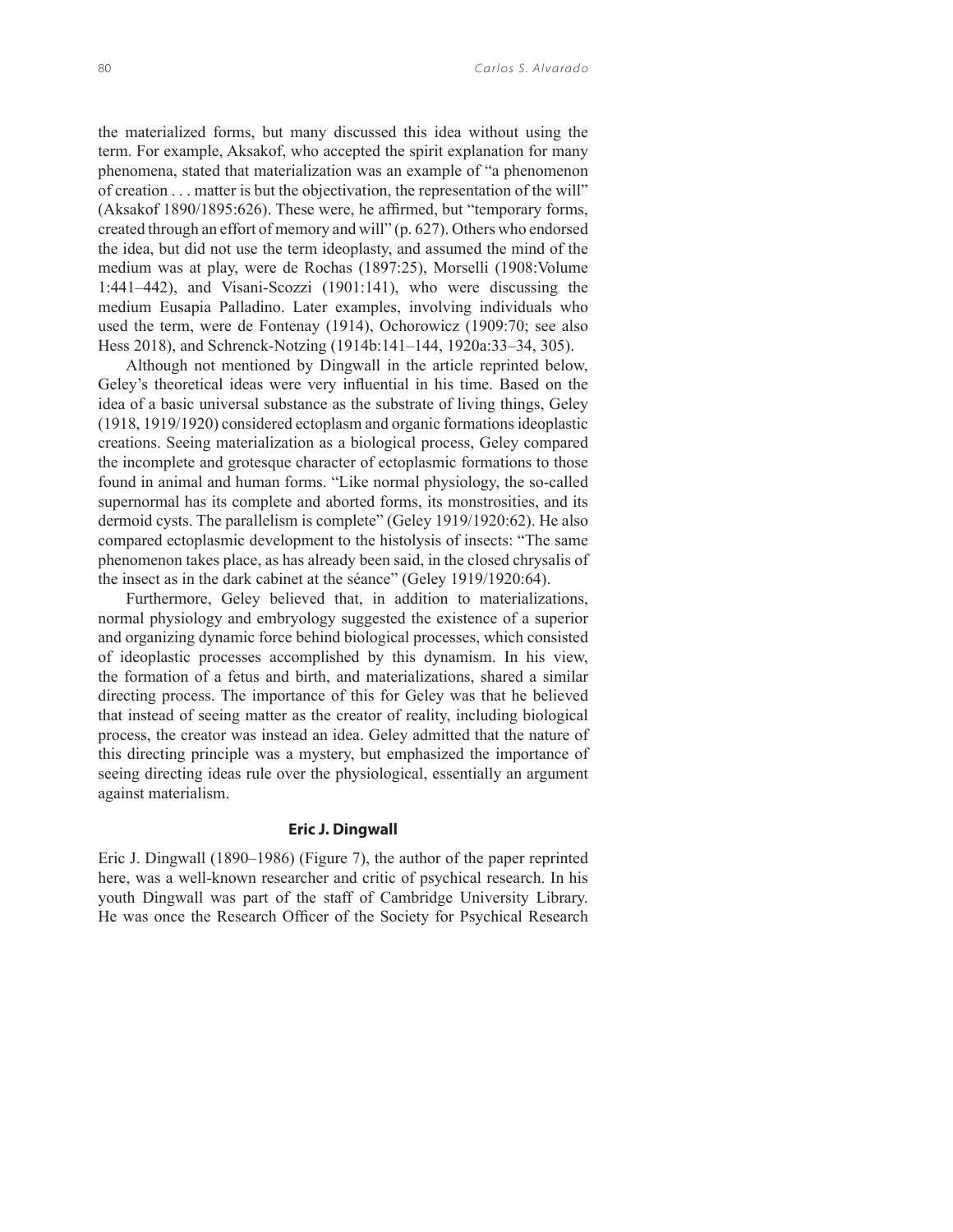$($ Anonymous 1923:31 $)$ , and briefly a member of the staff of the American Society for Psychical Research as Director of the Department of Physical Phenomena (Anonymous 1921:319). In addition, Dingwall obtained a DSc in 1932 from London University. He was a member of the Magic Circle, and a student of customs, among them sexual ones (e.g., Dingwall 1931) (on Dingwall see Gauld 1987 and Willin 2017).

Dingwall wrote many papers about physical mediumship. These included reports of séances with mediums such as Willy Schneider, Margery, Eva C., and Janus Fronczek (Dingwall 1922a, 1926a, Dingwall et al. 1922, Wooley &



**Figure 7. Eric J. Dingwall.**

Dingwall 1926), and book reviews (e.g., Dingwall 1922b, 1924, 1926b,c). Commenting about physical mediumship, he wrote:

Distrusting my own observations, I distrust those of others, and I have already seen enough to provide ample grounds for that distrust. Observations in this field, in order to be of value, must be checked and counter-checked by independent witnesses of irreproachable antecedents, and if possible registered by mechanical recording instruments. (Dingwall 1926b:389)

Furthermore, Dingwall (1926b) deplored the lack of critical analysis many had about physical mediumship, as seen in a tendency to believe too much from reports. In his view, verification of phenomena and replication via further observations were more difficult in psychical research than in other fields.

In addition, Dingwall was well-known as a critic of other topics. In a paper about a fraudulent physical medium he stated that he believed that psychical research societies had the duty "to warn persons of the frequency of fraud and of the absolute necessity of requiring scientific conditions before psychic phenomena are accepted as supernormal" (Dingwall 1922c:50).

One of his contributions to exposing mediumistic fraud was the reprint of a Nineteenth-Century work exposing the topic (Price & Dingwall 1922). Later critical contributions included "The Haunting of Borley Rectory" (Dingwall, Goldney, & Hall 1956), *Four Modern Ghosts* (Dingwall & Hall 1958), *The Critic's Dilemma's* (Dingwall 1966), and other publications (e.g., Dingwall 1937, 1973). In one of his essays he expressed his disapproval of parapsychologists, who he considered lacked a true scientific spirit and were mainly concerned with supporting their personal beliefs (Dingwall 1971/1985).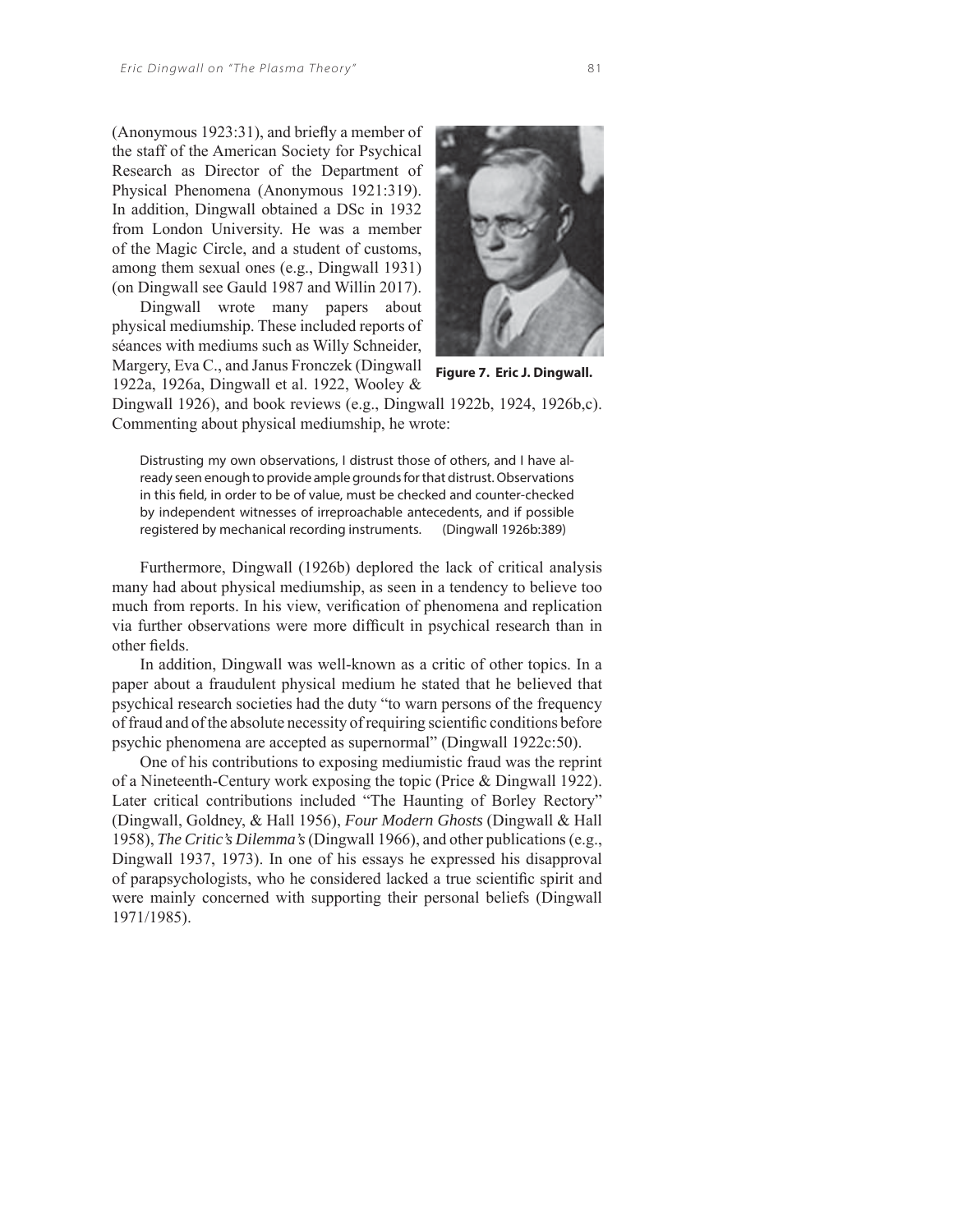Dingwall's interest in the unusual was also expressed in two books: *Some Human Oddities* (Dingwall 1947) and *Very Peculiar People* (Dingwall 1950). Two of the essays in the first book were about D. D. Home and Joseph of Copertino, while Emmanuel Swedenborg and Eusapia Palladino were covered in the second one. Furthermore, he wrote a short book about psychic phenomena and belief in the ancient world (Dingwall 1930), and edited a remarkable collection of essays about psychic phenomena in the mesmeric movement that to this day remains a valuable reference work (Dingwall 1967–1968).

Materials by and about Dingwall are available at the University of London (Anonymous no date).

#### **Dingwall's Article "The Plasma Theory"**

Dingwall's article reprinted here was published in the *Journal of the American Society for Psychical Research* (Dingwall 1921). It made sense for this review to appear in 1921 because the topic was a popular one at the time. Around 1921 there were many publications about materializations, as seen in such books as *Les Phénomènes dits de Materialisation* (Alexandre-Bisson 1921), *The Psychic Structures at the Goligher Circle* (Crawford 1921), *Phenomena of Materialisation* (Schrenck-Notzing (1920a), and *Teleplasma und Telekinese* (Schwab 1923), among others (de Faria 1921, Fournier d'Albe 1922, King 1920, Schrenck-Notzing 1920b). There were also long sections on the topic in the books of Geley (1919/1920) and Richet (1922), not to mention many articles that appeared in psychic journals such as *Psychische Studien* (Grunewald 1922) and the *Proceedings of the Society for Psychical Research* (Dingwall et al. 1922), among others (e.g., Geley 1921, Taylor 1922).1

The article was meant to be a review of ideas and observations about ectoplasm. Its author qualified his discussion in a footnote stating that he was "in no way committed either to a belief in the plasma or in the theories which have been built upon its alleged existence" (Dingwall 1921:207).

#### **Reprint of "The Plasma Theory"**

In this paper I propose saying something about the theory which hypothecates the existence of a mediumistic power for producing "plasma" which in turn acts as the basis for the so-called physical phenomena of spiritualism. The power, or ectoplasy, as Myers called it, borrowing from Ochorowicz, consists, to use his definition, in the faculty "of forming, outside some special organism, a collection or reservoir of vital force or of vitalized matter, which may or may not be visible, may or may not be tangible but which operates in like fashion as the visible and tangible body from whence it is drawn."<sup>2</sup>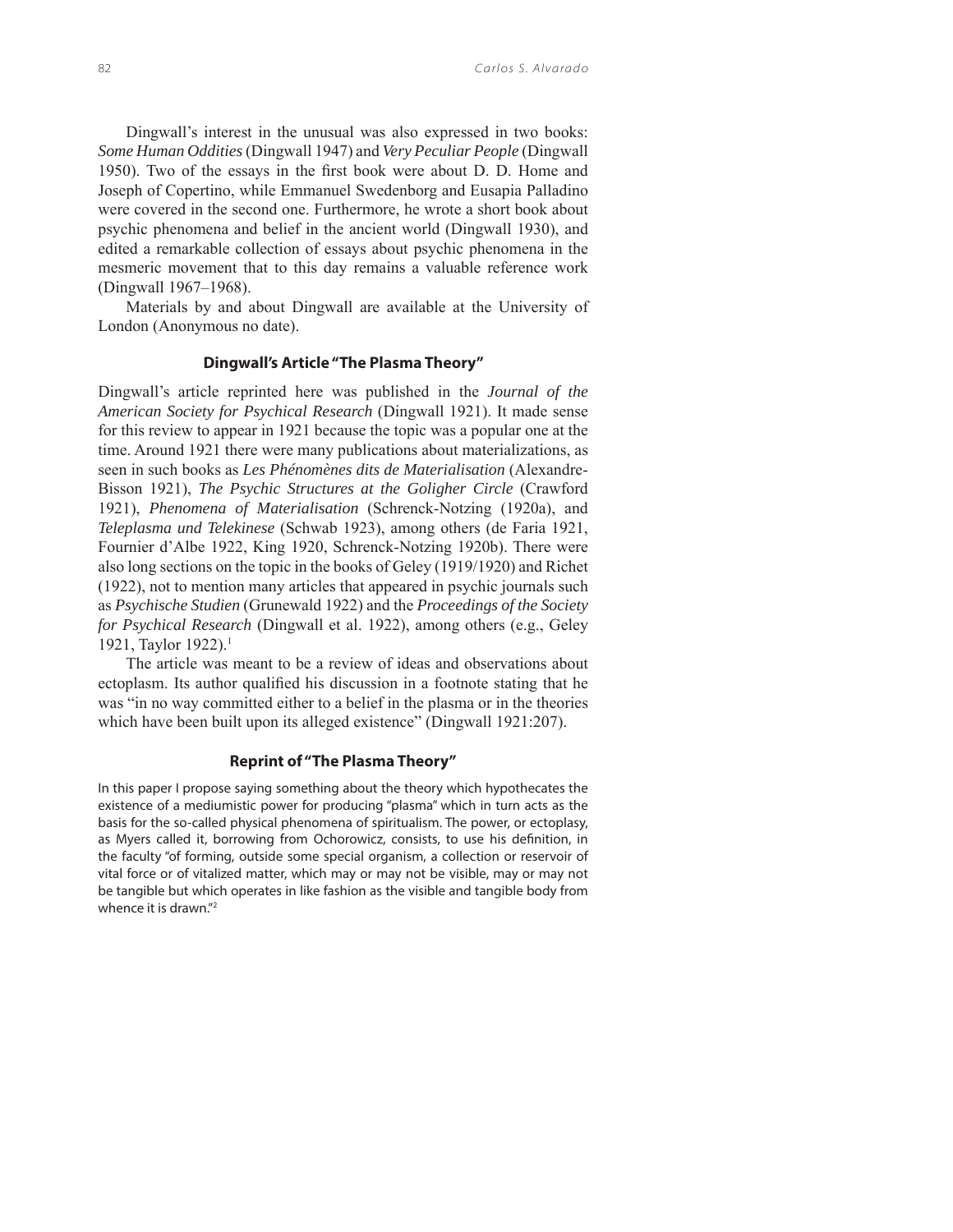This hypothesis has recently received a great impetus through the experiments conducted with the mediums, "Eva C", Kathleen Goligher, Stanislawa P., Willy S., and a few others. Before the earlier experiments with "Eva C." which were conducted by Mme. Alexandre-Bisson, the word "plasma" was not often used. Mme. [Alexandre-Bisson] herself still calls it, "la substance," and Baron von Schrenck-Notzing<sup>3</sup> styles it ideoplasma or teleplasma whilst others prefer the name ectoplasma.<sup>4</sup> Whatever name we may choose for the substance the meaning of the word is clear. It is that substance which, it is said, extrudes itself from the bodies of certain persons, and which has various properties which we must consider in the course of the following pages:

Firstly, then, what is the nature and general appearance of the plasma? In order to answer this question intelligently it must be understood that there are apparently many different kinds of "plasma". I do not know whether the plasma of today has any relation to the "third force," which, according to Proclus, souls have inherent in their being and which possesses the power of moving objects, but at any rate the modern substance is credited with such powers to an unusually high degree. In the early days of the spiritualistic movement little was heard of any substance which was comparable to what we now mean by the plasma.<sup>5</sup> The *perisprit* in the sense that Kardec used the term was certainly something similar. According to the French authority this perisprit was a kind of semi-material, fluidic envelope which served as a link between soul and body. Its subtle matter was not rigid and compact like an ordinary physical body, but flexible and expansible, lending itself to all sorts of strange metamorphoses according to the will which exerted pressure upon it. On certain occasions this perisprit was conceived as becoming visible, tangible, and solid, thus acting in every way as ordinary matter is expected to do. In addition to the influence the perisprit was supposed to exert upon physical matter, a sort of universal fluid was hypothecated which was used in conjunction with the perisprit for producing physical phenomena. No phenomenon, it was said, could be produced through the perisprit alone. The mediumistic "fluid" had to be combined with the universal "fluid" in order to produce the results. The "spirits" drew the vital fluid from the medium and the phenomena were produced after the vital fluid was suitably mingled with the universal fluid, which presumably belonged rather to the spiritual than to the material world. A medium was necessary for production of phenomena in order (a) to supply the vital fluid and (b) to assist the spirits by an attitude of mind favorable to a withdrawal of the fluid from the body. Occasionally phenomena could be produced against the will of the medium but generally speaking the co-operation of the medium was desirable and even necessary.6

We know of few instances prior to the beginning of the twentieth century of this perisprit or mediumistic emanation being observed. Its existence was affirmed by occultists but any sort of proof which would satisfy even the least cautious observer seemed to be lacking. It may be thought that the luminous clouds and nebulous hands observed by Sir William Crookes during his sittings with D. D. Home and also noticed around Stainton Moses may have been of a teleplastic nature.<sup>7</sup> It is probable that if the plasma has any existence in fact, these appearances may have been the commencement of an activity, which, if continued in a certain way, might have eventually become the material substance which is now usually implied when the term plasma is employed. It is this partially solid and (occasionally wholly solid) material which has received the name of plasma, a term which in some quarters has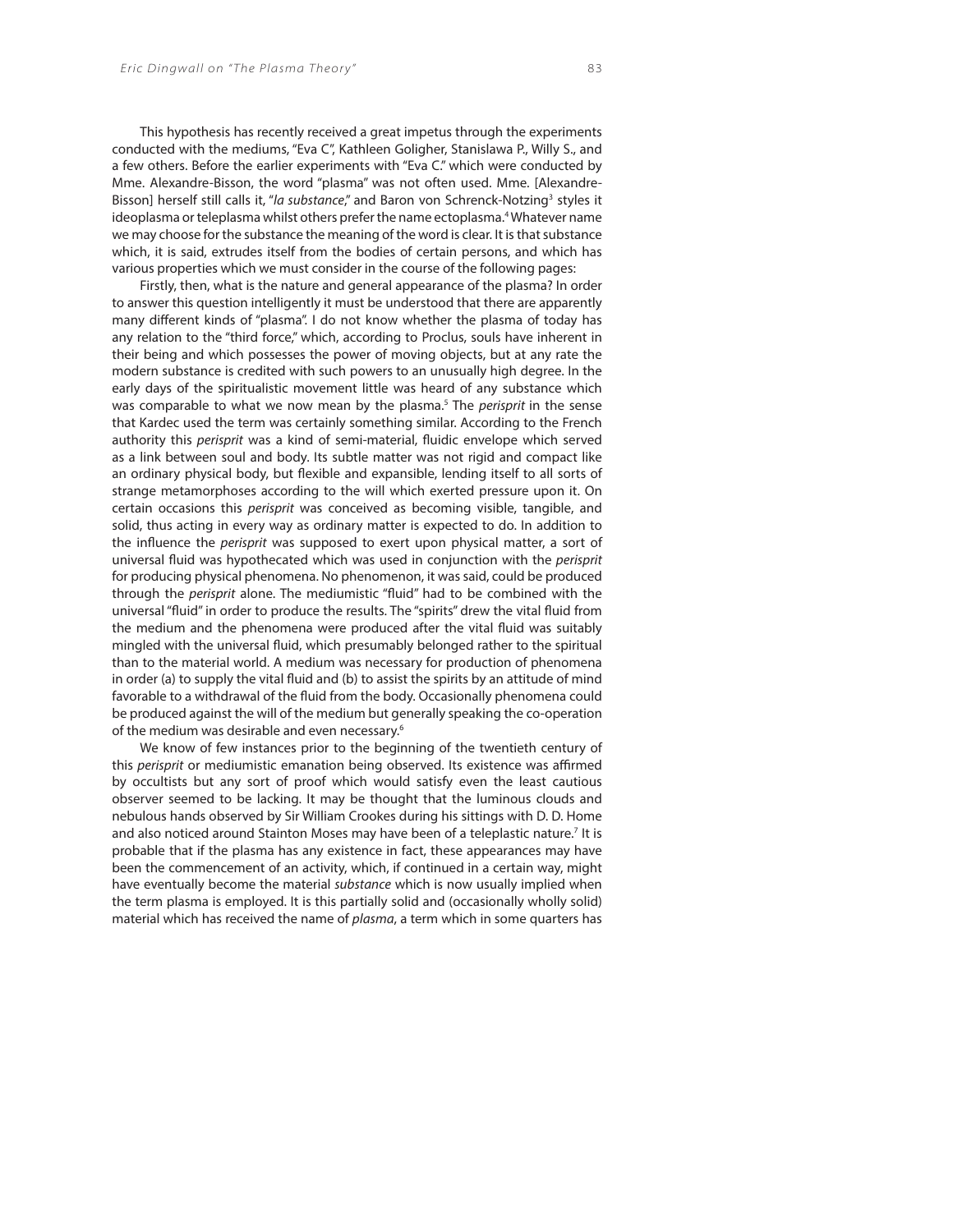been somewhat extended to embrace a rather wider field than the actual material itself.

We must now proceed to examine a few examples of mediums who are capable of producing the plasma, and then we shall be able to get some idea as to its character and general appearance. The first sensitive whom I shall notice and whose phenomena seem associated with the production of the plasma is M. "Meurice", a medium with whom Maxwell and Richet had several sittings. His chief form of mediumistic activity lay in telekinesis which in his case consisted of the movement of small objects without contact. Placing his hands above the object to be moved, he would make a few passes and after a time it would begin to move or jump, following his hands. It was exactly as if a hair had been attached to the object and was fastened to his fingers, and Dr. Maxwell one day noticed an appearance like a ray of light or filament of gossamer which connected M. "Meurice's" fingers with the box which was being moved. He passed his own hands around the box and all over the medium's hands and arms, but felt nothing, so concluded that what he had seen was due to an ocular illusion.<sup>8</sup> M. "Meurice" himself admitted that when about to attempt to move something, a sheath of filaments seemed to pass from his fingers on to the object of experimentation. On one occasion Dr. Maxwell heard a noise as of the rubbing of a hair during a sitting and M. "Meurice" frequently said that his hands seemed full of hair, a feeling which he variously described as a spider web sensation, as if his fingers were covered with a kind of cobweb. After many of the experiments M. "Meurice" appeared to be very exhausted; he occasionally fainted and suffered from violent gastric attacks.

I do not propose to examine here the genuine or fraudulent character of these phenomena. For my present purposes I am assuming that the telekinesis was genuine and that the thread seen by Dr. Maxwell was a form of mediumistic emanation from the sensitive's fingers. In this case, then, we have a semi-material link existing between an object and the medium, and it is either through or by this link that sufficient contact is established to move the object in question. The terms "movement without contact" are merely descriptive. They mean in essence "movement without *apparent* contact." It is only the miracle hunters who want movement without any contact. No true psychical researcher ever expects to find objects moved without any contact or tables floating in the air without any support. It is the form of contact which is of importance, and which constitutes one of the great problems connected with the physical phenomena. In this case the form seemed to be a semi-material ray or line of force which only upon rare occasions becomes visible. The existence of such lines of mediumistic force would have remained ambiguous had it not been for the classic series of experiments by Ochorowicz with the young Polish medium Mlle. Tomczyk. The importance of these sittings has been overlooked mainly on account of their having been published in periodicals and thus not being easily accessible. The phenomena presented by Mlle. Tomczyk were of varying kinds, but the series which are of importance for our present purpose were almost identical with those demonstrated by M. "Meurice." In this case, however, objects, besides being moved, were actually levitated, and a long series of photographs were obtained showing many aspects of these remarkable phenomena (Figure 8). Again as before, the existence of threads was suspected, and later such were actually seen and photographed. The filaments or "rigid rays" as Ochorowicz named them proceeded from various parts of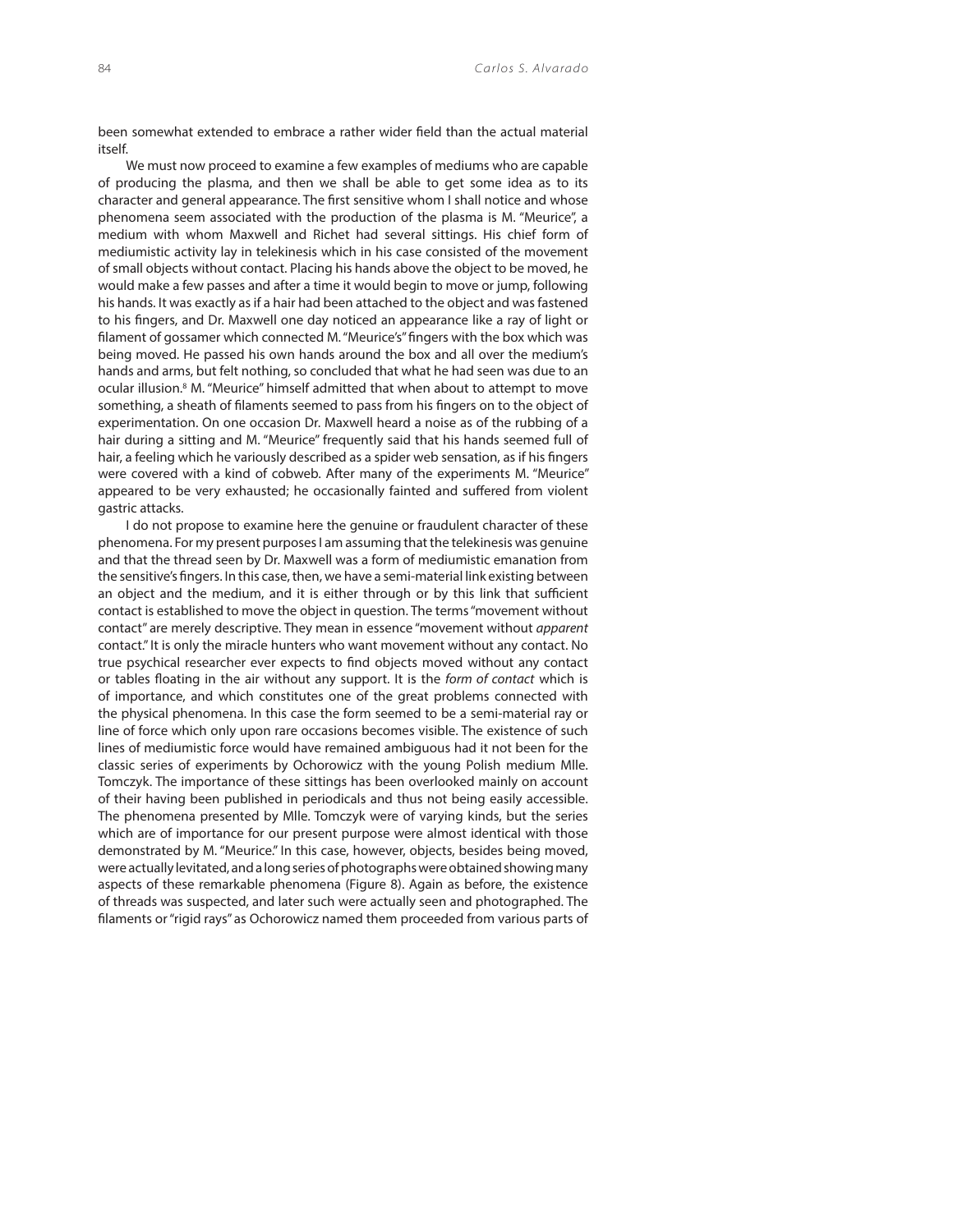the medium's fingers and joined the object to be levitated. It was comparatively easy to arrange photographic conditions so that the rays were visible and it was still easier to photograph the thinnest material filaments known and to compare the results. These showed that the rigid rays were not comparable to any known substance, and to many persons proof as to the genuineness of the manifestations seemed to have been fully obtained.<sup>9</sup>

In the case of Mlle. Tomczyk as in that of M. "Meurice", filaments of semi-material substance seem to have been extruded from the fingers and by means of these threads telekinetic phenomena were obtained.10 At the time of the experiments Mlle. Tomczyk



**Figure 8. Stanisława Tomczyk levitating scissors (Julian Ochorowicz on the right).**

was in a poor state of health and the phenomena appeared to be obtained at the cost of a good deal of strength; the medium, like M. "Meurice", being often very exhausted after the sittings. It will be remembered how Sir William Crookes remarked the extreme fatigue which D. D. Home exhibited after a successful séance and the same effect has been noticed in many other mediums. Evidently the extrusion of the "plasma" is accompanied by a certain amount of physical and nervous tension; the medium, after the sitting, feeling that vital force has been drained away from him.<sup>11</sup> The same thing was also noticed in the case of Eusapia Palladino, where the medium showed signs of extreme prostration at the conclusion of a séance at which many phenomena

had appeared, and Mme. D'Esperance reports the same sensations as occurring after her sittings for materialization.12 The best example, however, of a medium who extrudes plasma is undoubtedly "Eva C" as she is called, the famous Marthe Béraud of the Villa Carmen experiments. At these sittings which took place at the residence of a General and Mme. Noel in Algiers, about 1905, it was said that a materialized "spirit" appeared who called itself Bien Boa (Figure 9) and who was photographed by more than one camera. Although the evidence for the supernormal in the case is weak (Marthe herself confessed to fraud)<sup>13</sup> many persons still believe in the genuine character of the performance, and some of the descriptions of the phenomena recall what others have said concerning the appearance of the plasma.14 For example, one witness avers that:



**Figure 9. Form of Bien Boa observed by Charles Richet at Algiers.**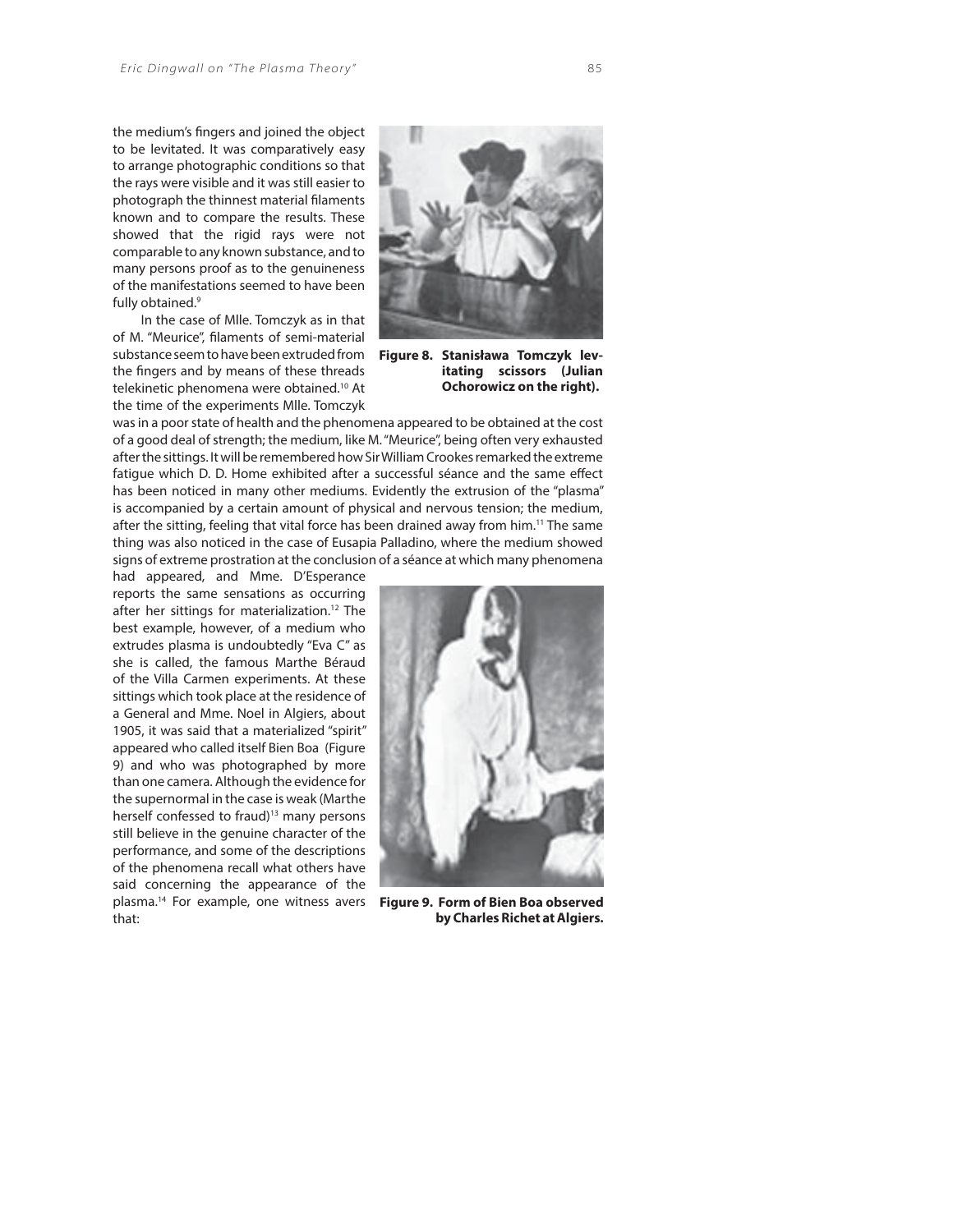"On Thursday, August 3rd, a few days before Professor Richet's arrival, a most interesting phenomenon was forthcoming. Marthe was alone in the cabinet on this occasion. After waiting for about twenty-five minutes Marthe herself opened the curtain to its full extent and then sat down in her chair. Almost immediately—with Marthe in full view of the sitters, her hands, head, and body distinctly visible—we saw a white diaphanous looking thing gradually build itself up close to Marthe. It looked first of all like a large cloudy patch near Marthe's right elbow, and appeared to be attached to her body; it was very mobile, and grew rapidly both upward and downward, finally assuming the somewhat amorphous appearance of a cloudy pillar extending from about two feet above the head of Marthe to her feet. I could distinguish neither hands nor head; what I saw looked like white fleecy clouds of varying brilliancy, which were gradually condensing, concentrating themselves around some—to me invisible—body . . . ."15

Prof. Richet himself, who was present at the séances, noticed the same vague amorphous shapes and says that not only the face of Bien Boa is indistinct and flou [faint], but also the outlines of the drapery are cloudy and vapory, forming a marked contrast with the precise and hard limits of a material handkerchief which was around the body of Aïsch, Marthe's companion in the cabinet. After the "confession" of Marthe and the consequent cessation of the Algiers sittings, little was heard of Marthe Beraud till 1909 when she began giving sittings for materialization in Paris. We cannot here survey the field of Eva's mediumistic activities from 1909 until 1921. She has been studied in Paris, Munich, London, and elsewhere and at each investigation the "plasma" has been observed. In "Eva C," it takes a variety of forms. The appearance of the phenomena is usually heralded by a copious flow of thick, white saliva, which often seems as if it were self-luminous, although it is doubtful whether this is the case. The plasma itself differs considerably both in color and solidity. In its more gaseous form it often resembles nebulous smoke, and when liquid is sometimes difficult to distinguish from saliva. It then appears in spots and patches of flocculent substance, and when these coagulate they resemble a cream cheese, which, besides being white, is sometimes light gray in color. To the touch this mass once felt to the present writer exactly as if he were feeling a piece of soft cream cheese encased in a transparent film or sheath, no particle of the substance adhering to the fingers. In its more solid form the plasma assumes a variety of aspects. Flat, whitish, yellowish or grayish disc-like objects are common as also are white veil-like appearances and white and gray strips. Less familiar phenomena consist of pieces of mouse gray tissue, or membrane and elastic cords which sometimes connect the medium's hands and fingers together.<sup>16</sup> Occasionally white pointed objects like pieces of candle protrude from the mouth of the medium, and the ends often resemble rude fingertips, the nail being represented by a triangular mark on the surface of the substance. The heads and hands produced by this medium vary greatly from what look like rude chalk drawings, to quite artistic colored productions which seem as if they had been actually printed. Very rarely the materialization is alleged to have been so perfect that actual hair has been obtained and on one occasion a photograph was secured of a small picture of a woman surrounded by a mass of black hairy substance, which felt stiff and fibrous to the touch. These "pictures" and "drawings" often look as if they had been cut out of paper or some soft material and creases where they have been folded are occasionally observed. At other times the basis for the production resembles white membrane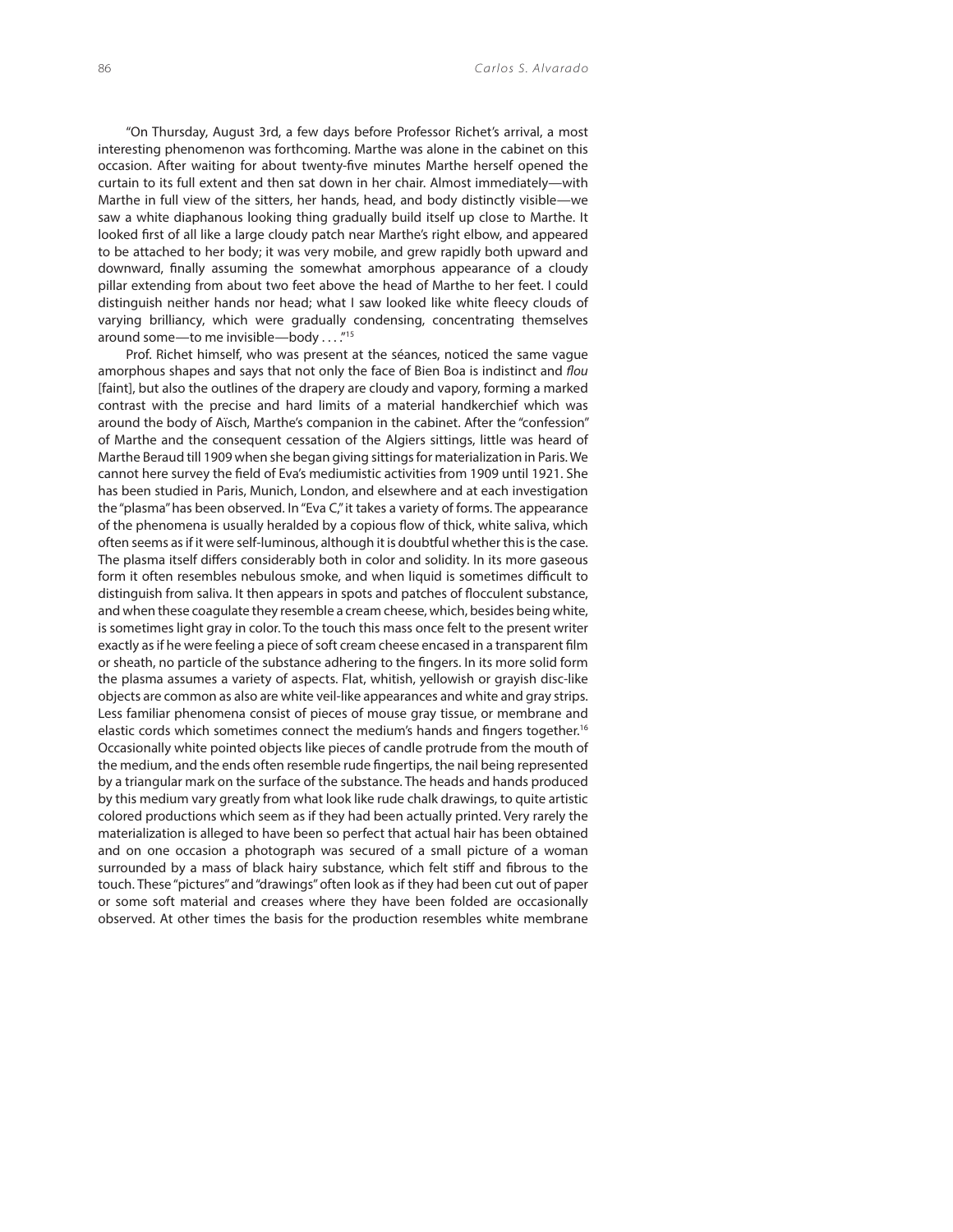or gristle rather than paper, the picture being seemingly transferred to it. The hands, which usually are flat and more like white gloves than human members are said to have occasionally filled out before the eyes of the spectators and to have become perfect human hands in all respects. Similarly the heads, although usually flat picturelike objects, are said to become at times plastic and solid, so that the bones of the skull can be felt and the hair ruffled.<sup>17</sup>

The plasma then, in the case of "Eva C" is usually visible, tangible, and more usually solid than liquid. It is quite possible that the plasma exists in many forms. Indeed when we come to consider that associated with Kathleen Goligher,<sup>18</sup> we shall see that it is very different from the variety exhibited by "Eva C". In the latter case, the plasma may, in its early stages at least be gaseous and invisible, only becoming solid at a later stage of its transient existence. In the case of Stanisława P. the plasma was not of such a highly developed character as that presented by "Eva C". Veil-like masses, rude pseudo-hands, and large strips of white substance constitute the principal phenomena, but the series of sittings was not long enough for us to be able to draw any conclusion of value. The same must be said of the Countess Costelviecz and the young Austrian, Willy S.<sup>19</sup> who presents phenomena similiar in character to those of "Eva C" but in a less developed form.

We now turn to Miss Kathleen Goligher of Belfast whose levitation phenomena are too well known to need any description in this place. In his last book, The Psychic Structures at the Goligher Circle, Dr. W. J. Crawford relates his recent experiments with the medium, and reproduces a few of the extraordinary series of photographs which he has obtained by flashlight. The plasma, according to the writer, is usually quite invisible in the case of Miss Goligher and it is only under certain conditions that it can be photographed. It forms rods and "psychic cantilevers", which projecting from the body of the medium levitate the table, and rap upon the floor of the séance room. In the photographs the plasma is seen extruding from the medium and tipping the table and lying about on the ground (Figure 10). As far as I know Dr. Crawford had not succeeded in obtaining any photographs when the plasma was in a state of full stress,<sup>20</sup> as the shock was said to be too great for the medium at that time. The photographs all show the plasma in an unstressed state, and in many respects closely resemble some of "Eva C's" productions. Generally speaking it consists of white and dark colored strips, rolls, and heaps of material like cotton wad or muslin which are seen about the medium's feet and hanging from beneath the table. In one unpublished photograph the plasma is seen beneath the table in the form of a long strip of white substance like animal membrane which bears a curious resemblance to some of the white tissues photographed on the French medium. In one of Crawford's early photographs a sort of white transparent pillar of gaseous material is seen rising into the air, so it would seem that this plasma also is found sometimes in a gaseous condition.<sup>21</sup> The rods of plasma appear to be wonderfully flexible and to adapt themselves readily to the kind of work demanded of them. They possess many degrees of hardness, and the gripping ends are occasionally tangible and solid, although invisible in the dim red light. Near the medium in the region of her ankles (from which it seems the rods proceed) nothing solid can be felt, but the hand encounters a flow of cold, clammy, disagreeable spore-like particles, which pass outward from the medium and presumably are an essential part of the rod, since interference with them stops the phenomena. The ends of the rods can be felt more easily. An observer describes his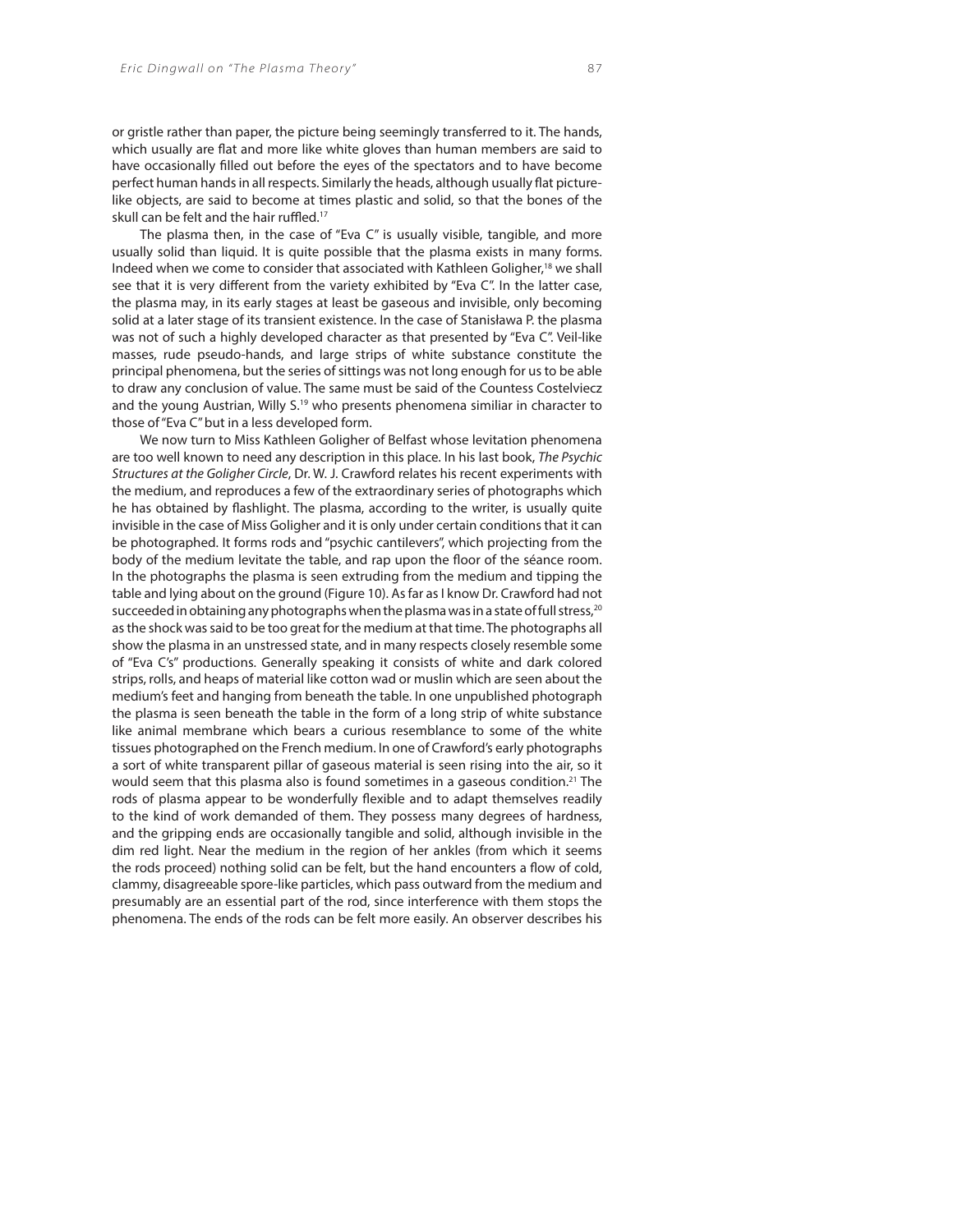

**Figure 10. Kathleen Goligher and her ectoplasmic forms.**

sensations after handling one of these ends. He says that his gloved hand received the impact of a nearly circular rod-like body flat at the end. The edges at the end were blunt, serrated, and slightly rough like very fine emery paper. Again in another case Dr. Crawford says he felt the plasma pressing over the sole of his boot like a flat, thick, pancake, and on another occasion a wooden rod he was holding came into contact with something "soft, dense, plasmic, half solid, half liquid."

It will be remarked that there are several striking differences between the plasma of what I might call the "Eva" school of mediumship and the Goligher school. In the former case the plasma is usually visible, tangible, not peculiarly sensitive to light and with the faculty of forming hands and faces, arms, feet, and sometimes full forms. In Miss Goligher's case the plasma is usually invisible,<sup>22</sup> only partly tangible, excessively sensitive to light and with the faculty of forming rigid rods and beams capable of bearing great strains and stresses. What form of matter or force it can be which, whilst invisible and intangible can support a table on which a man is seated, is difficult to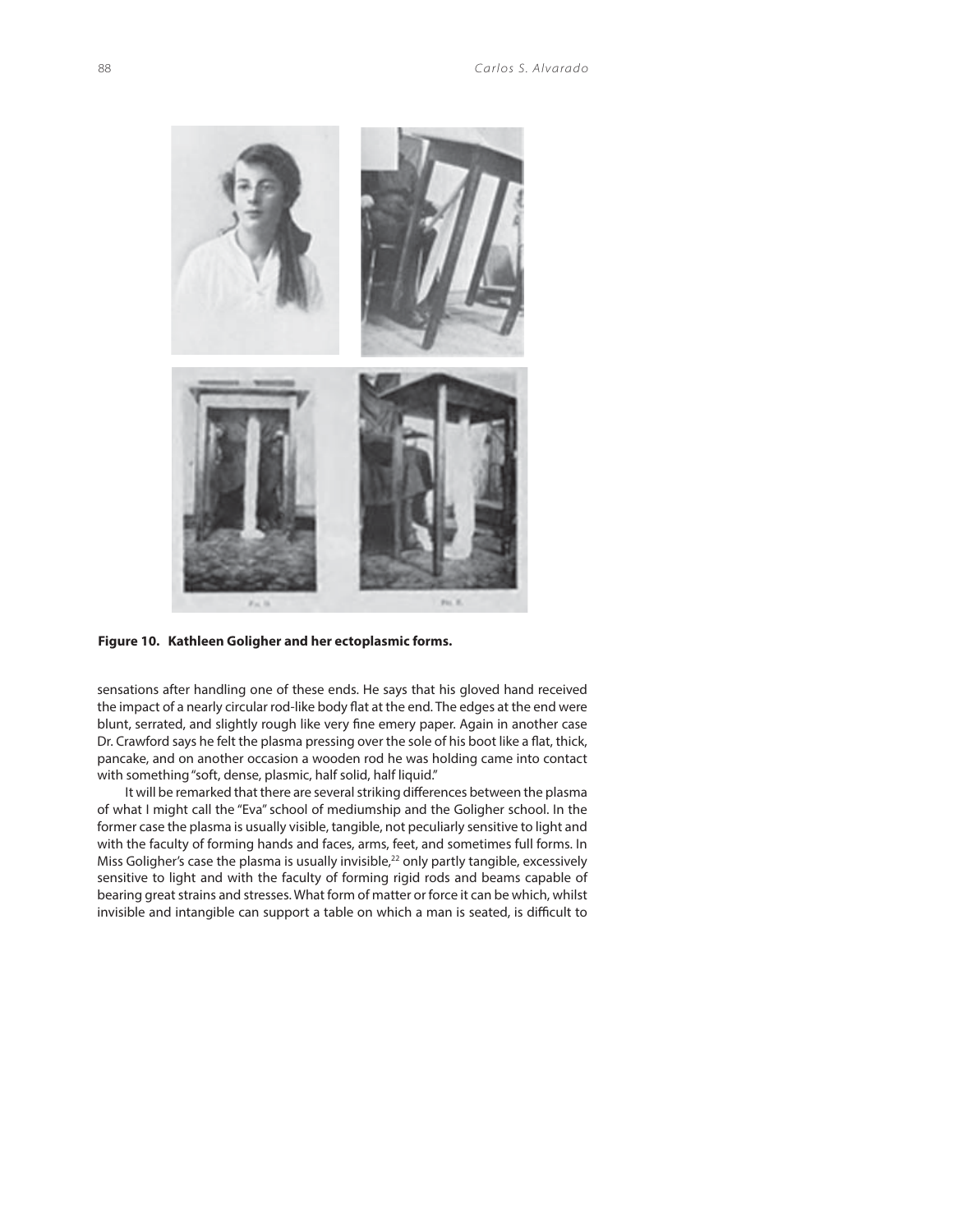conceive, and the solution will not be reached until many more opportunities for investigation are permitted.<sup>23</sup>

We have seen in the course of the preceding remarks what various observers have said concerning the appearances and tactile sensation experienced when feeling the plasma. We must now pass to a consideration of what is said concerning its place of origin in and exit from the medium's organism. In early days it was thought of vaguely as "proceeding from the medium,"24 and as it was nearly always invisible, we cannot blame the observers for their ignorance of its movements. When in the case of "Eva C" the plasma became a visible, tangible, substance, its mode of egress from the medium's body was able to be observed with greater accuracy. We cannot say whether the plasma has any standard route, if I may put it so, for its exit from the bodies of mediums. At present all we can do is to note the parts in each medium from which it seems to originate and compare similar phenomenon in as many other cases as possible. Beginning then with the case of "Eva C" it appears that the plasma usually proceeds from the mouth, especially from between the teeth and gums, from the nose, nipples, and vagina, and occasionally from the navel, armpits, sacral region, and fingertips. With Stanislawa P. the plasma was mostly observed proceeding from the mouth but few experiments have been made to ascertain the precise point of issue in Continental mediums. With Miss Goligher, Dr. Crawford prepared a series of experiments which are of the greatest interest. Unfortunately in his last book, he merely hints at the solution at which he had arrived and omits those photographs which support his conclusion. Having become convinced that his medium extruded a quantity of plasma in order to produce her phenomena, he set about endeavoring to discover from what part of her body it proceeded. In an ingenious series of tests with the help of carmine and a solution of methylene blue, for details of which the book should be consulted, Dr. Crawford proved to his own satisfaction that the plasma issued for the most part from the genitals, proceeded down the legs to the feet thence issuing as rods into the séance room. In the unpublished photographs, further details can be seen, it being clear that, as in the case of "Eva C", the plasma not only proceeds from the reproductive organs, but also issues from the breasts, these often becoming hard and full in both mediums.

We have seen above what various observers have said concerning the appearance of the plasma and its place of origin in the body of the medium. Our next step will be to consider briefly a few of the facts that have been gleaned concerning the actual nature of the substance itself . . . .

In the case of "Eva C" one or two attempts have been made to retain a portion of the materialized substance but without success. On November 11, 1910, Baron von Schrenck brought a small metal porcelain lined box into which a materialized finger entered and executed a few shaking movements. The lid was immediately closed and after the sitting two pieces of human skin were found inside the box. These products did not appear to differ in the least from the ordinary histological structure of human skin but the Baron failed to find any defect upon either "Eva's" hands or feet at the conclusion of the sitting. On another occasion a German doctor attempted to seize a portion of a materialized product but failed to hold it and Mme [Alexandre-] Bisson reports that she has also tried to persuade the medium to permit a piece to be detached but without success . . . .

It will be remembered how in the case of this medium a good deal of saliva is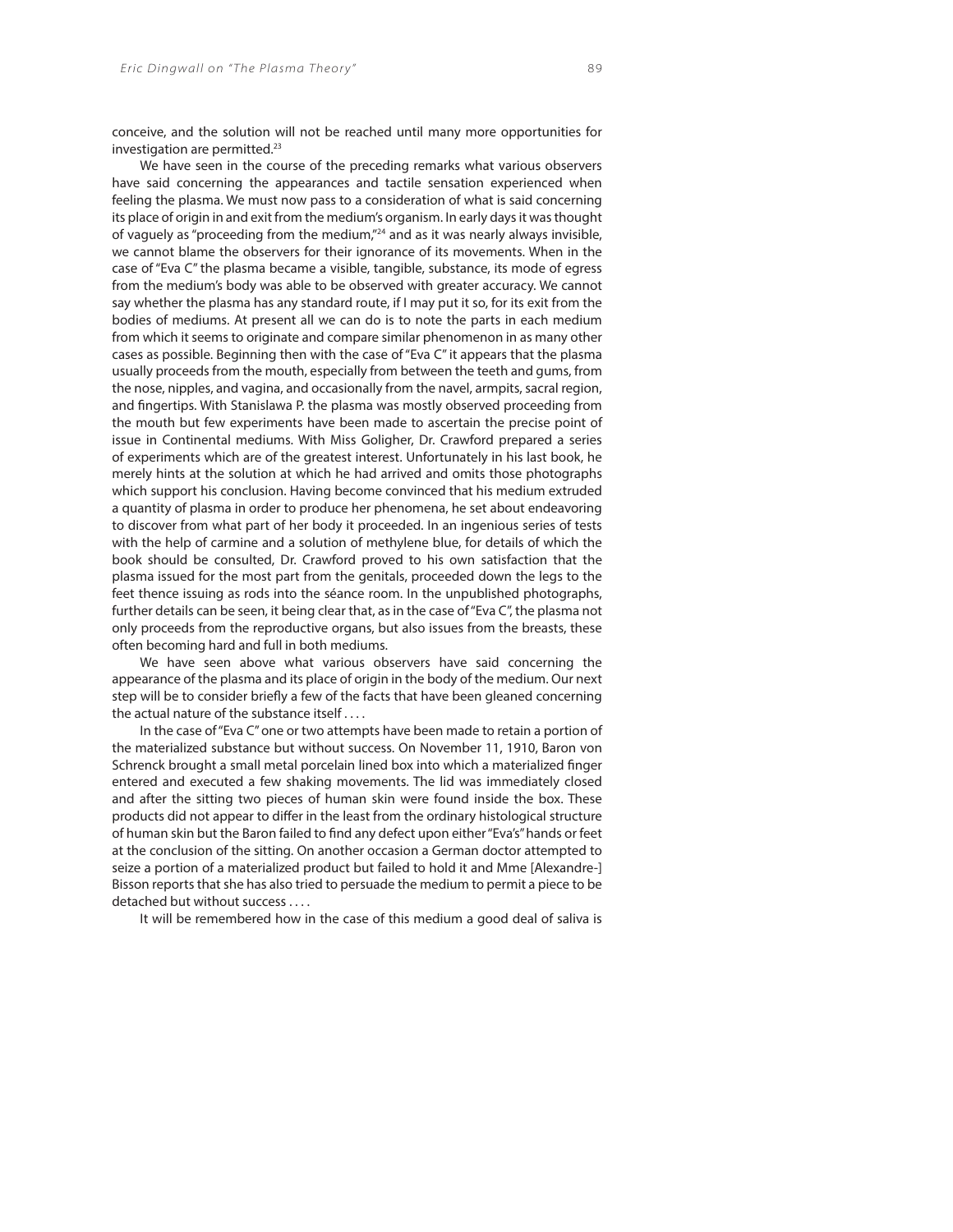secreted, and this together with the moisture from the plasma leaves stains on the garments worn at the sittings. Baron von Schrenck on several occasions had the secretions left by the teleplastic products analyzed both physico-microscopically and physico-chemically but the results obtained were scarcely satisfactory. With regard to the structure he sums up the matter thus: "That within it, or about it, we find conglomerates of bodies resembling epithelium with nuclei, veil-like filmy structures, coherent lamellar bodies without structure, as well as fat globules and mucus. If we abstain from any detailed indications concerning the composition and function of teleplasma, we may yet assert two definite facts:

 $(1)$  In teleplasma, or associated with it, we find substances of organic origin, various cell forms, which leave behind cell detritus.

(2) The mobile material observed, which seems to represent the fundamental substance of the phenomena, does not consist of india rubber or any other artificial product by which its existence could be fraudulently represented.

For substances of this kind can never decompose into cell detritus, or leave a residue of such" . . .<sup>25</sup> Without criticising the second of the above facts, we may note that according to Baron von Schrenck the plasma is "a sort of transitory matter which originates in the organism in a manner unknown to us, possesses unknown biological functions, and formative possibilities, and is evidently peculiarly dependent on the psychic influence of the medium."<sup>26</sup>

In the case of Kathleen Goligher little has at present been done to determine the physical nature of the plasma. As the medium loses weight when the rods are "out" and as Dr. Crawford avers that the operators on one occasion drew over 50 lbs. of matter from her body, it is clear that part of the constituents of the plasma must necessarily be some of the ordinary compounds of the human body. There appears to be a decrease in volume of the fleshy parts of the medium during the extrusion of the plasma, this being noticeable both in the thighs, haunches, and elsewhere. The particles of matter, therefore, which make up the rods, are presumably ordinary matter taken from the medium's body either transformed or combined in such a way that they become an integral part of a "psychic" structure capable of performing mechanical work. At the ends the rods are more or less "materialized", and are as if a solid body were encased in a flexible skin or sheath of varying thickness and pliability. Behind this end tangibility ceases and only a sort of gaseous flow is perceptible proceeding from the medium. How a materialized end is manipulated through the agency of a "gaseous" link connecting with the sensitive is a mystery which awaits explanation as is also the nature of a rod which can sustain and resist so great mechanical pressures as those obtaining at the Goligher Circle.

It is possible that the fact of the fatal influence of light upon the structure may provide us with a clue as to its nature and working mechanism. We cannot help thinking of the analogy of a pipe which when empty is flaccid and lax, whereas when filled with fluid it attains a rigidity proportional to the pressure of the liquid within it. Mr. E. C. Craven, $27$  in some recent speculations published in the pages of the periodical Light, suggests that the rigidity of the plasma may be due to the particles being in a state of electrical strain which is discharged through the influence of light waves. A good many experiments of this nature might be tried and it is through such work that the nature of these forces is likely to be understood. At present investigation has been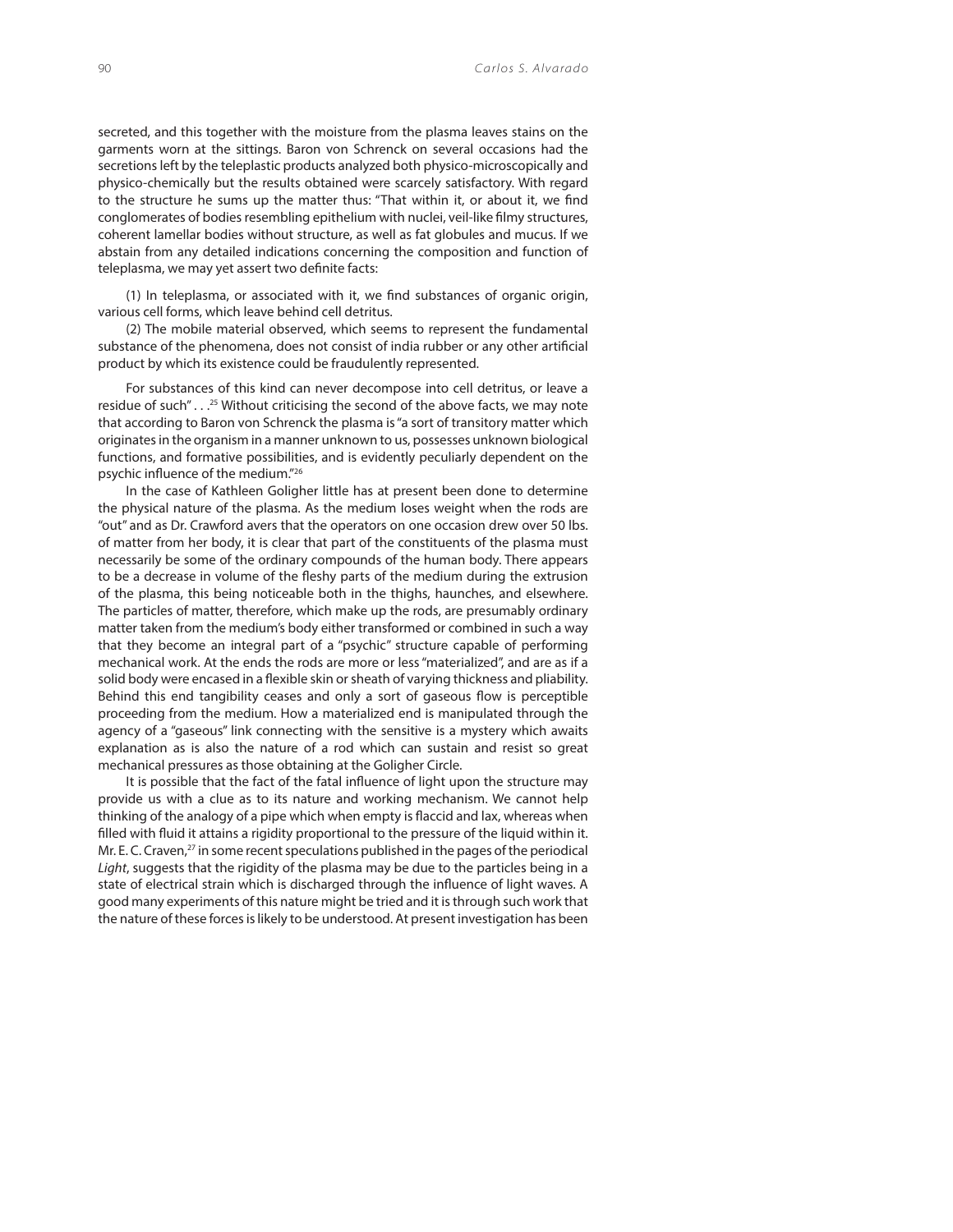concentrated more upon the phenomena than upon the plasma which, it is alleged, produces them. It remains [for us] to introduce a series of new experiments which, if properly conducted by competent observers, may help us to understand more fully the theory of the plasma and its relation to psychical phenomena in general.

Possibly a good deal of information would be obtained if another medium producing the "rigid rays" could be discovered. With the exception of M. "Meurice," Mlle. Tomczyk, and Mlle. Melita P.28 I do not know of any medium who has been credited with the peculiar phenomena associated with their names. The emanations of lines of force which at times, at least, are sometimes material, are so similar in character to the threads occasionally seen between the fingers of "Eva C," that it is probable that they are essentially of the same nature. Whatever may be the ultimate solution of the plasma problem the subject can scarcely be without interest to both medical men, psychologists, and physiologists. Seeing that according to Dr. Crawford the plasmic rods are able to carry on intelligent conversation, mental processes have their place in the production of the phenomena. Whether these processes are carried out by the medium or by an independent group of "operators" is not at present at all clear. Crawford himself was convinced that the phenomena were due to the intervention of "operators on the other side," but he does not give any really satisfactory evidence for his opinion.<sup>29</sup> Proof as to the origin of the messages and conversation must be found through the ordinary methods used in the investigation of mental phenomena. The elimination of the possibility of the medium having knowledge of the facts as well as the exclusion of chance coincidence and quessing, together with the verification of the facts alleged must be carried out before any satisfactory proof can be obtained. This properly falls within the purview of the investigator of mental phenomena and its discussion therefore has no place in this short summary of the plasma theory.

#### **Materialization After Dingwall's Article**

## *Observations and Studies*

Several works on ectoplasm, and materialization in general, appeared after Dingwall's article was published in 1921. There were, for example, some developments in the Eva C. case. Although Geley (1918, 1919/1920) had summarized his findings with the medium regarding séances held between 1917 and 1918, it was only later that he published details about them (Geley 1924/1927).

There were two other important investigations into Eva C. In one in which Dingwall participated, some phenomena were obtained, but even though the researchers could not explain them via conventional means they remained unconvinced (Dingwall et al. 1922; but see Geley's [1922b] positive conclusion for the reality of the phenomena in the SPR work). The second was a series of sittings held at the Sorbonne in which it was concluded that, as regards the existence of ectoplasm, "*our experiments have resulted in results that can only be considered as completely negative*" (Lapicque et al. 1922, italics in the original).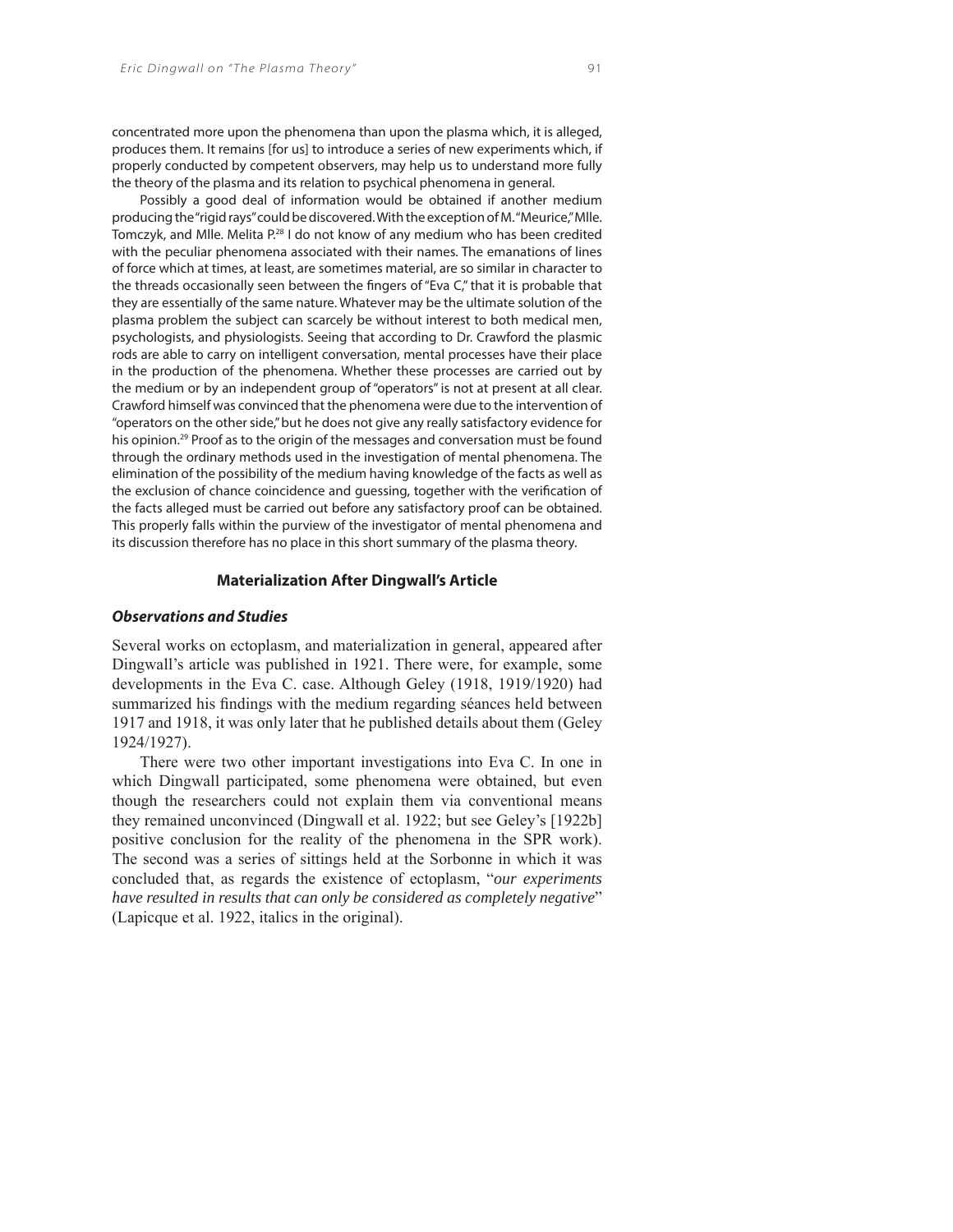However, Eva's case, and materializations in general, were strongly defended by Richet in his well-known and influential *Traité de Métapsychique* (1922:657–665). Using notes written in 1906, Richet wrote about phenomena produced by this medium:

After about half an hour, I open the curtains and see a faint luminosity on the floor  $\dots$  By degrees this light increases; it is like a small, luminous handkerchief lying on the floor . . . The luminous spot grows; its outlines are milky, undefined, and cloudy . . . It approaches the chair, increases in size, and takes a serpentine form which tends to rise toward the left arm of A.'s chair . . . Then . . . a point detaches itself from the mass, mounts up, bends and directs itself to Marthe's breast, her hands being held the whole time. The point continues to advance in a terrifying way like an animal pointing its beak; and as it advances, on the rigid stalk there appears a thin gauzy structure like a bat's wing . . . I can approach and look very closely, only an inch away. I see what looks like a swollen substance, moving as if alive, and changing its form . . . I see extensions like the horns of a snail, which start up to right and left; these horns are like transparent gelatine, they project from and sink back into the more defined central mass.

[I am using the English translation of the book, Richet 1923:516]

Dingwall himself made interesting observations of materializations with various mediums. In a séance with Willy Schneider "a luminous armlike shape with a tapering point" (Dingwall 1922a:365) was seen. In 1923 he attended a séance with Stella C. While he laid on the floor, he observed "an egg-shaped body beginning to crawl towards the centre of the floor under the table . . . To the end nearest the medium was attached a thin white neck like a piece of macaroni" (in Price 1924:354).

Although Dingwall was not sure about the reality of Margery's phenomena, he observed various ectoplasmic formations in séances with her. For example:

After a few minutes darkness Walter [the medium's spirit control] asked me to feel the substance and note a hole like a gullet at the base of the cord leading to Psyche [Margery] . . . I first put my hand on the top of the substance. It was soft, clammy, and cold. I then lowered my hand, and noted that where the cord joined the mass there appeared to be a sort of skinny frill about half-inch high. Beneath this was the neck from which the cord hung, and in this neck I felt the depression into which, at Walter's request, I pushed my forefinger. It was soft and cool like the rest of the substance, but it did not extend so far as a quarter inch.

. . . I saw extended on the table from the edge near Psyche from one inch from the middle line of the table a long, knobby, greyish white shape like a crudely formed right hand—the thumb being merely a mass of substance joining the main mass. (Dingwall 1926a:108–109)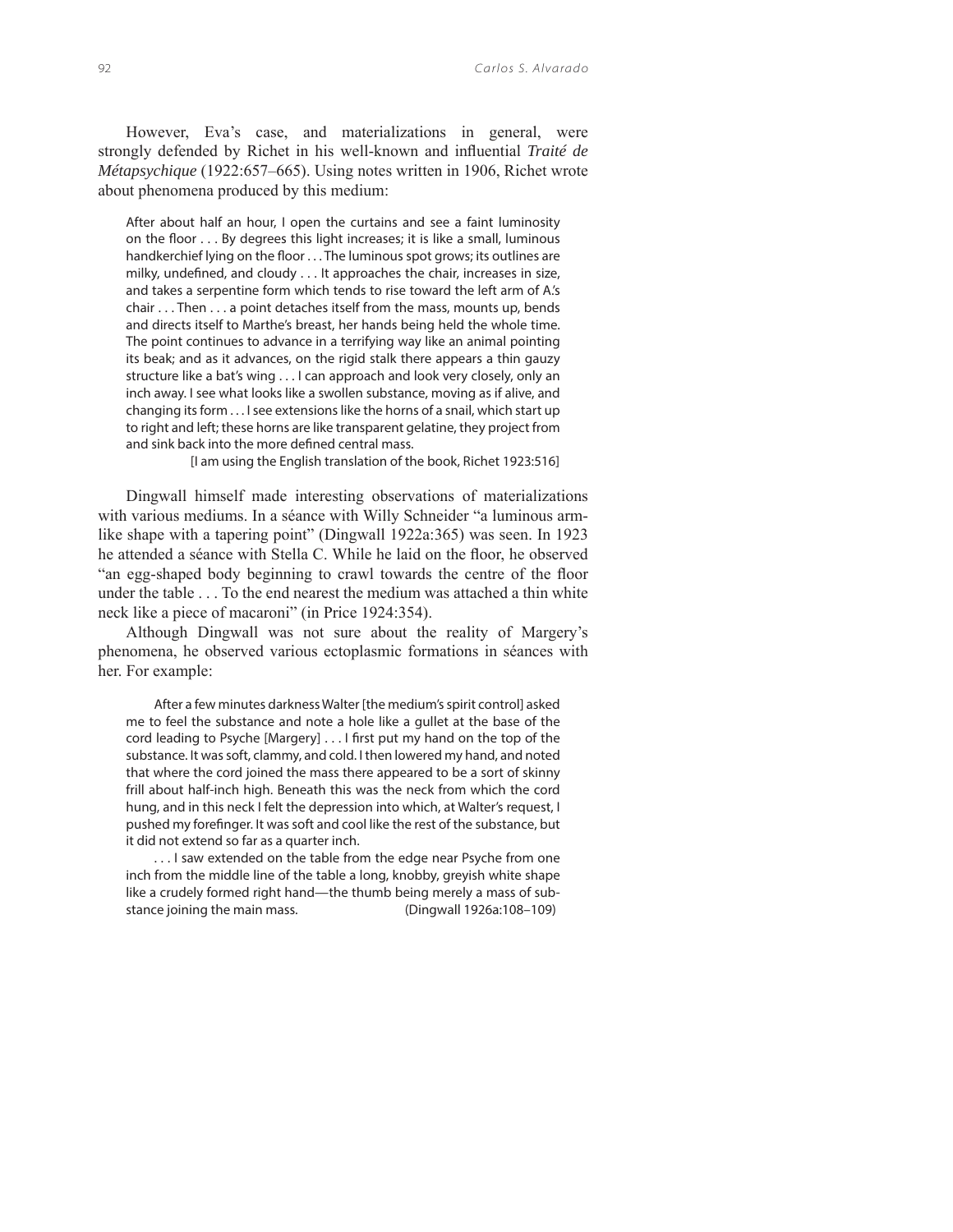

**Figure 11. Ectoplasm in the shape of a ship and a cottonlike formation with small faces (including Arthur Conan Doyle's) obtained in T. G. Hamilton's mediumistic group.**



Later reports of ectoplasm, and materialization in general, included the performances and media controversies around Helen Duncan (see the overview of Gaskill 2001). Examples of observations of various other materialization mediums appear in the publications of Bernoulli and Müller (1931), Blacher (1932), de Goes (1937), Edwards (1941), Grunewald (1922), Haley (1935), Lebiedzinski (1921), Rainieri (circa 1955), and Schwab (1923).

An important contribution was T. Glen Hamilton's work with a group of mediums in Canada (e.g., Hamilton, 1929, 1931, 1932, 1934, 1942). In one of his reports Hamilton stated:

In one instance we find the substance taking on an appearance not unlike that of a brooch or medallion . . . In another, the mass is skillfully twisted exactly like a skein of yarn; in a third we find presented a careful imitation of a pendant ear-ring, while in two most astonishing cases the teleplasm has taken on the unmistakable resemblance to a ship—one of these having even representations of sails and rigging. (Hamilton 1931:267)

Hamilton also emphasized the mental aspect of the materializations produced by the mediums in his group. He argued that spirit communicators clearly directed the production of the manifestations, as seen in communications commenting about the development of the materializations, and announcing where they would appear in the room. The spirit control predictions about "coming teleplasms . . . were unmistakably confirmed" (Hamilton 1942:230).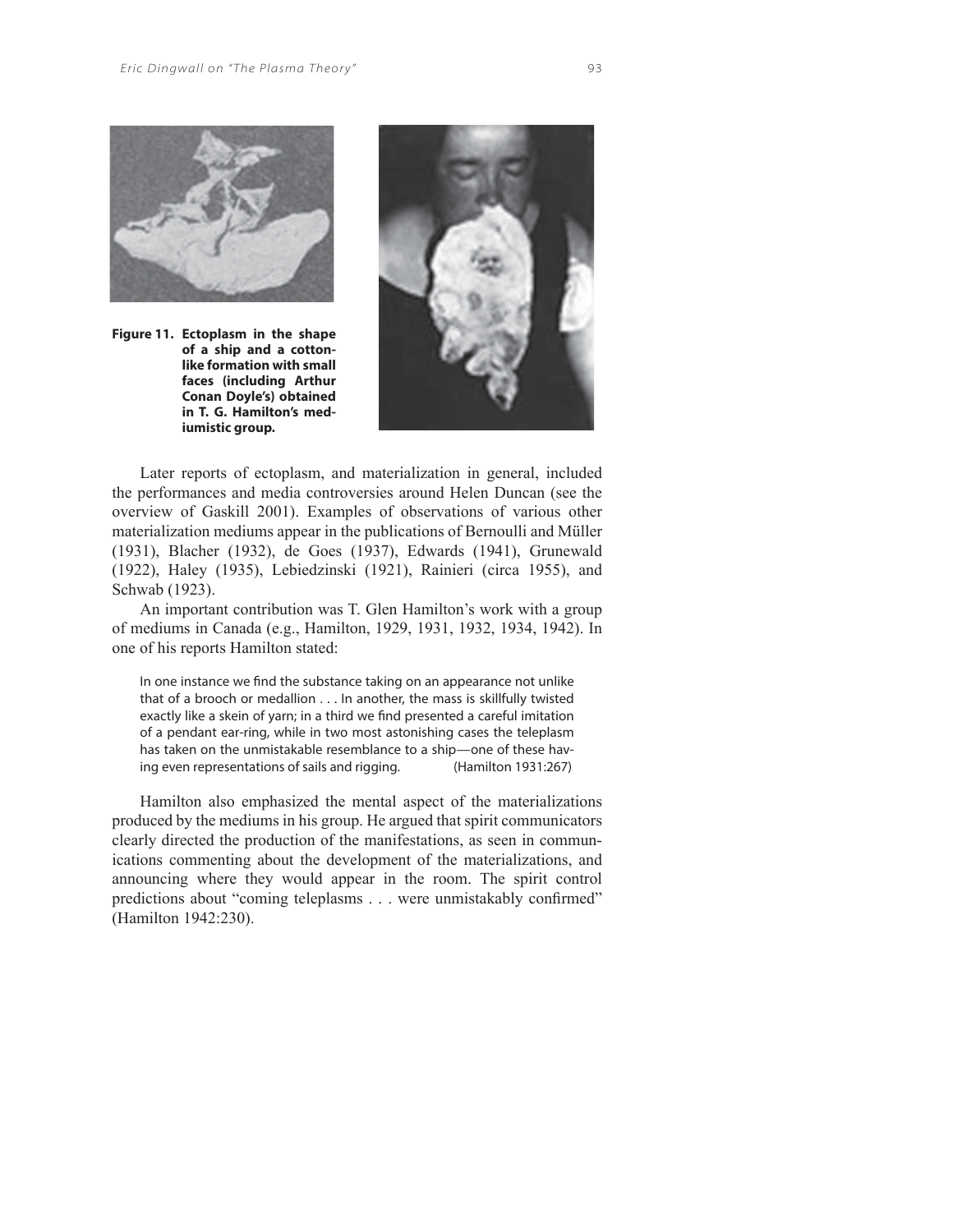Also of interest are the accounts of studies in which an emanation from a medium conducted electricity, since it seemed able to close a circuit (du Bourg de Bozas 1921),<sup>30</sup> and that something invisible occluded infrared rays and its deflections corresponded to the medium's inhalation and exhalation (Osty & Osty 1931–1932). Osty (no date circa 1933:28–29) commented later: "What we studied was in fact the mediumistic energy sufficiently condensed to be partially opaque to the infra-red, but not sufficiently so to be visible." He speculated on the existence of stages of condensation of this agent (for other infra-red absorption tests see Hope et al. 1933).

It is not possible in an article to discuss many other modern examples of writings about materialization. But the reader should be aware of observations published from the 1940s on (e.g., Braude 2016, da Rocha 2011, Edwards 1941, T. Harrison 2008, Keen 2004, Rainieri no date circa 1955, Solomon & Solomon 1999, Wills 1942), including some with Eusapia Palladino (Carrington 1954a). There have also been overviews of the topic focusing on old cases (e.g., Amadou 1957, De Boni 1960/1975, Haraldsson 2017, Pilkington 2006, González Quevedo 1968/1971, Tymn 2009).

## *Critiques*

The Sorbonne séances with Eva C. attracted much attention and critiques by the press because they had been conducted by various prestigious professors (for details and background information see Evrard 2016, and Lachapelle 2011). A journalist stated that Eva C.'s séances at the Sorbonne began with bizarreness and ended in ridicule (Vautel 1922), but it was also argued that it was not fair to conclude from one failed replication that a phenomenon does not exist (Geley 1922a).

Regardless of their validity, other critiques related to Eva C.'s mediumship contributed to dampen Eva C.'s reputation (e.g., de Heredia 1922, Jastrow 1922), and belief in the phenomena of materialization, something that continued in later years (Amadou 1957, Lambert 1954; for more details, and references, see Steigman 2016). Partly based on Eva C.'s performance at the Sorbonne, and in the performance of other mediums, journalist Paul Heuzé concluded in the Paris weekly newspaper *L'Opinion*  that at the present time the existence of ectoplasm could neither be affirmed nor denied, but he wrote that it was up to proponents to present positive proof of the existence of the phenomena (Heuzé 1922b:789; see also Heuzé, 1922c).

In Germany a group of critics argued that there was no good evidence for physical mediumship (Gulat-Wellenburg, Klinckowstroem, & Rosenbusch, 1925). This led to an anthology edited by Schrenck-Notzing (1926) strongly defending the existence of the phenomena in which various authors wrote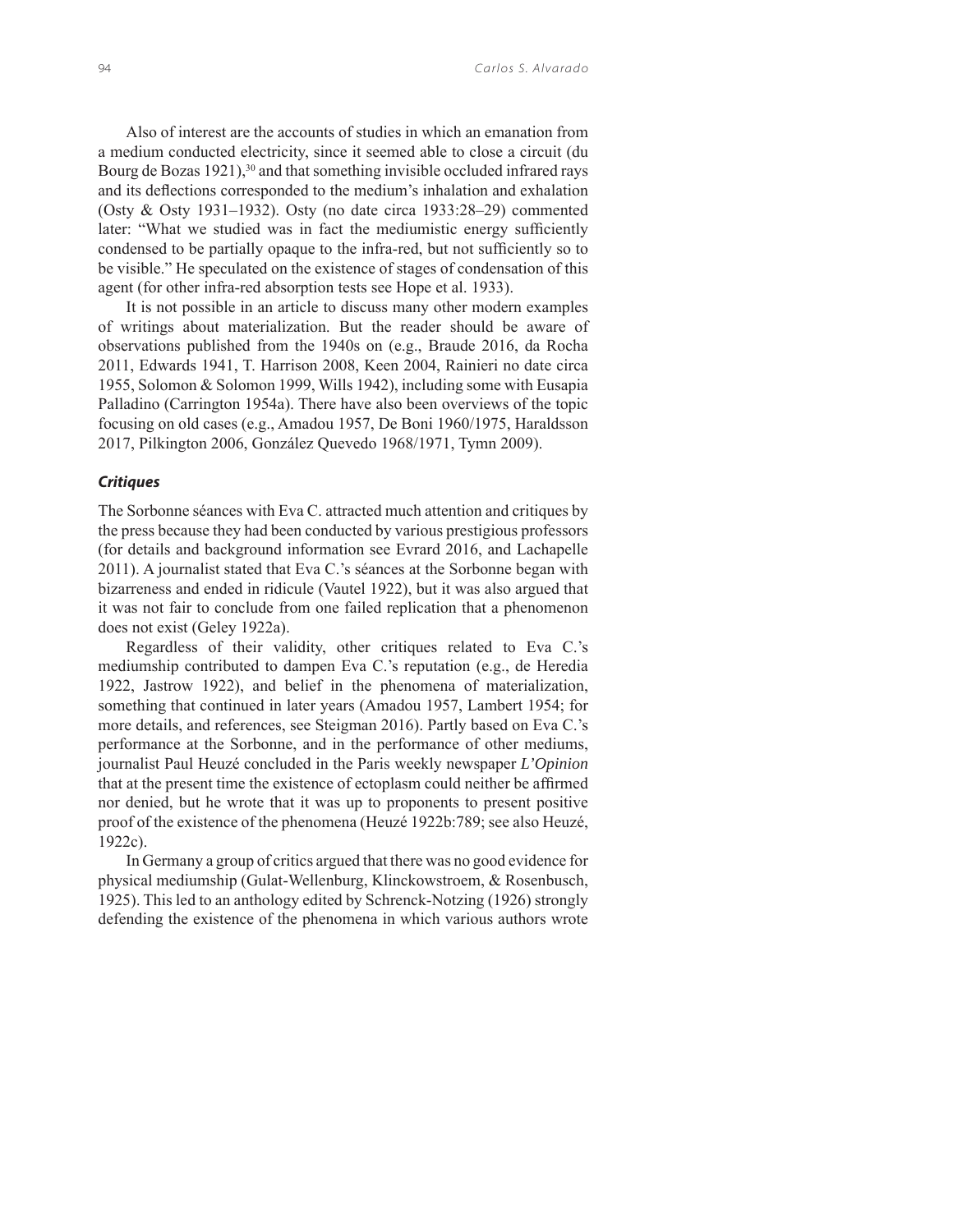about mediums Eva C., Goligher, Guzik, Kluski, Nielsen, and W. Schneider, among others (for reviews of these two books, see Dingwall 1926b,c).

There were also damaging developments with Kathleen Goligher. Her investigator, Crawford, committed suicide in 1920, apparently suffering from a nervous breakdown (Crawford 1920), leading some to think Crawford may have discovered fraud (Jastrow 1920). Also damaging was Fournier d'Albe's (1922) claim that Goligher committed fraud, even though his evidence was not enough to discredit all the phenomena, and particularly the observations of ectoplasm.

But other investigations of Goligher were positive. This was the case of further observations of the ectoplasmic formations after Crawford's death, which were photographed (Donaldson 1933, Stephenson 1936a,b). In fact, Crawford's work was held in high regard by many. Dingwall (1922b) was critical of aspects of it, but stated that it was "the most important contribution toward the study of telekinesis" (p. 150). Schrenck-Notzing (1921) and Sudre (1922) both considered Crawford's contributions to the understanding of physical mediumship to be of great importance. The first of these compared Crawford's observations to those of Eva C. and Stanisława P. and argued that their similarity led to the speculation of the existence of laws underlying a still largely unknown biopsychic system.

Critiques about materialization mediums have continued until recent times. This is evident in discussions of fraud in modern cases (Braude 2016, Nahm 2018, Puharich 1960/2008), and in various retrospective analyses of old cases (e.g., Amadou 1957, Brandon 1983, Hall 1962, Parker & Warwood, 2016).

#### *Later Writings About Theoretical Ideas*

Following previous concepts, perhaps the only theoretical consensus among those accepting the existence of the phenomenon has been the idea of projection of some vital force from the body of the medium (e.g., Carrington 1954b, González Quevedo 1968/1971, Osty & Osty 1931– 1932, Sudre 1926). In his *Introduction à la Métapsychique Humaine* Sudre formally stated that:

The phenomena of materializations have put beyond doubt that metapsychic subjects can extract from their body, and probably from nearby bodies, an unknown substance-energy capable of imitating all forms of life and raw matter . . . (Sudre 1926:209)

an idea he continued to uphold in a later work (Sudre 1956/1960). Drawing on some of the ideas of the new physics, Richet wrote: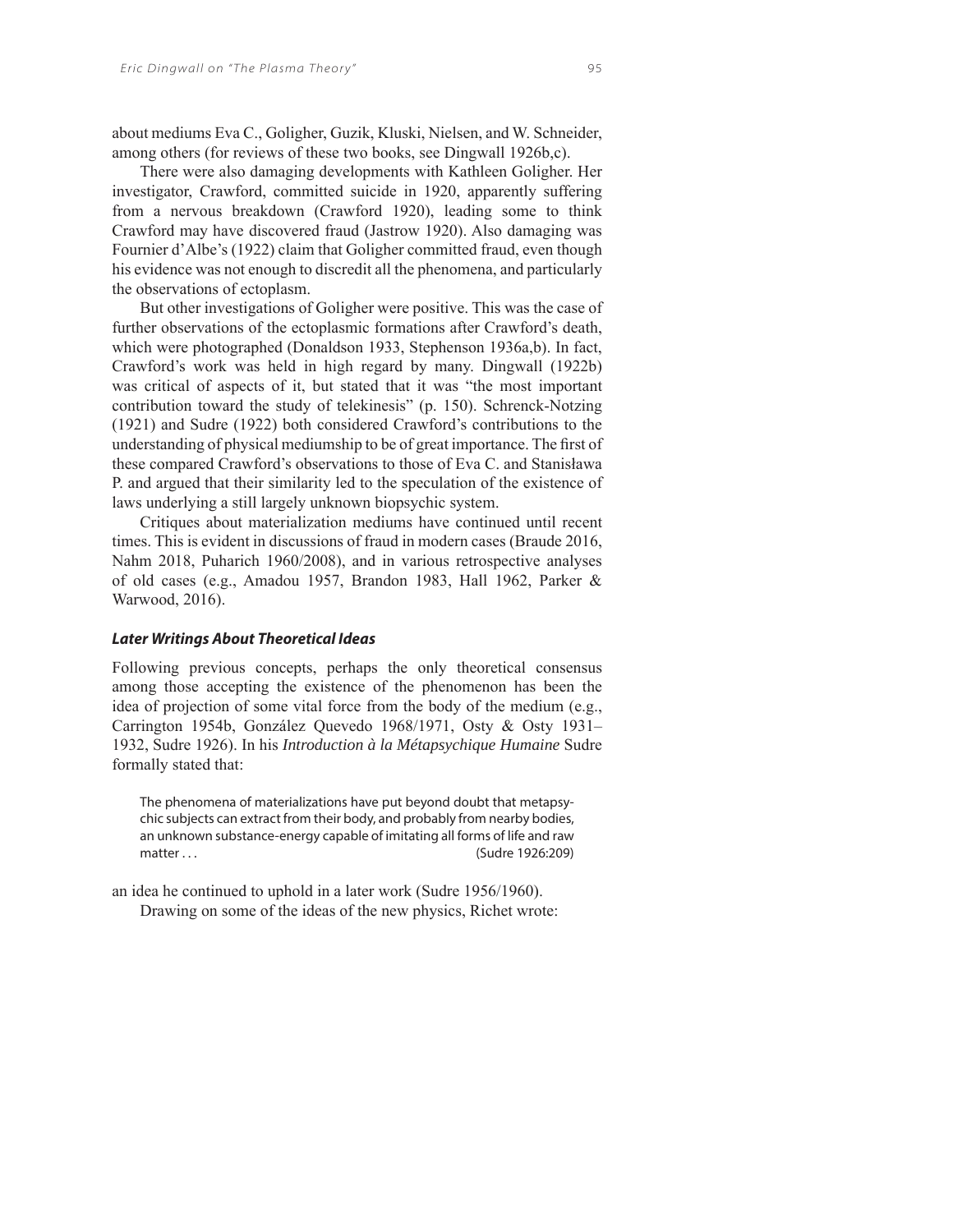When I put a hand in front of a mirror, the image of my hand is reflected: reflection of light. In front of a thermometer, reflection of heat. In front of a galvanometer, reflection of electricity. It is true that in front of one balance there is nothing there. But is it unreasonable to suppose that this projection of light, heat, and electricity could be accompanied by a projection of mechanical force? . . .

Materialization is a mechanical projection. We already have projection of light, heat, and electricity. It is not going very far to see as possible, besides these projections of heat, light, and electricity, a projection of mechanical force. The memorable demonstrations of Einstein establish at which point mechanical energy approaches luminous energy. (Richet 1922:597)

Sudre (1956/1960) and others thought that the directing intelligence behind materializations was mainly the medium's mind (for a more recent view see González Quevedo 1968/1971). Others continued supporting the traditional spiritualist view (e.g., Bozzano 1926, Hamilton 1942). In a book criticizing René Sudre's (1926) textbook, Bozzano (1926) protested against Sudre's explanation of materializations in terms of the ectoplasmic and ideoplastic abilities of the medium. In his view, in some materializations there was an external directing will, separate from the mind of the medium and sitters. Bozzano emphasized full body materializations (e.g., Katie King) in which he believed a distinct personality and will was expressed by the materialized form. He also argued that Sudre's explanation strained credulity in cases in which more than one figure appeared in the séance room and in those cases in which the figure communicated veridical information and talked in languages unknown to everyone at the séance. This also included cases in which the figure had been identified as a particular deceased person.

Following earlier speculations (Coleman 1865, Reimers 1876), some, among them Fodor (1934), Crookall (1967), and Johnson (1953/1977), related materialization to a subtle body of the medium. In one version the medium's astral body was believed to absorb ectoplasm from the physical body, making it both solid and visible (Fodor 1934). In a variant of these ideas, and assuming the presence of a spirit's perispirit, it was suggested that the medium's ectoplasm could be drawn into this external subtle formation, where it would gradually take a shape. "The phantasm will condense as more substance is deposited, being able to assume all forms of consistency before becoming a perfect living organism" (Andrade no date 1958:309).

Similar to Geley, biologist Hans Driesch followed vitalistic ideas. He saw physical mediumship as an indication that the mind could act on space, in the same way that it acts on the physical body in processes such as metabolism. "Materialisations would then be organized assimilation in an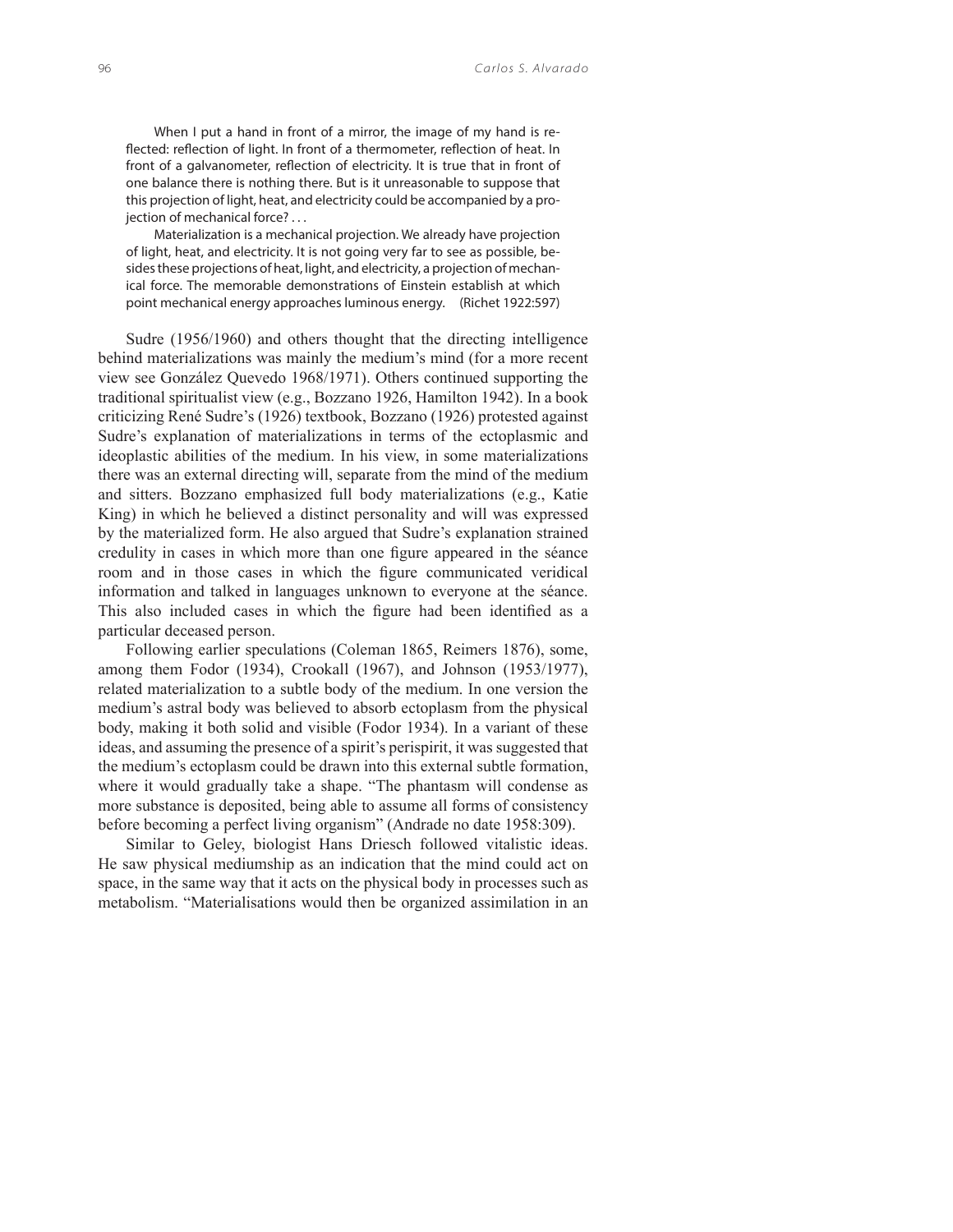extended field . . . Materialisations would be at the same time a supernormal embryology" (Driesch 1932/1933:119–120).

Geley was so sure of the existence of materializations, coming from his research with Eva C., that he wrote: "Official psycho-physiological science as taught in the Universities will now have to take account of ectoplasm and accommodate its teaching thereto, whatever current doctrines may have to be discarded" (Geley 1924/1927:177). Another writer was so sure the existence of materializations had been proved that he stated that the research was "past the period when our task was to verify the actuality of the phenomena" (De Brath 1935:15). In later years several authors discussed materializations assuming that at least some cases presented good evidence for the reality of the phenomena (e.g., Johnson 1955, Sudre 1956/1960). Although there are more recent examples of this trend (e.g., Braude 2007, Pilkington 2006), there has also been much skepticism contributing to keep materializations, and their explanations, out of science. In addition to what has been mentioned above, one author stated soon after Dingwall's article was published that "none of the scientific researchers have provided evidence that materializations or teleplasty exist" (Meyer 1922:60). Several other authors also expressed doubts in later years (Amadou 1957, Hyman 1989, Tyrrell 1947, West 1954). Today many parapsychologists are skeptical of these phenomena, and the topic, unlike in Dingwall's days, is rarely investigated.

However, useful contributions come from various authors' (parapsychologists and others) retrospective analyses of past mediums that not only discuss the reality of these phenomena, but also biographical and methodological aspects, specific controversies, and sometimes instances of fraud. This includes articles and books about mediums such as Carlos Mirabelli (Braude 2017), Helen Duncan (Gaskill 2001), Indridi Indridasson (Haraldsson & Gissurarsson 2015), Anna Prado (Magalhães 2012), Francisco Peixoto Lins (Palhano Júnior & Neves 1997), Elizabeth d'Esperance (Parker & Warwood 2016), Francis Ward Monck (Randall 2003), "Margery" Mina Crandon (Jaher 2015), and Franek Kluski (Weaver 2015).

#### **Concluding Remarks**

Dingwall's article is a good reminder of many observations and ideas about ectoplasm, and materialization in general, from the old days of psychical research, and particularly from the first two decades of the Twentieth Century. As such, it is a good paper to read to start becoming acquainted with some of the work on the subject by previous generations. This includes the above-mentioned work of Crawford, Schrenck-Notzing, and others.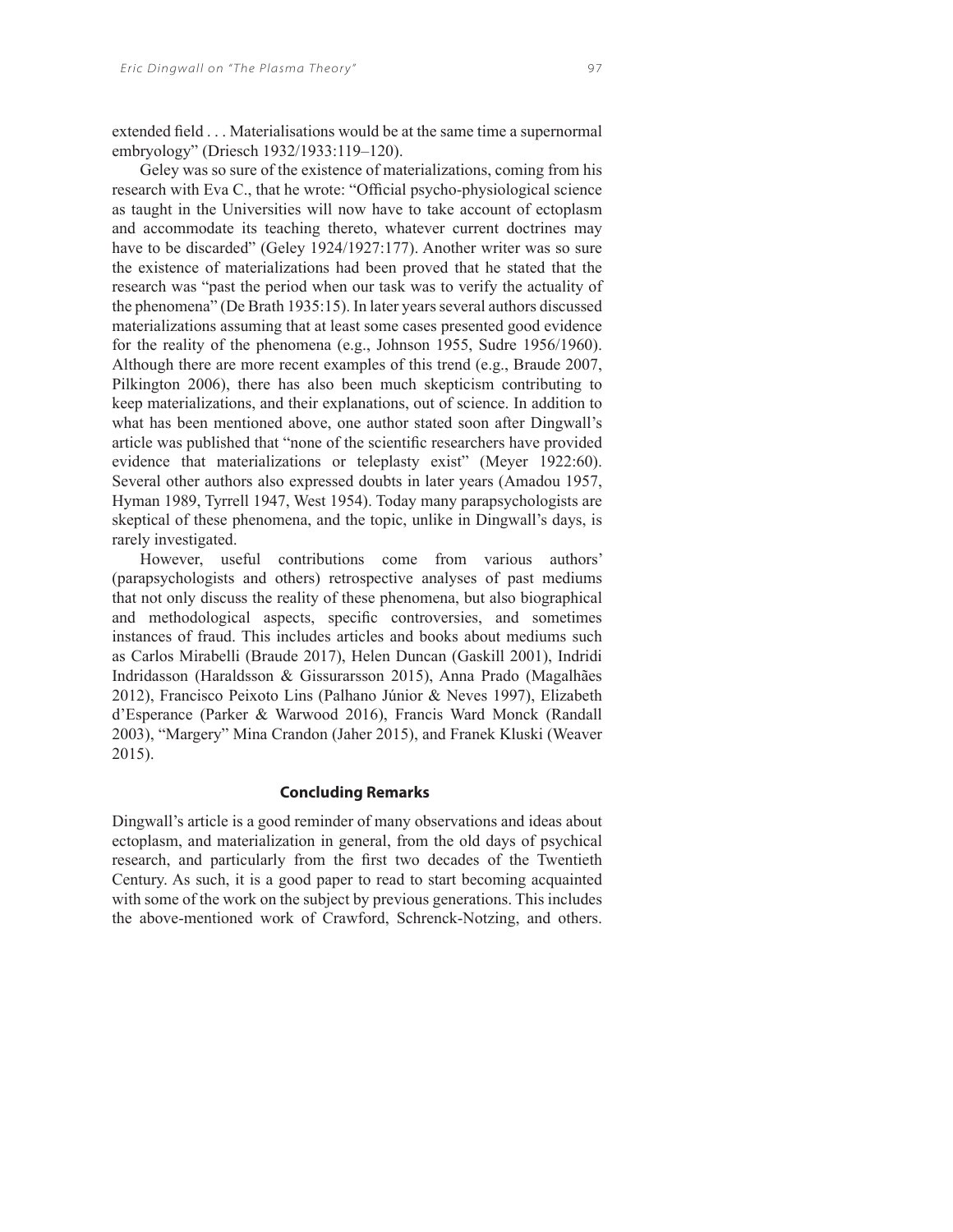Dingwall's overview is valuable even though it has some omissions.

Among the topics I wish Dingwall had discussed in some detail are observations and ideas from earlier Nineteenth-Century spiritualist literature, some of which I mentioned in my Introduction. Regardless of its controversial nature, this literature is relevant to understand the variety of materialization phenomena on record, as well as the idea that the power underlying the appearances of forms comes from the medium's body (and the sitters). Dingwall also omitted the observations of materializations of many previous researchers, among them de Rochas (1897), Imoda (1912), and Morselli (1908), and the above-mentioned conceptual ideas of Geley (1919/1920).

I have presented an introduction, and annotations, to Dingwall's article with many references about the topic hoping to help the reader unfamiliar with this literature to get an idea of some of the available material on the topic as well as to help contemporary readers to know more about people and ideas mentioned. This includes, but is not limited to, specific mediums, and the variety of phenomena. I have also presented references to more recent observations of materializations. These, it is important to say, are only a selection of the available material, several of which are not systematic investigations, but consist of informal popular accounts (e.g., Kean 2017:333–335, 337).

Although my interest is mainly historical, I realize that many study the topic to determine if the phenomena are real or not. As pointed out by various modern authors (e.g., Braude 2007, Haraldsson 2017, Pilkington 2006, Tymn 2009), there are good observations that cannot be ignored. But the topic is still generally dismissed. In general this material tends to be seen today with suspicion due, at least in part, to recorded instances of fraud, such as those put on record by Puharich (1960/2008), Schrenck-Notzing (1924), and Wallace (1906). This suspicion has been reinforced by reports of the only recent investigations on the topic recorded in the scientific literature (e.g., Braude 2016, Nahm 2014, 2016).

Furthermore, too many photographs of materializations—old and new—look suspicious and even ridiculous. While this does not mean the phenomenon is not real, it is a strong social and psychological deterrent keeping people away from the topic, particularly researchers who may worry about their reputations. In addition, we seem to lack today the necessary mediums that not only can produce the phenomenon at a certain level of consistency for it to be observable, but also the type of medium who is capable of performing under controlled conditions, or willing to try.

But regardless of the difficulties, hopefully future work on the topic will be inspired by essays such as Dingwall's, so as to benefit from awareness of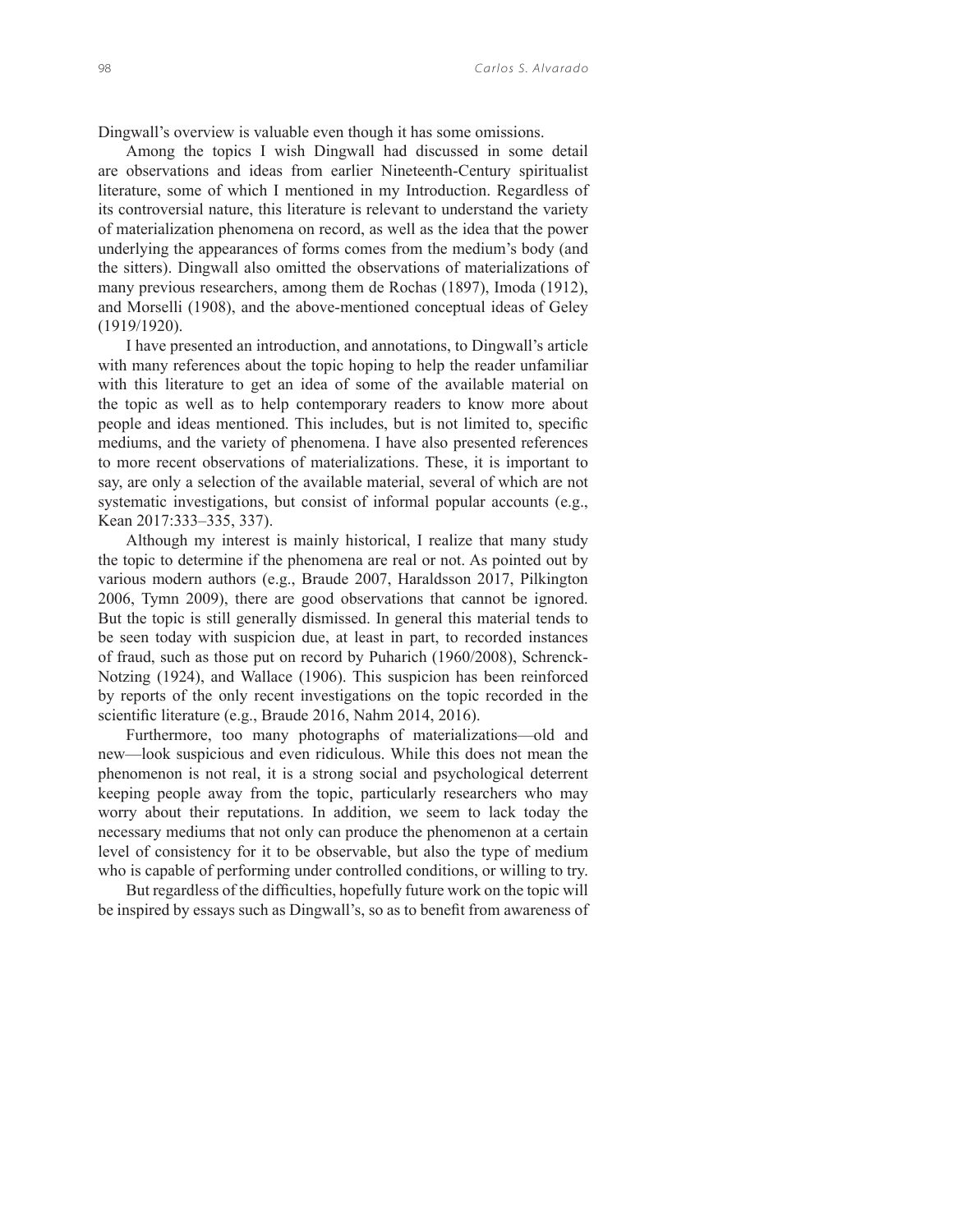previous findings, as well as of methodological issues, and the problem of fraud. But more important, to be significant, this work needs to go beyond the observational stage so typical of much of this literature. By this I mean that, if it is possible to make a good case for the reality of the phenomenon, and that it appears consistently enough to be studied carefully, research needs to be conducted to learn something about its nature. As Dingwall wrote in the essay reprinted here:

It remains to introduce a series of new experiments which, if properly conducted by competent observers, may help us to understand more fully the theory of the plasma and its relation to psychical phenomena in general.

## **Notes**

- 1 Several interesting articles on the topic were published in *Light* in 1921 (e.g., Barrett 1921, De Brath 1921, Lodge 1921, Scatcherd 1921). See also articles in *Scientifi c American* (Black 1922), *L'Opinion* (Heuzé 1922a), *New York Times* (Jastrow 1922), *Revue des Deux Mondes* (Nordmann 1922), *Living Age* (Oesterreich 1921), and in *The Month* (Thurston 1922).
- <sup>2</sup> These are references to English classical scholar Frederic W. H. Myers and Polish philosopher and psychologist Julian Ochorowicz, both of whom were well-known psychical researchers (Hamilton 2009, Weaver in press). This quote appears in Myers (1903:Vol. 2:545).
- 3 These mediums were important contributors to the study of materialization during the first decades of the Twentieth Century (Inglis 1984). On Juliette Alexandre-Bisson and Albert von Schrenck-Notzing, see Schrenck-Notzing (1914a:71–73) and Sommer (2009).
- 4 Physician John E. Purdon (1884) used the term psycho-plasma to refer to the "stuff which constructed the materialized figures"  $(p. 1)$ . Crawford also used psychoplasm, which "consists of actual molecules of matter, possibly complexly organized molecules of the same order as those composing cell protoplasm. These molecules would appear to be shot out of the human body at the extremities, in obedience to impulses sent from the brain of the medium, and to be projected into the space surrounding him" (Crawford 1915:197). Others have used the terms "spirit-substance" (Keulemans 1885:163) and bioplasm (Farmer 1886:169). Even though Richet has been credited for adopting the term ectoplasm from biology, its first appearance in psychical research is not known with certainty (Demarest 2013, Granger 2014). Richet wrote about séances he had with Palladino: "In séances with Lodge, Myers, Ochorowicz, every time we were touched, we said, half jokingly, 'an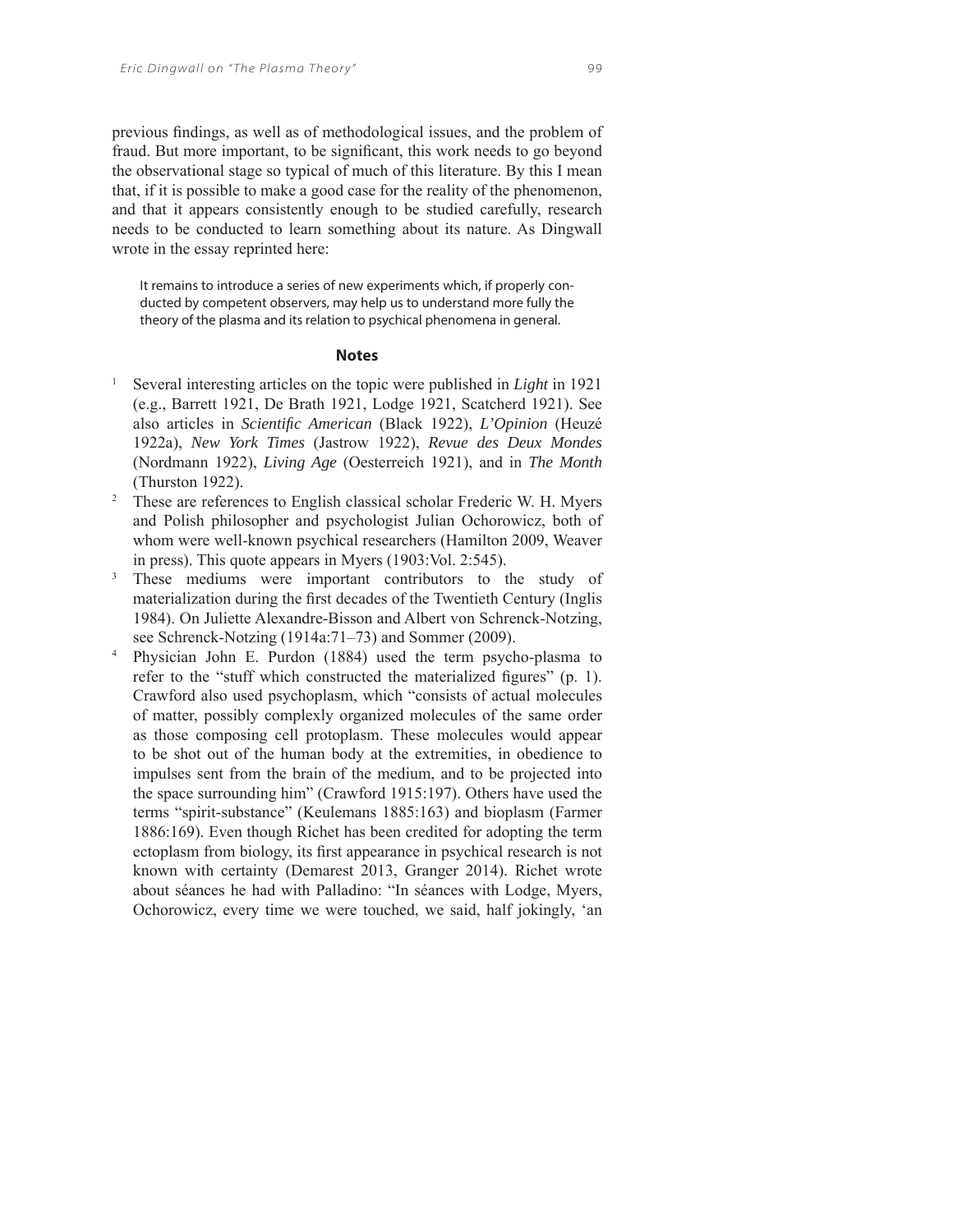ectoplasm again!' " (Richet 1922:637, footnote).

- 5 The concept of Od, derived from Reichenbach's (1849/1851) work, was very influential in early Spiritualism (Alvarado 2013). An early author referred to "the odylic emanation of a good medium" to account for the appearance of a hand (Wolff 1854:268). Adin Ballou (1852) referred to a spiritual magnetism common in sensitives and mediums he called spiricity. He wrote that this principle "serves as their [spirits] principal element of intercommunication. They can inhale and absorb it, exhale and radiate it, impregnate it with their peculiarities of *thought*, *affection*, and *will*, and thus transmit influences to inconceivable distances, nay, transport their perceptive consciousness so as to be virtually present anywhere within their permitted range of existence" (pp.  $3-4$ ).<br><sup>6</sup> The perispirit as this principle is called in English, was disc
- The perispirit, as this principle is called in English, was discussed by Kardec (1860:38–39, 120–121, 1862:62–65, 78–79, Chapter 4) based on information received by mediums. In an article published in the *Revue Spirite*, Kardec (1858) explained physical phenomena via the operation of the perispirit. Referring to the materialization of hands seen in séances with D. D. Home and other mediums, Kardec argued that they were produced by the condensation of the subtle matter of the perispirit obeying the will of the spirit. He wrote that "the perispirit can present itself to us in a visible solid and vaporous state, or in an invisible vaporous state" (p. 124). On the perispirit, see also Delanne (1897) and Filatele (1864). There were similar ideas previous to the development of Spiritism, one example being Chardel (1818).
- 7 For information about Crookes, Home, and Moses, see, respectively, Alvarado (2018), Lamont (2005), and Tymn (2015).<br><sup>8</sup> Dr. Joseph Maxwell, a French jurist and physician
- Dr. Joseph Maxwell, a French jurist and physician deeply involved in the study of psychic phenomena (Alvarado 2016a), mentioned Meurice throughout one of his books (Maxwell 1903/1905) who presented both physical and mental phenomena. According to Finch (1905), Meurice was a 32-year-old man who always appeared to be tense. Although he was mentally stable, Meurice could show mood swings and episodes of neuralgia. During telekinetic movements of a small box, an observer said he "perceived a tiny ray of light—something like a dewy spider's web with the sunlight gleaming through it—connecting M. Meurice's fingers with the box, but this was probably an illusion, as there was nothing palpable to the touch" (Maxwell 1903/1905:344). Together with cold breezes and tingling sensations, Maxwell (1903/1905:114) also mentioned tactile sensations of spider webs as one of the sensations felt with the emission of psychic force. Medium Elizabeth D'Espérance wrote about this: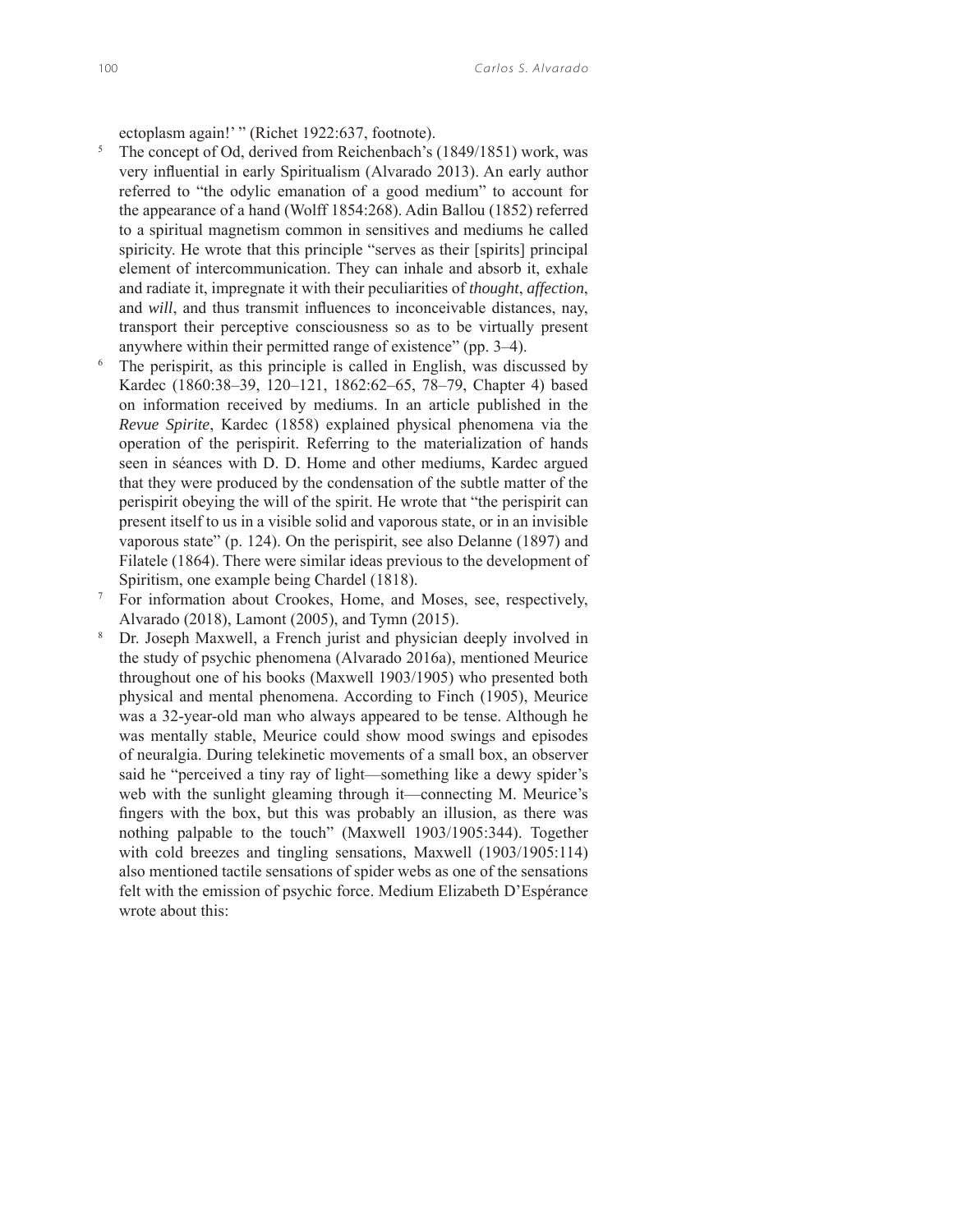The first sensation that I am conscious of, when sitting in the cabinet  $\dots$ , is this: I feel as if my face and hands were covered with cobwebs . . . The commencement of manifestations is announced by the feeling of cobwebs, but this does not recur unless the séance is interrupted. If a break occurs, it is repeated. When the séances are not successful, I feel the cobwebs, as it were, all the time; but at such times, there are really neither veils, nor forms, nor even webs. (in Aksakof 1898:155)

She also stated that she "could feel fine threads being drawn out of the pores of [her] skin" (D'Espérance no date circa 1897:229). Ectoplasm also gave the sensation of cobwebs to sitters in some of Eva C.'s séances (Alexandre-Bisson 1921:16, 250; see also Geley 1919/1920:55), and in séances with other mediums (Hamilton 1934:120).

- 9 On this research with Polish medium Stanisława Tomczyck, see Ochorowicz (1909, 1910, 1911). Ochorowicz (1910) referred to two emanations from his medium: Rigid rays and  $X^x$  rays. The first were invisible, and could raise objects and discharge an electroscope, and were unaffected by fire. But they had no photographic effects, and could not go through obstacles. The  $X^x$  rays were said to penetrate matter more than X and Gamma rays, and to affect photographic plates. But they did not exert mechanical actions and were unaffected by electrical or magnetic fields. In other tests Ochorowicz obtained photographs of fluidic threads. The threads were said to move objects and to leave traces on substances such as flour and soot. The threads, according to the medium's spirit control, were the same as rigid rays. In other work with the same medium, Ochorowicz (1911–1912, 1912) presented photographs of hands presumed to come from the medium's double.
- <sup>10</sup> For other cases of ectoplasmic threads associated with telekinesis, see Blacher (1932) and Kharis (1921). There were also observations of threads with Palladino, sometimes assumed to be an attempt at trickery (e.g., Lanza et al. 1903). On one occasion in Italy a thread was seen in a séance going from one hand of Palladino to the other. One of the sitters grabbed and pulled it. "The thread bent into an arc, resisted for a moment, and then snapped and dissipated instantly" (Bozzano 1903:88).
- $11$  Crookes (1874a) wrote about Home that "after witnessing the painful state of nervous and bodily prostration in which some of these experiments have left Mr. Home—after seeing him lying in an almost fainting condition on the floor, pale and speechless—I could scarcely doubt that the evolution of psychic force is accompanied by a corresponding drain on vital force" (p. 41). The withdrawal of this force from materialization mediums, commented a writer (Anonymous 1875), could produce loss of heat, which may be the cause of reports that "mediums often complain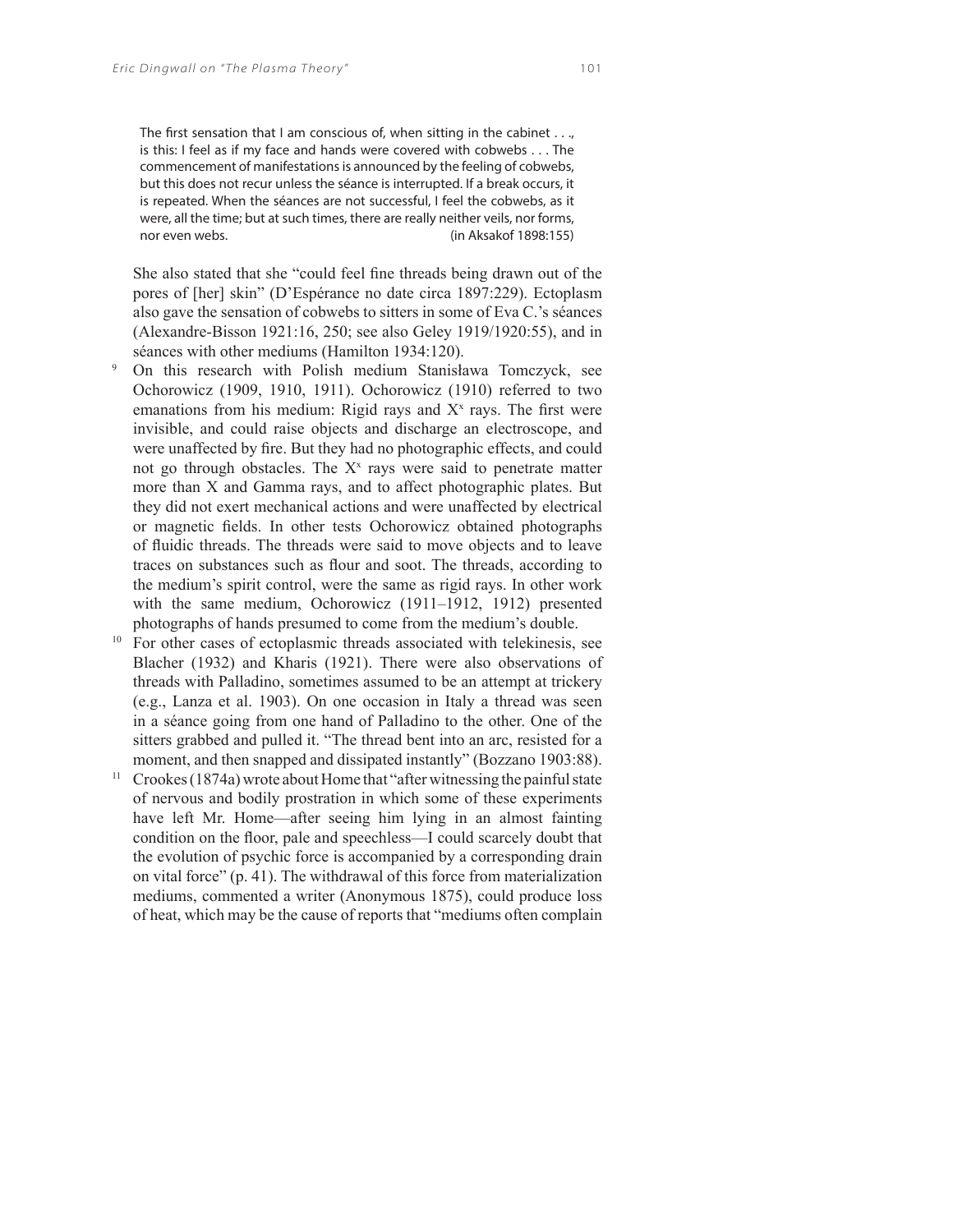of coldness in the back, and of their backs beginning to ache towards the close of a séance" (p. 135).

12 Regarding Palladino, Lombroso (1909) wrote:

After the séance Eusapia is overcome by morbid sensitiveness, hyperesthesia, photophobia, and often by hallucinations and delirium . . . , and by serious disturbances of the digestion, followed by vomiting if she has eaten before the séance, and finally by true paresis of the legs, on account of which it is necessary for her to be carried and to be undressed by others. (p. 115)

 See also Geley's (1924/1927:21) comments about Franek Kluski regarding after-séance prostration, heart palpitation, thirst, and vomiting of blood. Mediums also experience physiological sensations and changes *during* the production of phenomena, as seen in Tomczyk's sensations of numbness, cold, and tingling in the fingers, and muscle contractions in the arms and other parts of the body (Ochorowicz 1910:99). Hamilton (1934:117–122) also reported interesting observations with his mediums.

- <sup>13</sup> The so-called confession has been questioned and has been denied (Maxwell 1906). In any case this needs to be assessed in the context of the controversies surrounding critiques of the séances and of Richet's participation in them (see Evrard 2016:172–199 and Le Maléfan 2002).
- <sup>14</sup> See Richet's (1905) report, and later discussions of the ensuing controversies around the Villa Carmen séances (Evrard 2016, Le Maléfan 2002). For descriptions of Eva C.'s phenomena see Alexandre-Bisson (1921), Geley (1919/1920), and Schrenck-Notzing (1920a).
- <sup>15</sup> Richet (1905:305). I have added the quote signs, omitted by Dingwall. See also Richet's (1922:657–665) dramatic descriptions of moving snail-like ectoplasm.
- 16 Geley (1919/1920) wrote:

The substance has variable aspects; sometimes, and most characteristically, it appears as a plastic paste, a true protoplasmic mass; sometimes as a number of fine threads; sometimes as strings of different thickness in narrow and rigid lines; sometimes as a wide band; sometimes as a fine tissue of ill-defined and irregular shape. The most curious form of all is that of a widespread membrane with swellings, and fringes, whose general appearance is remarkably like that of the epiploon (caul). (pp. 54–55)

- <sup>17</sup> For photos of materialized heads with Eva C., see Geley (1919/1920, 1924/1927).
- <sup>18</sup> The ectoplasm from Goligher, who performed in the context of a family circle in Ireland, was studied by mechanical engineer William J. Crawford (1921). See also Donaldson (1933), Fournier d'Albe (1922),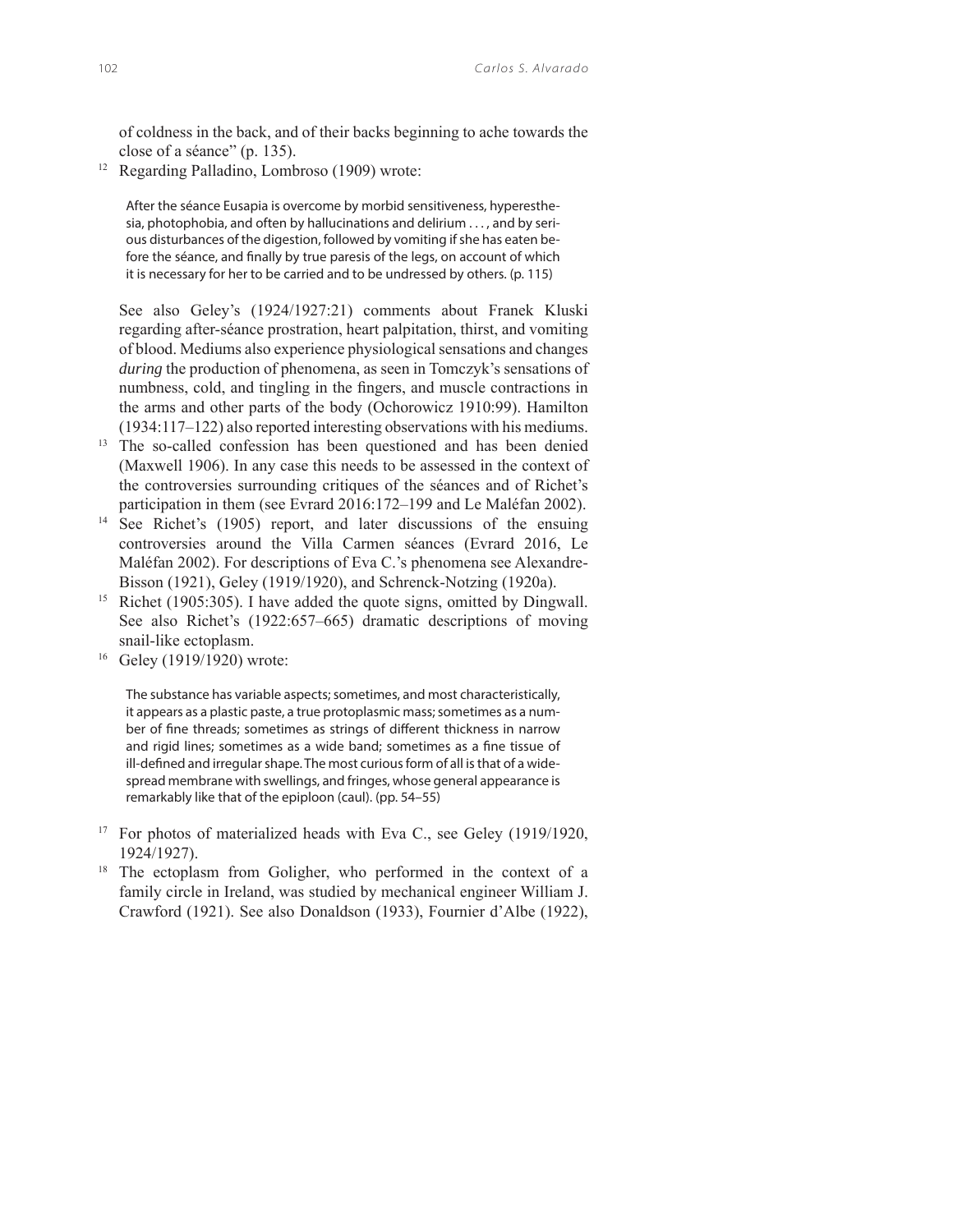and Stephenson (1936a,b). See Schrenck-Notzing's (1921) comments about Crawford's work.

- 19 The Countess was a Portuguese medium (Frondoni-Lacombe 1918). On the Polish medium Stanisława Popielska see Lebiedzinski (1921) and Schrenck-Notzing (1920a:251–260). Austrian medium Willy Schneider was investigated by many, among them Dingwall (1922a). Schrenck-Notzing (1920a:Figures 221–225) presented photos of ectoplasmic formations with this medium. 20 A partly solid–looking rod appears in Figure W in Crawford (1921).
- 
- <sup>21</sup> See Crawford (1921: Figures 7, 9, and 10).
- <sup>22</sup> It was invisible at first but it was later visible and photographed (Crawford 1921, Donaldson 1933, Fournier d'Albe 1922, Stephenson 1936a,b).
- <sup>23</sup> Several writers speculated that Crawford, a mechanical engineer, may have suggested his medium produce phenomena conforming to his ideas (Barrett 1921, Bozzano 1929, Schrenck-Notzing 1921, Sudre 1926). This is particularly relevant in the case of table levitations and the medium's "psychic rods" (Crawford 1916).
- <sup>24</sup> In an observation in the United States, a "great, long additional arm and hand was . . . seen protruding from the body of the medium, and it shot back into one of the normal arms of the medium as swiftly as the eye could follow it" (Anonymous 1873:83). According to Oxley (1876), a white mist was seen to come out from one of Monck's hands. For other emanations from medium's bodies see Colley (1877). In a séance with Palladino a second left arm of the medium was seen to touch someone "and then return back and melt into Eusapia's body, vanishing" (Bottazzi 1909/2017:180; for another similar case of an arm issuing and returning to a shoulder see Venzano 1907:100–101). Bottazzi (1909/2017:201) suggested that "limbs" came out from Palladino's body, which then returned and dissolved into it.
- 25 Schrenck-Notzing (1920a:250). See also Lebiedzinski (1921).
- <sup>26</sup> Schrenck-Notzing (1920a:249–250).
- $27$  See Craven (1921). He stated:

How can the attenuated, colloid matter of which the cantilevers are formed be made rigid so as to transmit and, be capable of sustaining large stresses? Why does this rigidity break down under the influence of ultraviolet light and moisture? May it not be that the particles which constitute the cantilevers are in a state of electrical strain, each mutually repelling the other? (p. 242)

<sup>28</sup> Melita P. was a non-professional medium briefly discussed by Kharis (1921).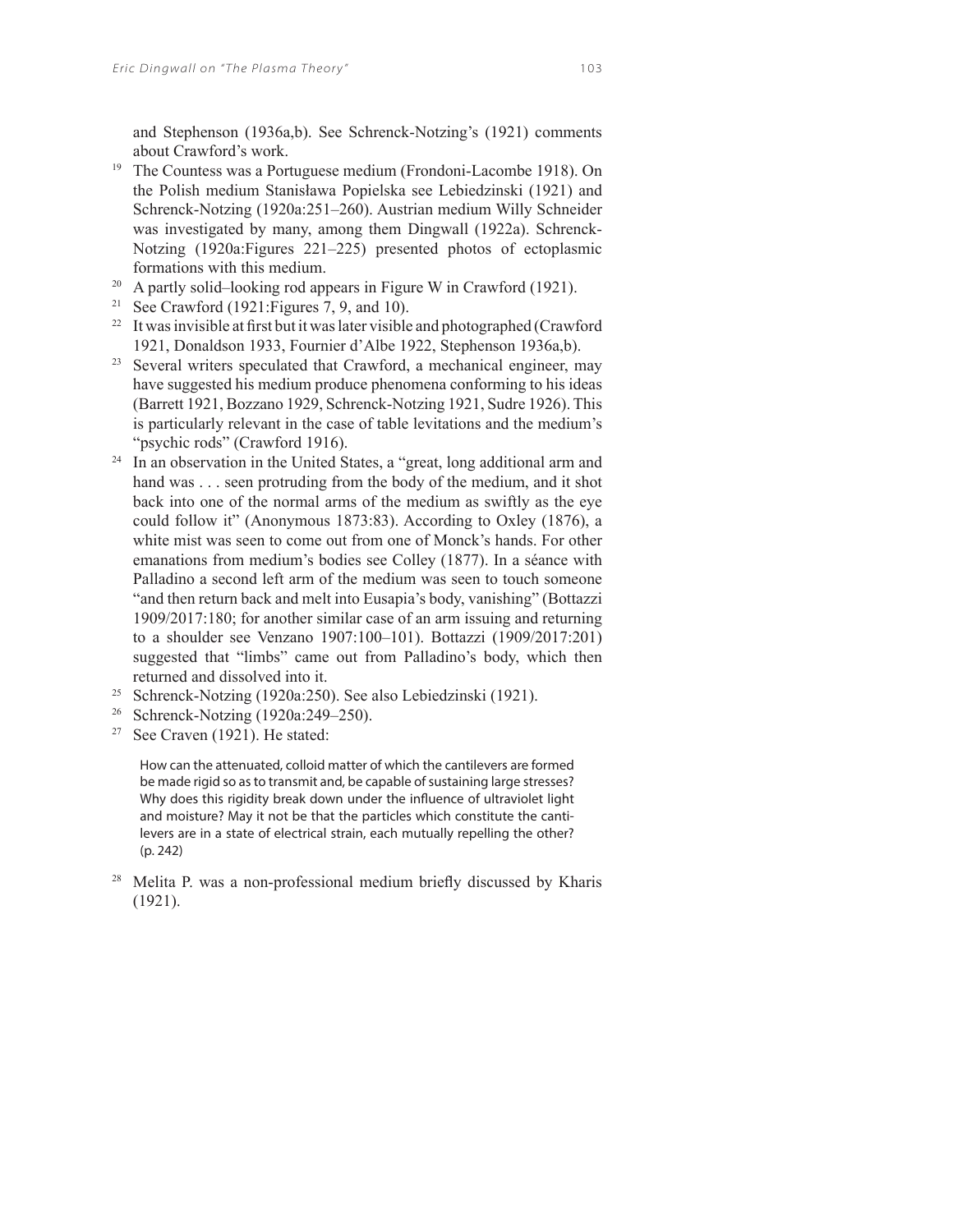- 29 Reading through many mentions of the "operators" in Crawford's books, it seems that they acted as collaborators in the research, suggesting things to do and ideas to test. A similar situation is evident as well in Ochorowicz's (1909, 1910) research. The "spirits" have given explanations about the process of materialization, as did Palladino's control John King about fluidic emanations (Ochorowicz 1909:76; see also Hamilton 1932:254–255). In the past some mediums have stated that "spirits" have mentioned the existence of a cord connection between the medium and materialized figures in séances with Monck (Bennett 1877) and Kate S. Cook (Rondi 1877).<br><sup>30</sup> While Palladino was able to discharge an electroscope by placing her
- hands close to the instrument, but without touching it (Courtier 1908, Imoda 1908), Crawford (1919) did not find evidence that his medium's invisible projections conducted electricity.

#### **Acknowledgments**

I am grateful to the Society for Psychical Research for financial support. Thanks are also due to Michael Nahm, from the Institute for Frontier Areas of Psychology and Mental Health (IGPP), for several bibliographical suggestions to improve my paper.

#### **References Cited**

- Adare, Viscount (1869). Experiences in Spiritualism with Mr. D. D. Home. London: Thomas Scott. Adshead, W. P. (1879). Miss Wood in Derbyshire: A Series of Experimental Séances Demonstrating the Fact That Spirits Can Appear in the Physical Form. London: J. Burns.
- Aksakof, A. (1895). Animisme et Spiritisme: Essai d'un Examen Critique des Phénomènes Médiumniques**,** Spécialement en Rapport avec les Hypothèses de la "Force Nerveuse", de "l'Hallucination" et de "l'Inconscient." Paris: P. G. Leymarie.
- Aksakof, A. (1898). A Case of Partial Dematerialization of the Body of a Medium: Investigation and Discussion. Boston: Banner of Light.
- Alexandre-Bisson, J. (1921). Les Phénomènes dits de Materialisation: Étude Experimentale (second edition). Paris: Félix Alcan.
- Alvarado, C. S. (2006). Human radiations: Concepts of force in mesmerism, spiritualism, and psychical research. Journal of the Society for Psychical Research, 70(884):138–162.
- Alvarado, C. S. (2013). The influence of Reichenbach's concept of Od. Journal of Scientific Exploration, 27(1):111–115.
- Alvarado, C. S. (2016a). Classic Text No. 107: Joseph Maxwell on mediumistic personifications. History of Psychiatry, 27(3):350–366.
- Alvarado, C. S. (2016b). Human radiations. Psi Encyclopedia edited by R. McLuhan.
- https://psi-encyclopedia.spr.ac.uk/articles/human-radiations Alvarado, C. S. (2018). William Crookes. Psi Encyclopedia edited by R. McLuhan.
- https://psi-encyclopedia.spr.ac.uk/articles/william-crookes
- Alvarado, C. S., & Nahm, M. (2011). Psychic phenomena and the vital force: Hereward Carrington on "Vital energy and psychical phenomena." Journal of the Society for Psychical Research, 75.2(903):91–103.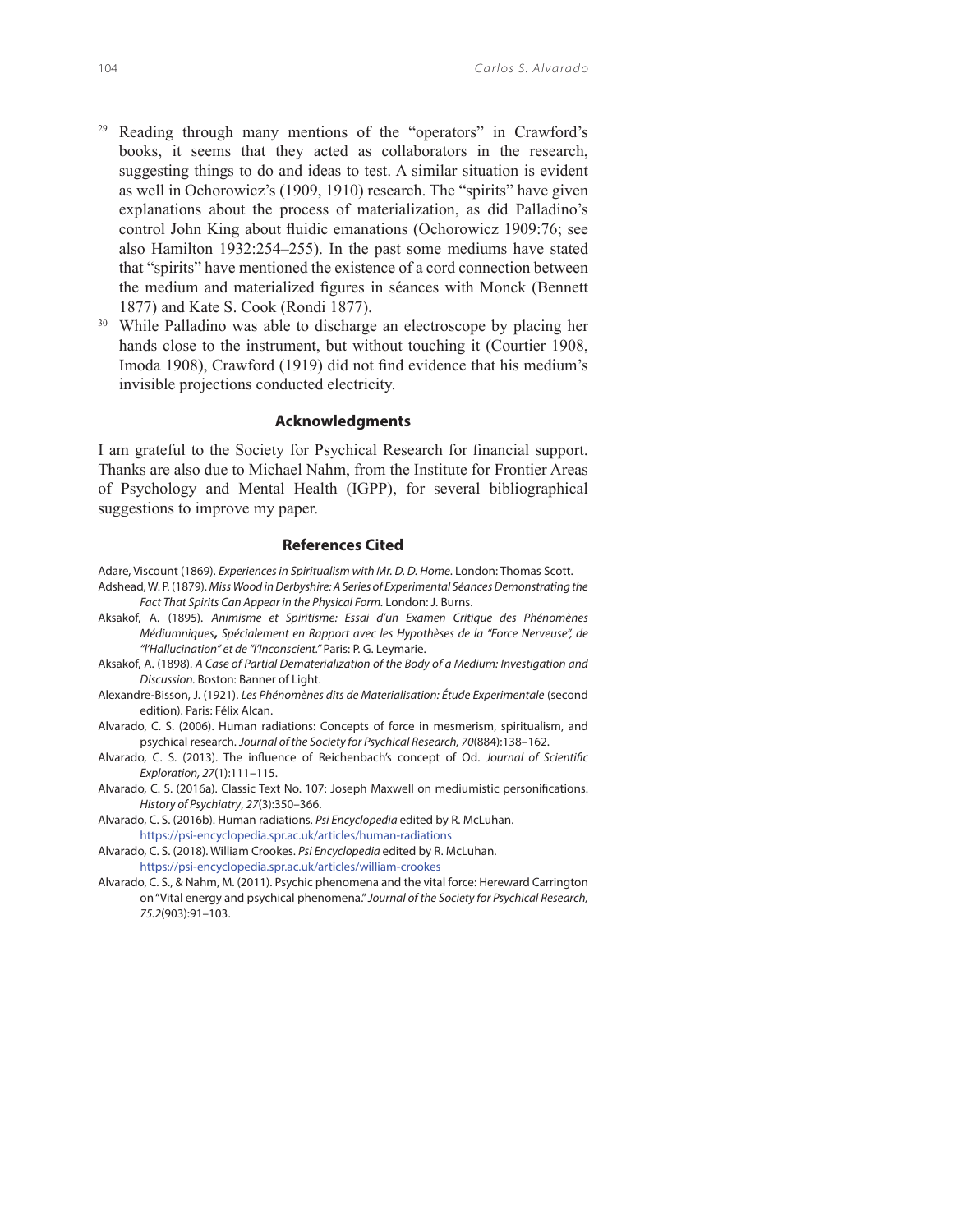- Amadou, R. (1953). Esquisse d'une histoire philosophique du fluide. Revue Métapsychique, 21:5-33.
- Amadou, R. (1957). Les Grands Médiums. Paris: Denoël.
- Andrade, H. G. (no date). A Teoria Corpuscular do Espírito. Votuporanga, São Paulo, Brazil: Didier. [First published 1958]
- Anonymous (1873). Spirit faces. The Spiritualist, (February 1):82–83.
- Anonymous (1875). Speculations relating to new facts in spiritualism. Spiritualist Newspaper, (March 19):133–135.
- Anonymous (1921). Survey and comment. Journal of the American Society for Psychical Research, 15:315–319.
- Anonymous (1923). Annual report of the Council, 1922. Journal of the Society for Psychical Research, 21:30–37.
- Anonymous (no date). Eric John Dingwall papers.
	- https://archiveshub.jisc.ac.uk/search/archives/a8835588-6666-3751-9ecd-e41a7f96a1a4
- Ballou, A. (1852). An Exposition of Views Respecting the Principal Facts, Causes, and Peculiarities Involved in Spirit Manifestations. Boston: Bela Marsh.
- Barrett, W. F. (1921). Ectoplasms. Light, 41:347.
- Bennett, E. T. (1877). A remarkable private séance. Spiritualist Newspaper, (September 21):138– 139.
- Bernoulli, R., & Müller, E. K. (1931). Eine neue Untersuchung der Eigenschaften des Teleplasma. Zeitschrift für Parapsychologie, 6:313–321.
- Blacher, C. (1932). Ectoplasmic threads. Journal of the American Society for Psychical Research, 26:61–62. [First published in German in 1931]
- Black, J. (1922). Ectoplasm and ectoplasm fakers: The other side of the psychic picture, as seen by a skeptic. Scientific American, 127:162, 215.
- Blech, Z. (1897). Expériences de Tremezzo. Annales des Sciences Psychiques, 7:1–5.
- Bolton, G. (1919). Ghosts in Solid Form: An Experimental Investigation of Certain Little-Known Phenomena (Materialisations). London: William Rider. [First published 1914]
- Bottazzi, F. (2017). Mediumistic Phenomena: Observed in a Series of Sessions with Eusapia Palladino. Princeton, NJ: ICRL Press. [First published in Italian in 1909]
- Bozzano, E. (1903). Filo di refe o filamento fluidico? (A proposito di sedute con E. Paladino). Rivista di Studi Psichici, 13:86–90.
- Bozzano, E. (1926). À Propos de l'Introduction à la Métapsychique Humaine. Paris: Jean Meyer.
- Bozzano, E. (1929). Pensée et Volonté. Paris: Jean Meyer.
- Brackett, E. A. (1886). Materialized Apparitions: If Not Beings from Another Life, What Are They? Boston: Colby and Rich.
- Brain, R. M. (2013). Materialising the medium: Ectoplasm and the quest for supra-normal biology in Fin-de-Siècle science and art. In Vibratory Modernism edited by A. Enns & S. Trower, Basingstoke, UK: Palgrave Macmillan, pp. 115–144.
- Brandon, R. (1983). The Spiritualists: The Passion for the Occult in the Nineteenth and Twentieth Centuries. London: Weidenfeld and Nicolson.
- Braude, S. E. (2007). The Gold Leaf Lady and Other Parapsychological Investigations. Chicago: University of Chicago Press.
- Braude, S. E. (2014). Investigations of the Felix Experimental Group: 2010–2013. Journal of Scientific Exploration, 28(2):285-343.
- Braude, S. E. (2016). Follow-up investigation of the Felix Circle. Journal of Scientific Exploration, 30:27–55.
- Braude, S. E. (2017). The mediumship of Carlos Mirabelli (1889-1951). Journal of Scientific Exploration, 31(3):435–456.
- Butlerow, A. (1874). Confirmation of the reality of spiritualistic phenomena. Human Nature, 8(6):277–284.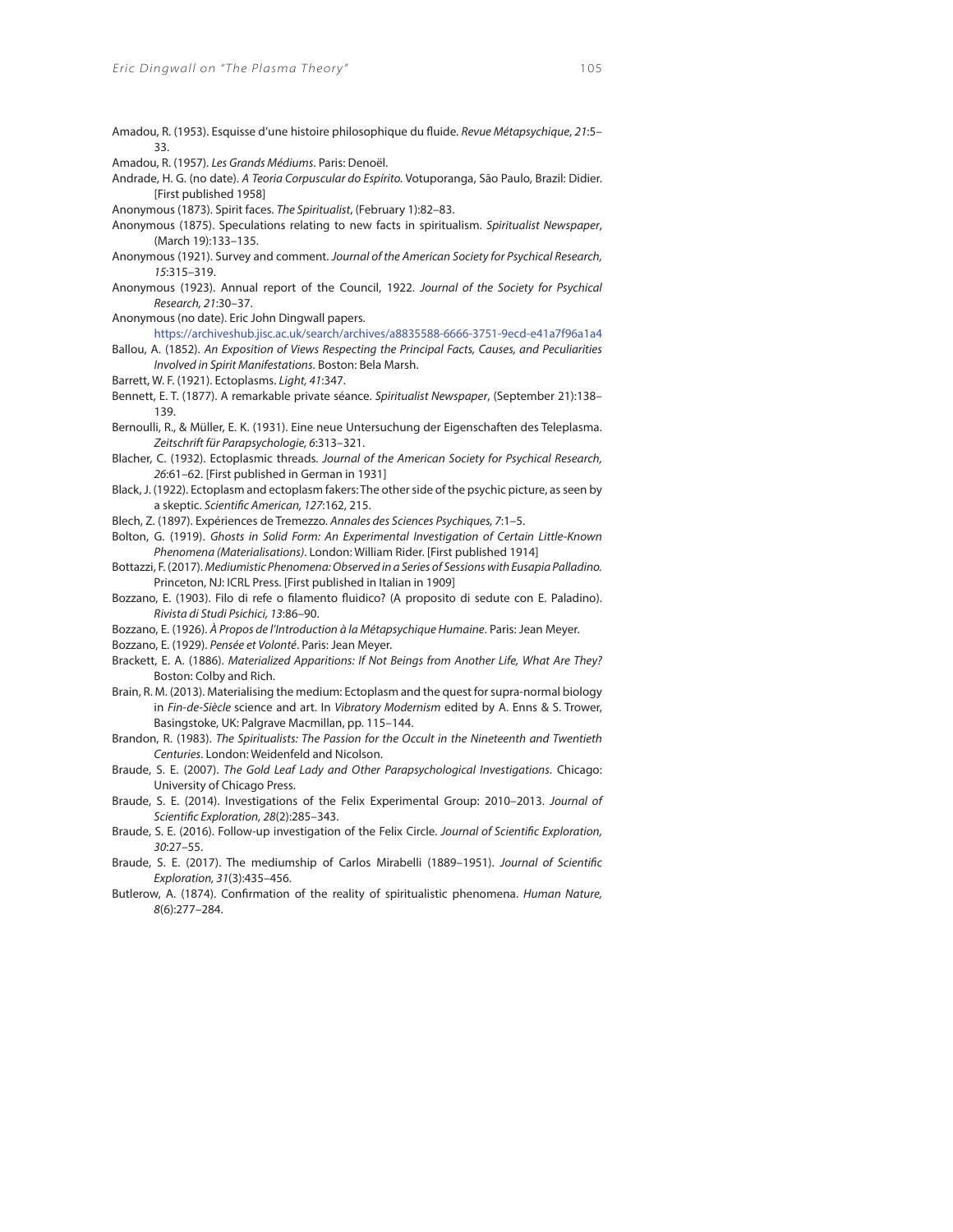- Carrington, H. (1921). Vital energy and psychical phenomena. Psychic Research Quarterly, 1:271– 277.
- Carrington, H. (1954a). The American Seances with Eusapia Palladino. New York: Garrett Publications.
- Carrington, H. (1954b). Mysterious Psychic Phenomena: Unknown Worlds of Mystery and How They Are Being Explored. Boston: Christopher Publishing House.
- Chardel, C. M. M. P. C. (1818). Mémoire sur le Magnétisme Animal, Présenté à l'Académie de Berlin en 1818. Paris: Badouin.

Coleman, B. (1865). Passing events—The spread of Spiritualism. Spiritual Magazine, 6(3):110–128.

- Colley, T. (1877). Later phases of materialization, with reflections to which they give rise. Human Nature, 11(12):555–571.
- Courtier, J. (1908). Rapport sur les séances d'Eusapia Palladino à l'Institut General Psychologique. Bulletin de l'Institut Général Psychologique, 8:415–546.
- Cox, E. W. (1872). Spiritualism Answered by Science: With the Proofs of a Psychic Force (new revised edition). London: Longman.
- Craven, E. C. (1921). The physical phenomena of spiritualism: Suggestions for overcoming difficulties. Light, 41:242-243.
- Crawford, W. J. (1915). The psycho-plasmic field: A theory of psychic phenomena. Light, 35:197.
- Crawford, W. J. (1916). The Reality of Psychic Phenomena: Raps, Levitations, etc. London: John M. Watkins.
- Crawford, W. J. (1919). Experiments in Psychical Science: Levitation, Contact, and the Direct Voice. London: John M. Watkins.
- Crawford, W. J. (1920). The late Dr. Crawford: His own explanation: Overwork. Light, 40:296.

Crawford, W. J. (1921). The Psychic Structures at the Goligher Circle. New York: E. P. Dutton.

- Crookall, R. (1967). Events on the Threshold of the After-life: "Clues" as to "the Greatest of All Enigmas". Moradabad, India: Darshana International.
- Crookes, W. (1874a). Researches in the Phenomena of Spiritualism. London: J. Burns.
- Crookes, W. (1874b). Spirit forms. Spiritualist Newspaper, 4(14)(April 3):157–158.
- Crookes, W. (1889). Notes of séances with D. D. Home. Proceedings of the Society for Psychical Research, 6:98–127.
- Crowell, E. (1874). The Identity of Primitive Christianity and Modern Spiritualism (Volume 1). New York: G. W. Carleton.
- da Rocha, N. M. (2011). O Fotografo dos Espíritos. Capivari, São Paulo, Brazil: EME.
- De Boni, G. (1975). L'Uomo alla Conquista dell'Anima. Milan: Armenia. [First published 1960]
- De Brath, S. (1921). Ectoplasms. Light, 41:331.
- De Brath, S. (1935). Ectoplasm. Psychic Science, 14(1):14–26.
- D'Espérance, E. (no date circa 1897). Shadow Land: Or Light from the Other Side. London: George Redway.
- De Faria, [R.] N. (1921). Do Trabalho dos Mortos (O Livro de João). Rio de Janeiro: Livraria da Federação Espírita Brasileira.
- de Fontenay, G. (1914). Les phénomènes de matérialisation obtenus en presence de Mlle Eva C.: Les publications récentes: Documents, critiques et constatations. Annales des Sciences Psychiques, 24:71–76.
- De Gasparin, Cte A. (1854). Des Tables Tournantes: Du Surnaturel en Général et des Esprits (2 volumes). Paris: E. Dentu.
- de Goes, E. (1937). Prodígios da Biopsychica Obtidos com o Médium Mirabelli. São Paulo: Typographia Cupolo.
- de Heredia, C. M. (1922). Spiritism and Common Sense. New York: P. J. Kennedy & Sons.
- Delanne, G. (1897). L'Évolution Animique: Essais de Psychologie Physiologique Suivant le Spiritisme. Paris: Chamuel.
- Delgado, L. A. (2011). Bawdy technologies and the birth of ectoplasm. Genders, 54.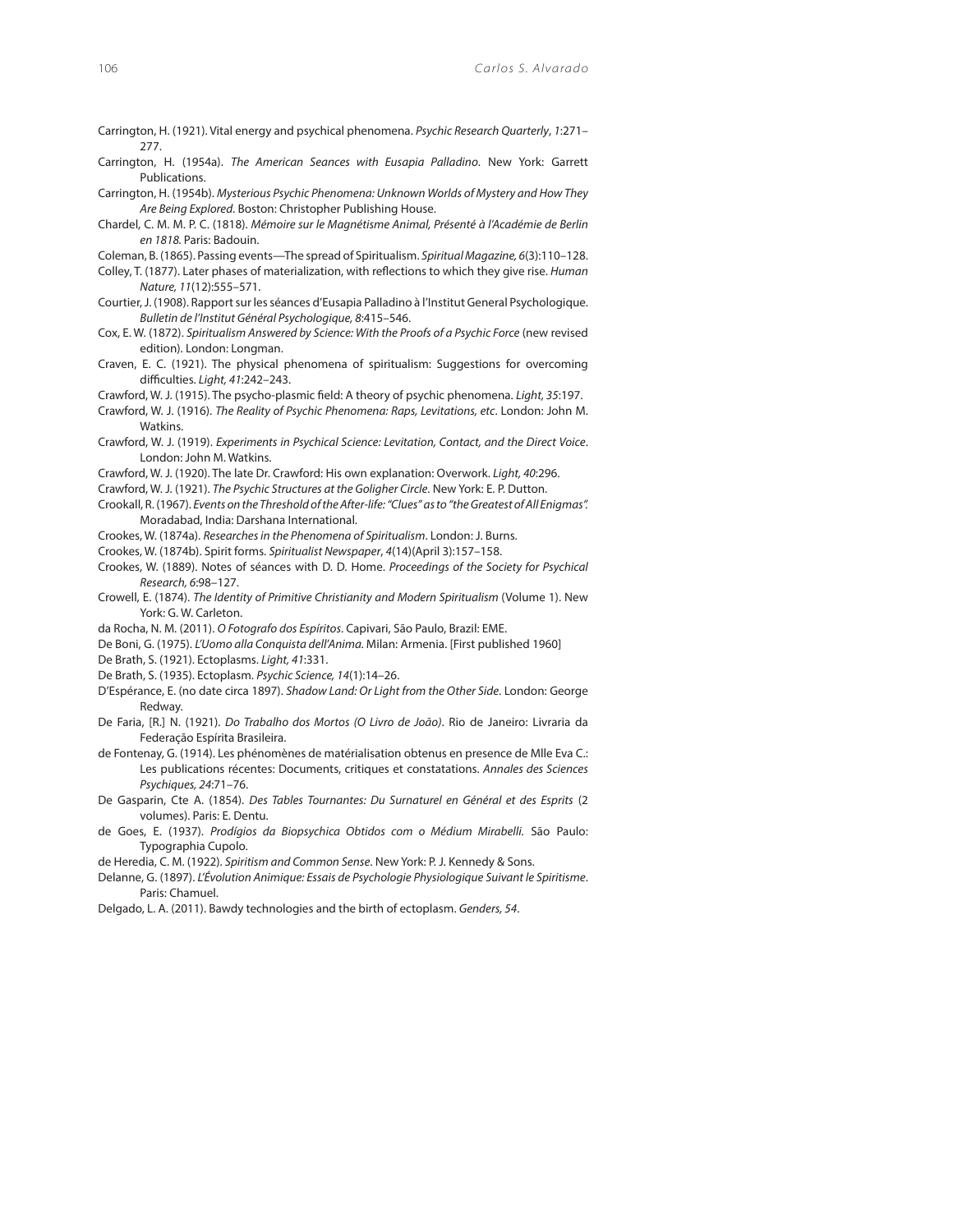https://www.colorado.edu/gendersarchive1998-2013/2011/09/01/bawdytechnologies-and-birth-ectoplasm

Demarest, M. (2013). Spirits of the trade: Teleplasm, ectoplasm, psychoplasm, ideoplasm. Psypioneer, 9:88–98.

http://www.iapsop.com/psypioneer/psypioneer\_v9\_n3\_mar\_2013.pdf

- de Rochas, A. (1897). Les expériences de Choisy-Yvrec (près Bordeaux) du 2 au 14 octobre 1896. Annales des Sciences Psychiques, 7:6–28.
- Dingwall, E. J. (1921). The plasma theory. Journal of the American Society for Psychical Research, 15(5):207–219.
- Dingwall, E. J. (1922a). Physical phenomena recently observed with the medium Willy Sch. at Munich. Journal of the Society for Psychical Research, 20:359–370.
- Dingwall, E. J. (1922b). Review of The Psychic Structures at the Goligher Circle by W. J. Crawford. Proceedings of the Society for Psychical Research, 32:147–150.
- Dingwall, E. J. (Editor) (1922c). A versatile medium. Journal of the American Society for Psychical Research, 16(1):41–50.
- Dingwall, E. J. (1924). Telekinetic and teleplastic mediumship. Proceedings of the Society for Psychical Research, 34:324–332.
- Dingwall, E. J. (1926a). A report on a series of sittings with the medium Margery. Proceedings of the Society for Psychical Research, 36:79–158.
- Dingwall, E. J. (1926b). Review of Der Okkultismus in Urkunden edited by Max Dessoir. Volume 1: Der physikalische Mediumismus edited by W. von Gulat-Wellenburg, C. von Klinckowstroem, & H. Rosenbusch. Proceedings of the Society for Psychical Research, 36:333–340.
- Dingwall, E. J. (1926c). Review of Die Physikalischen Phänomene der Grossen Medien edited by A. F. von Schrenck-Notzing. Proceedings of the Society for Psychical Research, 36:387–392.
- Dingwall, E. J. (1930). Ghosts and Spirits in the Ancient World. London: K. Paul, Trench, Trübner.
- Dingwall, E. J. (1931). The Girdle of Chastity: A Medico–Historical Study. London: George Routledge and Sons.
- Dingwall, E. J. (1937). Extrasensory perception in the United States. Journal of the Society for Psychical Research, 30:140–141.
- Dingwall, E. J. (1947). Some Human Oddities. Studies in the Queer, the Uncanny, and the Fanatical. London: Home & Van Thal.
- Dingwall, E. J. (1950). Very Peculiar People: Portrait Studies in the Queer, the Abnormal, and the Uncanny. London: Rider.
- Dingwall, E. J. (1966). The Critics' Dilemma: Further Comments on some Nineteenth Century Investigations. Crowhurst, Sussex, UK: Author.
- Dingwall, E. J. (Editor) (1967–1968). Abnormal Hypnotic Phenomena: A Survey of Nineteenth-Century Cases (four volumes). London: J. & A. Churchill.
- Dingwall, E. J. (1973). Gilbert Murray's experiments: Telepathy or hyperaesthesia? Proceedings of the Society for Psychical Research, 56:21–39.
- Dingwall, E. J. (1985). The need for responsibility in parapsychology: My sixty years in psychical research. In A Skeptic's Handbook of Parapsychology edited by P. Kurtz. New York: Prometheus Books, pp.161–174. [First published 1971]
- Dingwall, E. J. et al. (1922). Report on a series of sittings with Eva C. Proceedings of the Society for Psychical Research, 32:209–343.
- Dingwall, E. J., Goldney, K., & Hall, T. (1956). The haunting of Borley Rectory. Proceedings of the Society for Psychical Research, 51:1–180.
- Dingwall, E. J., & Hall, T. (1958). Four Modern Ghosts. London: Gerald Duckworth.
- Donaldson, S. G. (1933). Five experiments with Miss Kate Goligher. Psychic Science, 12(2):89–94. Driesch, H. (1932/1933). Psychical Research: The Science of the Super-Normal. London: G. Bell.
- du Bourg de Bozas, G. (1921). Nouvelle méthode de démonstration et d' étude de l'extériorisation dynamique et ectoplasmique. Revue Métapsychique, 8:442-452.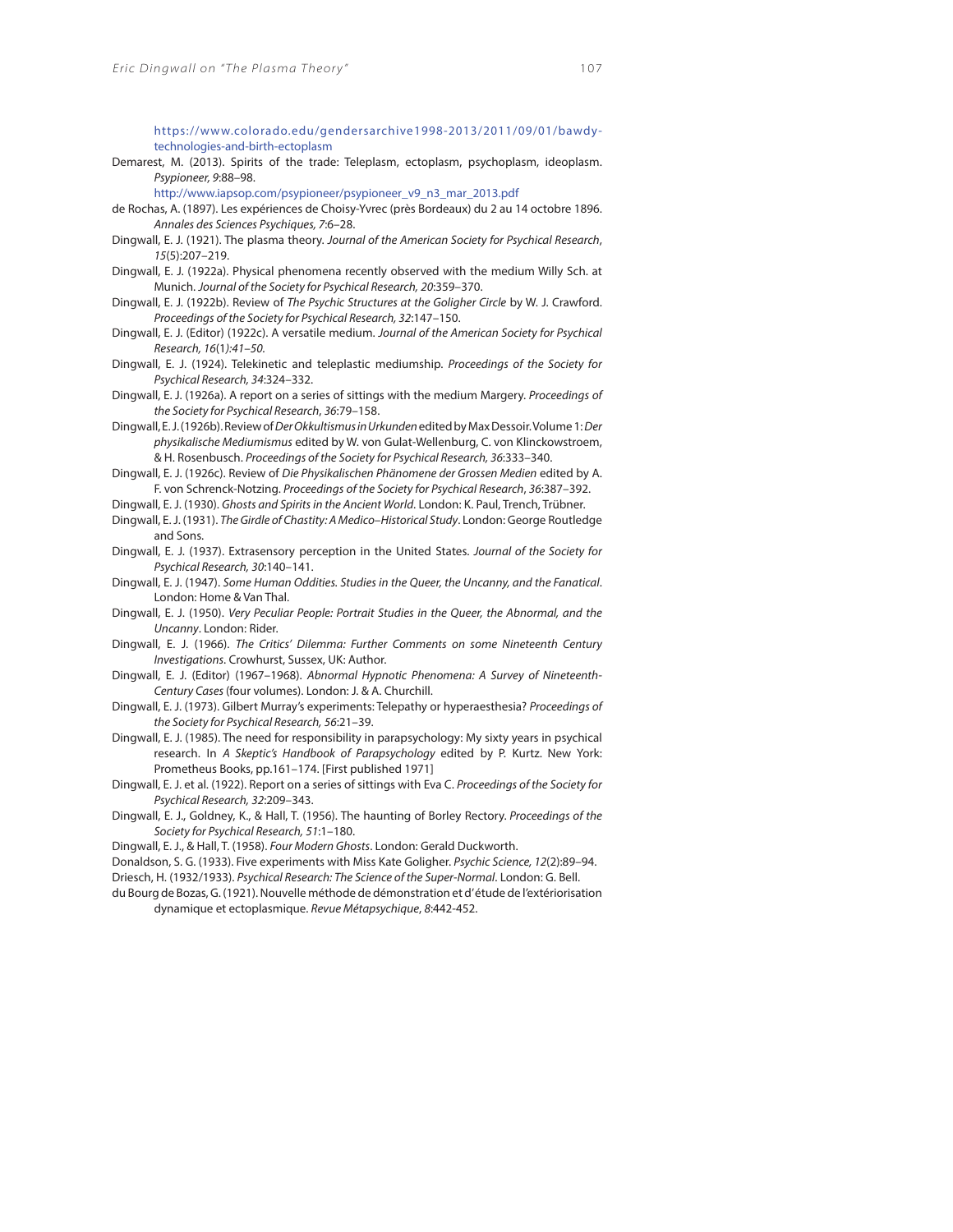- Edwards, H. (1941). The Mediumship of Jack Webber. New York: E. P. Dutton.
- Evrard, R. (2016). Enquête sur 150 Ans de Parapsychologie: La Légende de l'Esprit. Escalquens, France: Trajectoire.
- Farmer, J. S. (1886). 'Twixt Two Worlds: A Narrative of the Life and Work of William Eglinton. London: Psychological Press.
- Filatele, N. (1864). Azione degli spiriti sulla materia. Annali dello Spiritismo in Italia, 1:289–309.
- Finch, L. I. (1905). Some recently observed psychical phenomena. In Metapsychical Phenomena: Methods and Observations by J. Maxwell, London: Duckworth, pp. 268–363.
- Fodor, N. (1934). Simplifying "miracles": Theory of materialization process. Light, 54:10.
- Fournier d'Albe, E. E. (1922). (Psychical Research) the Goligher Circle, May to August, 1921. London: John M. Watkins.
- Frondoni-Lacombe, M. (1918). Une serie de séances de matérialisations à Lisbonne. Annales des Sciences Psychiques, 27(1):33–42.
- Gaskill, M. (2001). Hellish Nell: Last of Britain's Witches. London: Fourth Estate.
- Gauld, A. (1987). Recollections of E. J. Dingwall. Journal of the Society for Psychical Research, 54:230–237.
- Geley, G. (1918). La physiologie dite supra-normale et les phénomènes de l'ideoplastie. Bulletin de l'Institut Général Psychologique, 18:5–28.
- Geley, G. (1920). From the Unconscious to the Conscious. Glasgow: William Collins. [First published in French in 1919]
- Geley, G. (1921). L'ectoplasmie. Revue Métapsychique, 7:355–361.
- Geley, G. (1922a). Une campagne d'injures et de mensonges. Revue Métapsychique, 5:284–288.
- Geley, G. (1922b). Les expériences d'ectoplasmie de la "Society for Psychical Research" de Londres avec Mlle. Eva C. Revue Métapsychique, 2:103–131.
- Geley, G. (1927). Clairvoyance and Materialisation: A Record of Experiments. London: T. Fisher Unwin. [First published in French in 1924]
- Gibier, P. (1901). Psychologie expérimentale: Recherches sur les matérialisations de fantomes: La pénétration de la matière et autres phénomènes psychiques. Annales des Sciences Psychiques, 11:3–16, 65–66,68–92.
- Gonzal á z Quevedo, O. (1971). Las Fuerzas Físicas de la Mente (2 volumes). Santander: "Sal Terrae". [First published in Portuguese 1968]
- Granger, M. (2014). D'où vient le mot "ectoplasme" dans son acception spirite et métapsychique? Revue Spirite, 157(2):15–17.
- Grunewald, F. (1922). Die Untersuchungen des Teleplasma-Phänomens in Kopenhagen und Kristiania. Psychische Studien, 49:270–274.
- Gulat-Wellenburg, W. von, Klinckowstroem, C. von, & Rosenbusch, H. (1925). Der physikalische Mediumismus. Berlin: Ullstein.
- Haley, P. S. (1935). Modern Loaves and Fishes, and Other Studies in Psychic Phenomena. San Francisco, CA: Author.
- Hall, T. H. (1962). The Spiritualists: The Story of Florence Cook and William Crookes. London: Gerald Duckworth.
- Hamilon, T. (2009). Immortal Longings: FWH Myers and the Victorian Search for Life after Death. Exeter, UK: Imprint Academic.
- Hamilton, T. G. (1929). Teleplasmic phenomena in Winnipeg. Psychic Science, 8(3):179–208.
- Hamilton, T. G. (1931). Some new facts regarding teleplasms. Psychic Science, 9(4):262–270.
- Hamilton, T. G. (1932). The Mary M. teleplasm of Oct, 27, 1929. Psychic Science, 10(4):244–257.
- Hamilton, T. G. (1934). A study of the Winnipeg group-mediumship in its relation to the Dawn teleplasms. Journal of the American Society for Psychical Research, 28:117–130.
- Hamilton, T. G. (1942). Intention and Survival: Psychical Research Studies and the Bearing of Intentional Actions by Trance Personalities on the Problem of Human Survival edited by J. B. Hamilton. Toronto: Macmillan.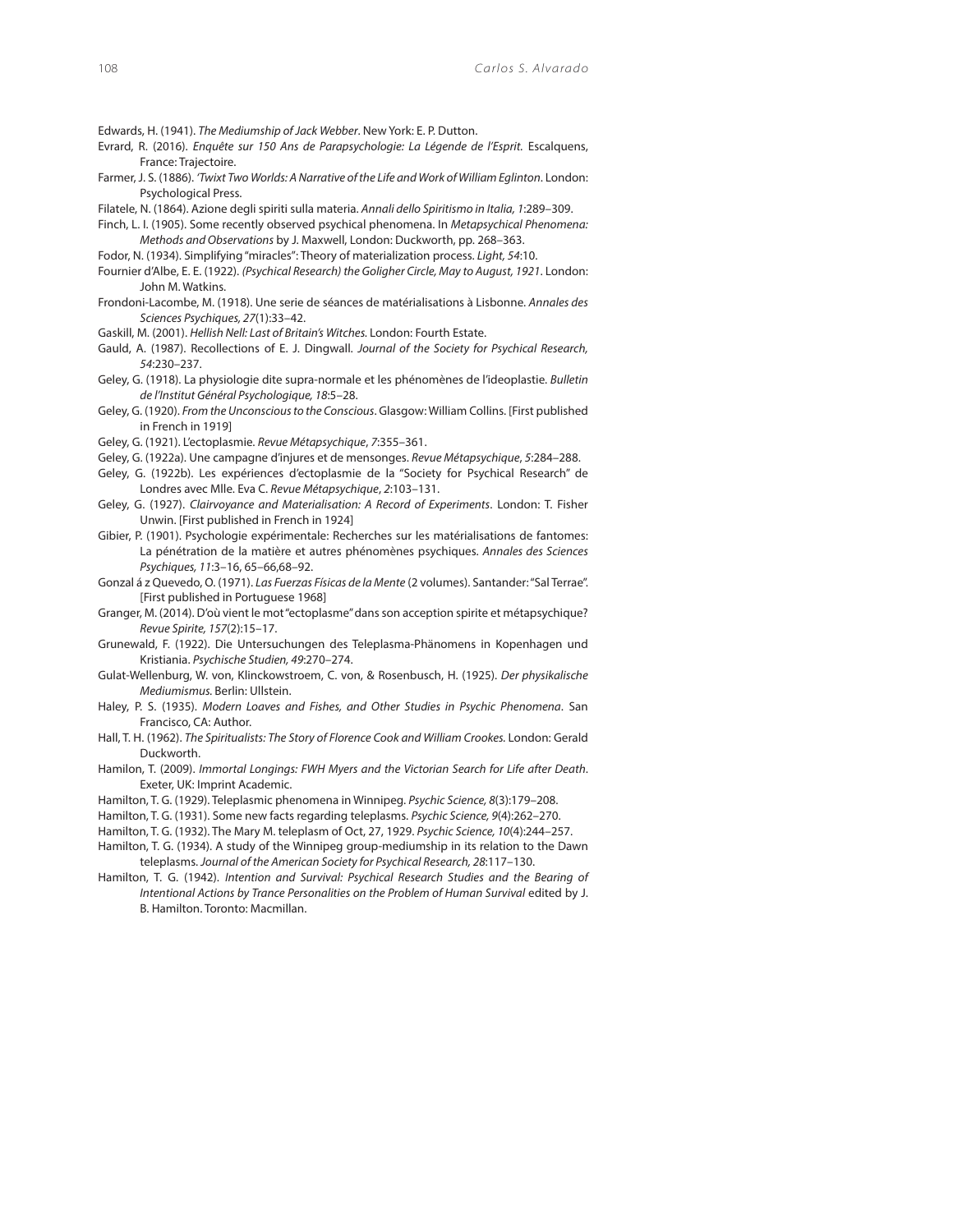- Haraldsson, E. (2017). Baffling physical phenomena: Differences in the phenomenology of some famous physical mediums. EdgeScience, 30:8–12.
- Haraldsson, E., & Gissurarson, L.R. (2015). Indridi Indridason: The Icelandic Physical Medium. Hove, UK: White Crow Books.
- Harrison, T. (2008). Life After Death: Living Proof (revised edition). York, UK: Saturday Night Press.
- Harrison, W. H. (1872). The systematic appearance of spirits in London. The Spiritualist, (May15):33–35.
- Harrison, W. H. (1876). Speculations tending to explain certain spiritual manifestations. Spiritualist Newspaper, (May 5):205–206.
- Hess, K. M. (2018). The idea of ideoplasty and occult phenomena in the theoretical and empirical research of Julian Ochorowicz. Preternature: Critical and Historical Studies on the Preternatural, 7(2):239–274.

Heuzé, P. (1922a). Les morts vivent-ils? IV. Les mediums—Eva C. L'Opinion, (August 4):12–36.

Heuzé, P. (1922b). Les morts vivent-ils? X. Le rapport. L'Opinion, (September 15):771–792.

Heuzé, P. (1922c). Les Morts Vivent-ils? Volume 2: L'Ectoplasme. Paris: La Renaissance du Livre.

- Holms, A. C. (1927). The Facts of Psychic Science and Philosophy: Collated and Discussed. Jamaica, NY: Occult Press. [First published 1925]
- Hope, L. C., et al. (1933). Report on a series of sittings with Rudi Schneider. Proceedings of the Society for Psychical Research, 41:255–330.
- Hyman, R. (1989). The Elusive Quarry: A Scientific Appraisal of Psychical Research. Buffalo, NY: Prometheus Books.
- Imoda, E. (1908). The action of Eusapia Paladino on the electroscope. Annals of Psychical Science, 7:410–412.
- Imoda, E. (1912). Fotografie di Fantasmi: Contributo Sperimentale alla Constatazione dei Fenomeni Medianici. Turin: Bocca.
- Inglis, B. (1984). Science and Parascience: A History of the Paranormal, 1914–1939. London: Hodder and Stoughton.
- Jaher, D. (2015). The Witch of Lime Street. Séance, Seduction, and Houdini in the Spirit World. New York: Crown Publishers.
- Jastrow, J. (1920). A psychic tragedy: The case of Professor Crawford. The Weekly Review, 3:412– 415.
- Jastrow, J. (1922). Ectoplasm, myth, or key to the unknown? New York Times, (July 30):88–89.
- Johnson, R. C. (1955). Psychical Research: Teach Yourself. London: English Universities Press.
- Johnson, R. C. (1953/1977). The Imprisoned Splendour. Wheaton, IL: Theosophical Publishing House.
- [Kardec, A.] (1858). Théorie des manifestations physiques. Revue Spirite: Journal d'Études Psychologiques, 1:121–125.
- Kardec, A. (1860). Philosophie Spiritualiste: Le Livre des Esprits (second edition). Paris: Didier.
- Kardec, A. (1862). Spiritisme Expérimental: Le Livre des Médiums ou Guide des Médiums et de Évocateurs (second edition). Paris: Didier.
- Kean, L. (2017). Surviving Death: A Journalist Investigates Evidence for an Afterlife. New York: Crown Archetype.
- Keen, M. (2004). Materializations at the David Thompson séances. Journal of Religion and Psychical Research, 27:72–91.
- Keulemans, J. G. (1885). Phenomena called "spiritual" illustrated by chromo-lithography. Light, 5:163–164.
- Kharis, Dr. (1921). Correspondance: Les "fils" télékinésiques. Revue Métapsychique, 4:215-216. King, J. S. (1920). Dawn of the Awakened Mind. New York: James A. McCann.
- Lachapelle, S. (2011). Investigating the Supernatural: From Spiritism and Occultism to Psychical
- Research and Metapsychics in France, 1853–1931. Baltimore: Johns Hopkins University Press.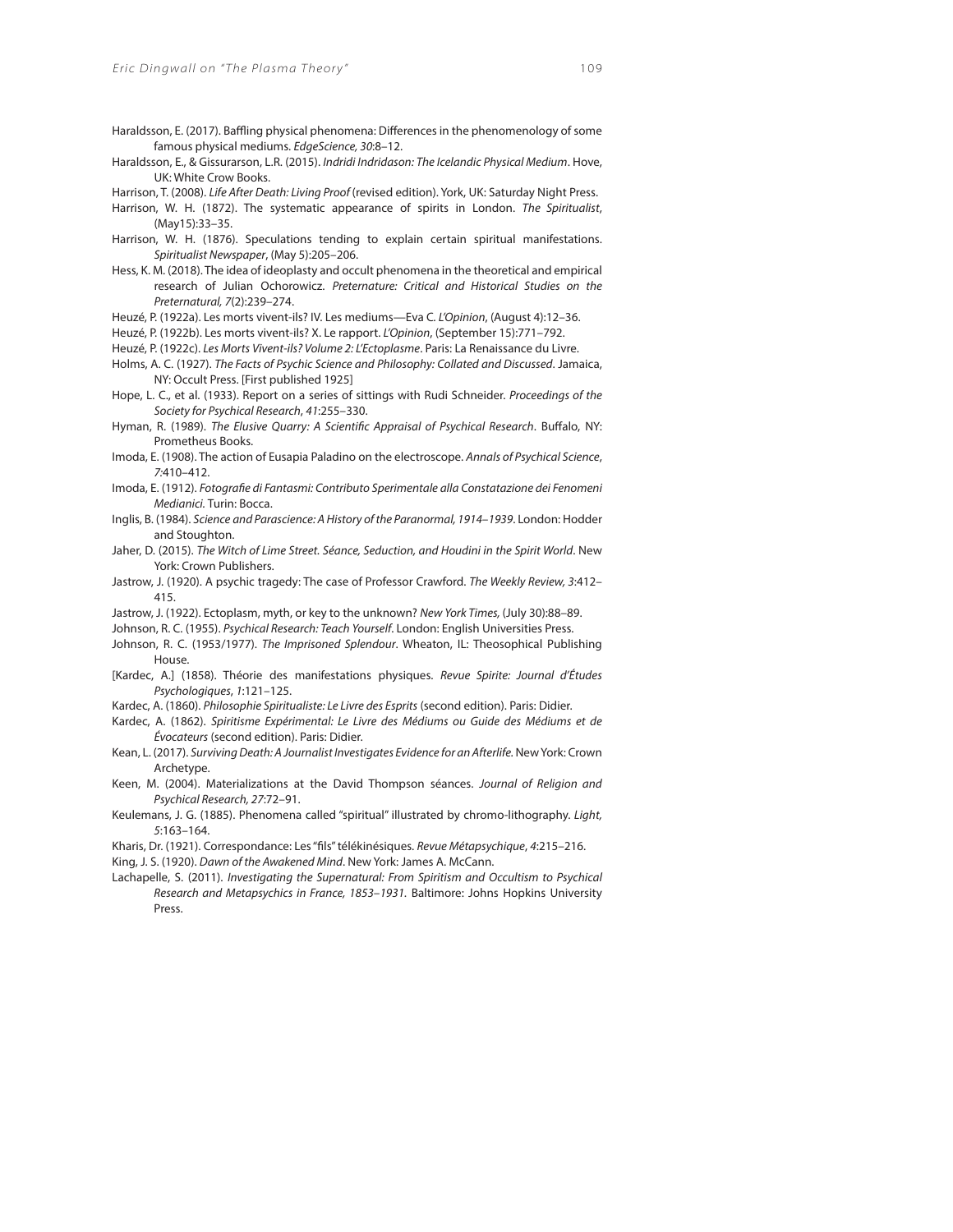- Lamb, T., Isitt, J. H., Mould, J., Kersey, H. A., Armstrong, W., Miller, J., & Jeffrey, R. (1875). Spirit materialisation and de-materialisation at Newcastle-on-Tyne. Spiritualist Newspaper, (January 1):10–11.
- Lambert, R. (1954). Dr. Geley's reports on the medium Eva C. Journal of the Society for Psychical Research, 37:380–386.
- Lamont, P. (2005). The First Psychic: The Peculiar Mystery of a Notorious Victorian Wizard. London: Little, Brown.
- Lanza, D., Samona, C., Gerolamo, M., Melazzo, G., Siciliano, L., Pagano, G., Furno, G., Natoli, G., La Scola, V., Cascio, G., Beltrami, V., Mondini, R., Monastra, E., Amato, A., Domiani, G., & Montalbano, G. C. (1903). Expériences faites a Palerme avec Eusapia Paladino. Annales des Sciences Psychiques, 13:72–82.
- Lapicque, L., Dumas, G., Piéron, H., & Laugier, H. (1922). Rapport sur des experiences de contrôle relatives aux phénomènes dits ectoplasmiques. L'Année Psychologique, 23:604–611.
- Lebiedzinski, P. (1921). Expériences de matérialisations avec Mme Stanisława P.: Essai d'analyse de la "substance." Revue Métapsychique, 6:317–327.
- Le Maléfan, P. (2002). Richet chasseur de fantômes: L'épisode de la Villa Carmen. In Des Savants Face à l'Occulte 1870-1940 edited by B. Bensaude-Vincent & C. Blondel, Paris: La Découverte, pp. 173–200.
- Lodge, O. J. (1894). Experience of unusual physical phenomena occurring in the presence of an entranced person (Eusapia Paladino). Journal of the Society for Psychical Research, 6:306–336.
- Lodge, O. (1921). Ectoplasms. Light, 41:315.
- Lombroso, C. (1909). After Death—What? Spiritistic Phenomena and Their Interpretation. Boston: Small, Maynard.
- Magalhães, S. N. (2012). Anna Prado: A Mulher que Falava com os Mortos. Brasilia: Federação Espírita Brasileira.
- Maxwell, J. (1905). Metapsychical Phenomena: Methods and Observations. London: Duckworth. [First published in French in 1903]
- Maxwell, J. (1906). Concerning the criticisms on Professor Richet's Algerian experiences. Annals of Psychical Science, 3:283–335.
- Meyer, A. F. (1922). Materialisationen und Teleplastie (Grenzfragen des Nerven- und Seelenlebens No. 113). Munich: J. F. Bergmann.
- Montandon, H. C. R. (1946). Le Monde Invisible et Nous II: Formes Matérialisées. Neuchatel: Victor Attinger.
- Morselli, E. A. (1908). Psicologia e "Spiritismo:" Impressioni e Note Critiche sui Fenomeni Medianici di Eusapia Paladino (2 vols.). Turin: Fratelli Bocca.
- Moses, W. S. [under pseudonym M. A. Oxon] (1884-–1886). Phases of materialization: A chapter of research in the objective phenomena of spiritualism. Light, 4:9–10, 19–20, 31–32, 41–42, 51–52, 61–62, 71–72, 81–82, 91–92, 101–102, 111, 121–122, 131–132, 141–142, 151–152, 161–162, 289–290, 299–300, 309–310, 319–320, 329–330; 5:485, 497, 508–509, 525–526, 536–537, 548–549, 560, 580–581, 592, 603–605, 615–616, 627–628; 6:8, 19–20, 32–33, 44, 58, 68, 80–82, 92–94, 105, 129–130, 135–136, 166, 188, 195, 211–212, 220, 233–234, 253, 263–264, 273–274, 281–282.
- Myers, F. W. H. (1903). Human Personality and Its Survival of Bodily Death (Volume 2). London: Longmans, Green.
- Nahm, M. (2014). The development and phenomena of a circle for physical mediumship. Journal of Scientific Exploration, 28(2):229-283.
- Nahm, M. (2016). Further comments about Kai Mügge's alleged mediumship and recent developments. Journal of Scientific Exploration, 30(1):56-62.
- Nahm, M. (2018). Investigating "physical mediums" via audio signal processing: A comment on a recent approach. Journal of Scientific Exploration, 32(3):579-595.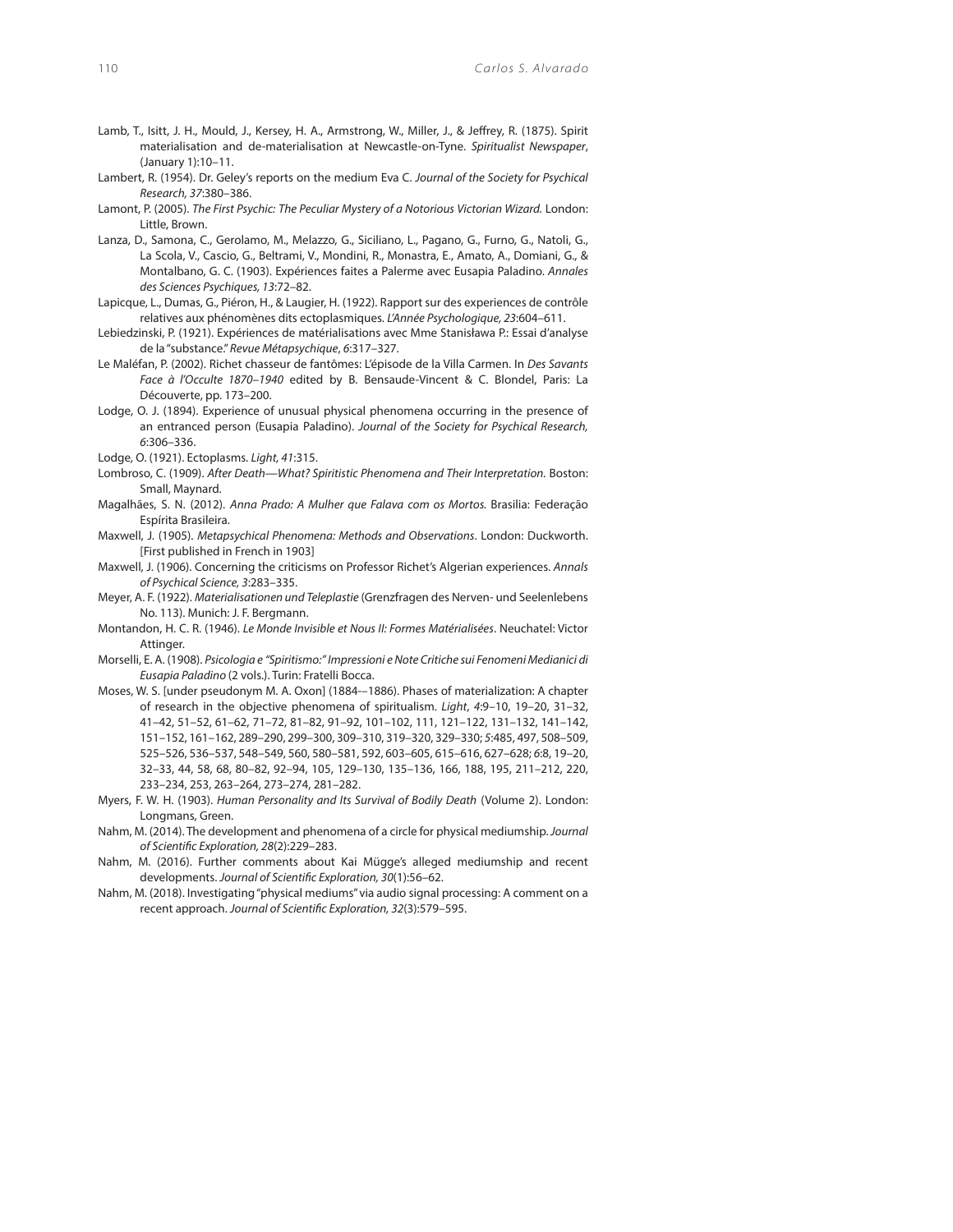Nordmann, C. (1922). Les mystères de l'ectoplasme. Revue des Deux Mondes, 12:453–464.

- Ochorowicz, J. (1909). Un nouveau phénomène médiumnique. Annales des Sciences Psychiques, 19:1–10, 45–51, 65–77, 97–106, 129–133.
- Ochorowicz, J. (1910). Les rayons rigides et les rayons X<sup>x</sup>: Études expérimentales. Annales des Sciences Psychiques, 20:97–105, 129–136, 172–178, 204–209, 225–231, 257–263, 295– 302, 336–344, 357–370.
- Ochorowicz, J. (1911). Nouvelle étude expérimentale sur la nature des rayons rigides et du courant médiumnique. Annales des Sciences Psychiques, 21:161–166, 199–203, 230–236, 276–280.
- Ochorowicz, J. (1911–1912). Radiographies des mains (monographie expérimentale). Annales des Sciences Psychiques, 21:296–303, 334–341, 22:1–8.
- Ochorowicz, J. (1912). Les mains fluidiques et la photographie de la pensée. Annales des Sciences Psychiques 22:97–104, 147–153, 164–170, 204–209, 232–240.
- Oesterreich, K. (1921). Telekinesis and materialization. Living Age, 22(s.8):215–218.
- Olcott, H. (1875). People from the Other World. Hartford, CT: American Publishing.
- Osty, E. (no date circa 1933). Supernormal Aspects of Energy and Matter. London: Society for Psychical Research.
- Osty, E., & Osty, M. (1931–1932). Les pouvoirs inconnus de l'esprit sur la matière: Premières étapes d'une recherche. Revue Métapsychique, 6:393–427, 1:1–59, 2:81–122.
- Otero Acevedo, M. (1895). Los Espíritus (Volume 2). Madrid: Revista Psicológica "La Irradiación."
- Owen, R. D. (1871). The Debatable Land between This World and the Next: With Illustrative Narrations. London: Trübner.
- Oxley, W. (1876). A spirit materialising under the eyes of the observers in Manchester. Spiritualist Newspaper, (May 12):222–223.
- Palhano Júnior, L., & Neves, W. F. (1997). Dossiê Peixotinho: Francisco Peixoto Lins: Uma Biografia do Mais Famoso Médium de Materializações de Espíritos do Brasil. Niterói, Rio de Janeiro: Lachâtre.
- Parker, A., & Warwood, E. (2016). Revealing the real Madame d'Esperance: An historical and psychological investigation. Journal of Scientific Exploration, 30(2):233-266.

Parsons. K. (2017). Can Spirits Materialise? [Video file], May 26. https://youtu.be/EmzMW6d53kg

- Pilkington, R. (2006). The Spirit of Dr. Bindelof: The Enigma of Séance Phenomena. San Antonio, TX: Anomalist Books.
- Price, H. (1924). Stella C.: A record of thirteen sittings for thermo-psychic and other experiments. Journal of the American Society for Psychical Research, 18(5):305–362.
- Price, H., & Dingwall, E. J. (Editors) (1922). Revelations of a Spirit Medium. London: Kegan Paul, Trench and Trübner.
- Puharich, A. (2008). Dr. Andrija Puharich reports on the frauds, fakes, and fantasies of the Chesterfield Spiritualist Camp!: A psychic circus without equal this camp in Indiana presents the greatest show—on Earth? Psypioneer, 4:112–118. [First published 1960] http://www.iapsop.com/psypioneer/psypioneer\_v4\_n5\_may\_2008.pdf
- Purdon, J. E. (1884). On the extraordinary space-content with reference to materializations. Religio-Philosophical Journal, (July 5):1, 5.
- Rainieri, R. A. (no date circa 1955). Materializações Luminosas. São Paulo: Lake.
- Randall, J. L. (2003). Francis Ward Monck and the problems of physical mediumship. Journal of the Society for Psychical Research, 67:243–259.
- Reichenbach, C. von (1851). Physico-Physiological Researches on the Dynamics of Magnetism, Electricity, Heat, Light, Crystallization, and Chemism, in Their Relation to Vital Force (from the German second edition). New York: J. S. Redfield. [First published in German 1849]
- Reimers, C. (1876). Correspondence: Mr. Eglinton in Manchester. Spiritualist Newspaper, (May 19):239.
- Rhodes, J. T. (1876). A remarkable materialisation séance in Newcastle. Spiritualist Newspaper, (August 11):23.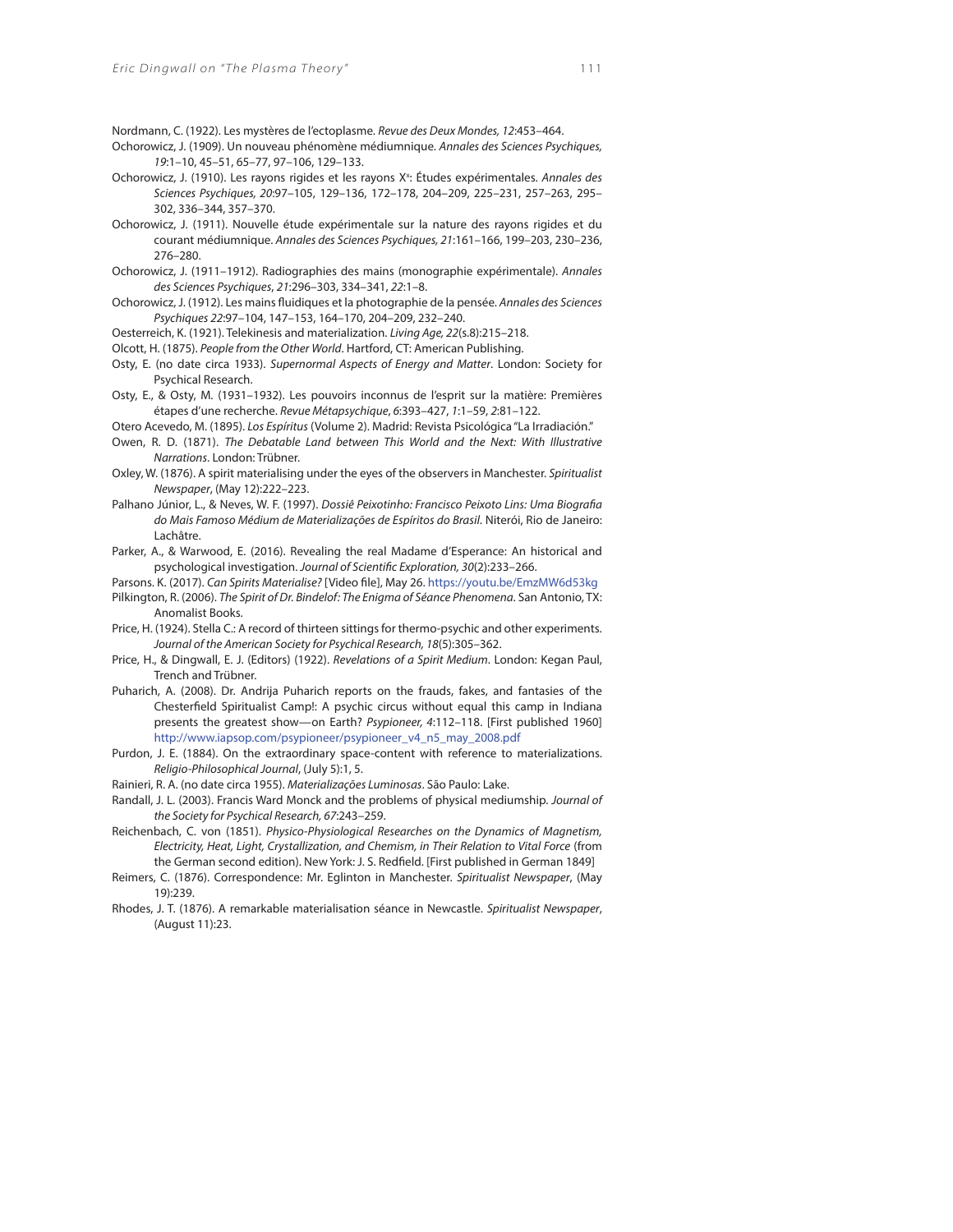- Richet, C. (1905). Concerning the phenomenon called materialisation. Annals of Psychical Science, 2:207–210, 269–289.
- Richet, C. (1922). Traité de Métapsychique. Paris: Félix Alcan.
- Richet, C. (1923). Thirty Years of Psychical Research. New York: Macmillan.
- Richet, C. (no date circa 1933). La Grande Espérance. Paris: Montaigne.
- Richmond, C. L. V. (1877). Is materialization true? If so, it's philosophy. Banner of Light, (June 9):2.
- Robertson, B. A. (2016). Science of the Séance: Transnational Networks and Gendered Bodies in the
- Study of Psychic Phenomena, 1918–1940. Vancouver: UBC Press.
- Rogers, E. C. (1853). Philosophy of Mysterious Agents, Human and Mundane: Or, the Dynamic Laws and Relations of Man. Boston: John P. Jewett.
- Rondi, E. (1877). Spirit form manifestations. Spiritualist Newspaper, (July 13):16–17.
- Sargent, E. (1876). The Proof Palpable of Immortality: Being an Account of the Materialization Phenomena of Modern Spiritualism (second edition). Boston: Colby and Rich.
- Scatcherd, F. R. (1921). The wonders of ectoplasm (summary). Light, 41:808–810.
- Schrenck-Notzing, [A.] F. von (1914a). Der Kampf um die Materialisations-Phänomene. Munich: Ernst Reinhardt.
- Schrenck-Notzing, A. de (1914b). La querelle des phénomènes de matérialisation. Annales des Sciences Psychiques, 24:129–147.
- Schrenck-Notzing, [A.] Baron (1920a). Phenomena of Materialisation: A Contribution to the Investigation of Mediumistic Teleplastics (revised edition). London: Paul Trench, Trübner.
- Schrenck-Notzing, A. F. von (1920b). Physikalische Phaenomene des Mediumismus: Studien zur Erforschung der telekinetischen Vorgänge. Munich: Ernst Reinhardt.
- Schrenck-Notzing, [A.] F. von (1921). Das Materialisationsproblem nach den Untersuchungen W. J. Crawfords. Psychische Studien, 48:337–366.
- Schrenck-Notzing, [A. F. von] (1924). L'imposture du pseudo-médium Ladislas Lasslo (imitation des phénomènes de matérialisation). Revue Métapsychique, 2:105–134.
- Schrenck-Notzing, A. F. von (Editor) (1926). Die physikalischen Phänomene der grossen Medien. Stuttgart: Union Deutsche Verlagsgesellschaft.
- Schwab, F. (1923). Teleplasma und Telekinese: Ergebnisse meiner zweijährigen Experimentalsitzungen mit dem Berliner Medium Maria Vollhart.. Berlin: Pyramidenverlag.
- Solomon, G., & Solomon, J. (1999). The Scole Experiment: Scientific Evidence for Life After Death. London: Piatkus.
- Sommer, A. (2009). Tackling taboos—From Psychopathia Sexualis to the materialisation of dreams: Albert von Schrenck-Notzing (1862-1929). Journal of Scientific Exploration, 23(3):299–322.
- Steigmann, B. (2016). Marthe Béraud (Eva C). Psi Encyclopedia edited by R. McLuhan. https://psi-encyclopedia.spr.ac.uk/articles/marthe-b%C3%A9raud-eva-c
- Stephenson, F. McC. (1936). The Goligher Circle: A report of a recent sitting. Psychic Science, 15(1):153–154.
- Stephenson, F. McC. (1936b). The Goligher Circle: A report of a sitting held on the 13th Oct., 1936. Psychic Science, 15(4):305–307.
- Sudre, R. (1922). L'oeuvre de W. J. Crawford. Revue Métapsychique, 5:301–309.
- Sudre, R. (1926). Introduction à la Métapsychique Humaine. Paris: Payot.
- Sudre, R. (1960). Treatise on Parapsychology. London: George Allen & Unwin. [First published in French 1956]
- Taylor, H. D. (1922). Correspondence: The phenomena exhibited by Eva C. Journal of the Society for Psychical Research, 20:340–344.
- Thurston, H. (1922). The problem of materialization. The Month, 140:331–344.
- Tymn, M. (2009). Cumulative testimony for the ectoplasm and materialization enigma. Journal of Spirituality and Paranormal Studies, 32:36–56.